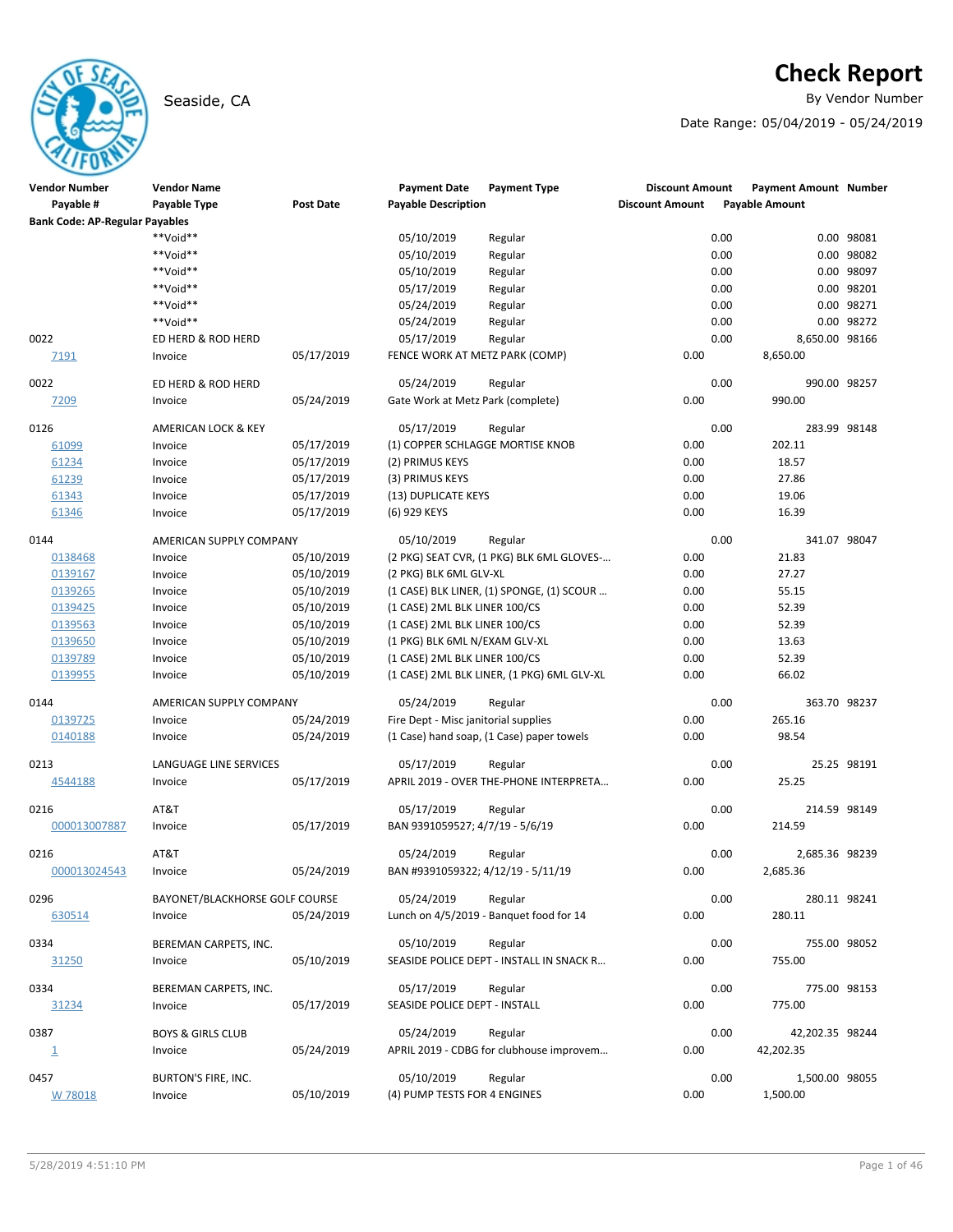| <b>Vendor Number</b>        | <b>Vendor Name</b>                     |                          | <b>Payment Date</b>                                           | <b>Payment Type</b>                        | <b>Discount Amount</b> |      | <b>Payment Amount Number</b> |            |
|-----------------------------|----------------------------------------|--------------------------|---------------------------------------------------------------|--------------------------------------------|------------------------|------|------------------------------|------------|
| Payable #                   | Payable Type                           | <b>Post Date</b>         | <b>Payable Description</b>                                    |                                            | <b>Discount Amount</b> |      | <b>Payable Amount</b>        |            |
| 0501                        | CALIFORNIA-AMERICAN WATER              |                          | 05/10/2019                                                    | Regular                                    |                        | 0.00 | 9,650.67 98056               |            |
| $3/21/19 - 4/23/19$ Invoice |                                        | 05/10/2019               | 3/21/19 - 4/23/19 MISC ACCTS                                  |                                            | 0.00                   |      | 9,650.67                     |            |
| 0571                        | CALIFORNIA POLICE CHIEFS ASSOCIATION   |                          | 05/24/2019                                                    | Regular                                    |                        | 0.00 | 8,800.00 98246               |            |
| 021519                      | Invoice                                | 05/24/2019               | Cal Police Chiefs 7/13/19-7/27/19                             |                                            | 0.00                   |      | 8.800.00                     |            |
|                             |                                        |                          |                                                               |                                            |                        |      |                              |            |
| 0574                        | CALIFORNIA COAST UNIFORMS, INC         |                          | 05/24/2019                                                    | Regular                                    |                        | 0.00 | 1,415.83 98245               |            |
| 7157                        | Invoice                                | 05/24/2019               | US Armor Vest 6316 - Jeff Williams                            |                                            | 0.00                   |      | 1,415.83                     |            |
|                             |                                        |                          |                                                               |                                            |                        |      |                              |            |
| 0759                        | MONTEREY CO. WEEKLY CLASSIFIEDS        |                          | 05/17/2019                                                    | Regular                                    |                        | 0.00 | 1,411.80 98204               |            |
| 10-011618-00000             | Invoice                                | 05/17/2019               | INVITE TO BID - SANITATION DISTRICT                           |                                            | 0.00                   |      | 352.95                       |            |
| 11-011618-00000             | Invoice                                | 05/17/2019               | INVITE TO BID - SANITATION DISTRICT                           |                                            | 0.00                   |      | 352.95                       |            |
| 9-011618-00000              | Invoice                                | 05/17/2019               | <b>INVITE TO BID - SANITATION DISTRICT</b>                    |                                            | 0.00                   |      | 705.90                       |            |
| 0759                        | MONTEREY CO. WEEKLY CLASSIFIEDS        |                          | 05/24/2019                                                    | Regular                                    |                        | 0.00 | 285.08 98282                 |            |
| 528-111297-00002 Invoice    |                                        | 05/24/2019               | Notice of Publ Hearing; Publ 4/25/2019                        |                                            | 0.00                   |      | 95.03                        |            |
| 529-111297-00002 Invoice    |                                        | 05/24/2019               |                                                               | Publ Affairs/City Clerk - Publshd 4/25/19  | 0.00                   |      | 108.60                       |            |
| 530-111297-00002 Invoice    |                                        | 05/24/2019               | Legal Notice; Publshd 5/9/19                                  |                                            | 0.00                   |      | 81.45                        |            |
|                             |                                        |                          |                                                               |                                            |                        |      |                              |            |
| 0780                        | COMMERCIAL TRUCK CO.                   | 05/10/2019               | 05/10/2019                                                    | Regular                                    | 0.00                   | 0.00 | 273.51 98058                 |            |
| 1034558                     | Invoice                                |                          | (3) BREATHER, CRANKCASE                                       |                                            |                        |      | 273.51                       |            |
| 0780                        | COMMERCIAL TRUCK CO.                   |                          | 05/17/2019                                                    | Regular                                    |                        | 0.00 | 844.19 98159                 |            |
| 405940                      | Invoice                                | 05/17/2019               | 2007 OTHER - TRANSMISSION LEAK                                |                                            | 0.00                   |      | 844.19                       |            |
|                             |                                        |                          |                                                               |                                            |                        |      |                              |            |
| 0791                        | <b>COMMUNITY PARTNERSHIP FOR YOUTH</b> |                          | 05/10/2019                                                    | Regular                                    |                        | 0.00 | 1,904.52 98059               |            |
| <b>APRIL 2019</b>           | Invoice                                | 05/10/2019               |                                                               | APRIL 2019 - CAL VIP GRANT - COLTON MID    | 0.00                   |      | 1,904.52                     |            |
| 0898                        | <b>CRYSTAL SPRINGS WATER</b>           |                          | 05/10/2019                                                    | Regular                                    |                        | 0.00 | 202.50 98061                 |            |
| 0000108404                  | Invoice                                | 05/10/2019               | 986 HILBY AVE                                                 |                                            | 0.00                   |      | 50.00                        |            |
| 0000108405                  | Credit Memo                            | 05/10/2019               | 1136 WHEELER ST.                                              |                                            | 0.00                   |      | $-11.00$                     |            |
| 0000108406                  | Invoice                                | 05/10/2019               | 1148 WHEELER ST                                               |                                            | 0.00                   |      | 35.75                        |            |
| 0000119826                  | Invoice                                | 05/10/2019               | 986 HILBY AVE                                                 |                                            | 0.00                   |      | 38.00                        |            |
| 0000119827                  | Invoice                                | 05/10/2019               | 1136 WHEELER ST                                               |                                            | 0.00                   |      | 33.25                        |            |
| 0000119828                  | Invoice                                | 05/10/2019               | 1148 WHEELER ST                                               |                                            | 0.00                   |      | 28.50                        |            |
| 0000125375                  | Invoice                                | 05/10/2019               | 986 HILBY AVE                                                 |                                            | 0.00                   |      | 18.00                        |            |
| 0000125376                  | Invoice                                | 05/10/2019               | 1148 WHEELER ST                                               |                                            | 0.00                   |      | 5.00                         |            |
| 0000125377                  | Invoice                                | 05/10/2019               | 1136 WHEELER ST                                               |                                            | 0.00                   |      | 5.00                         |            |
|                             |                                        |                          |                                                               |                                            |                        |      |                              |            |
| 0898                        | <b>CRYSTAL SPRINGS WATER</b>           | 05/17/2019               | 05/17/2019<br>440 HARCOURT AVE - ENGINEERING                  | Regular                                    | 0.00                   | 0.00 | 155.25 98161<br>15.25        |            |
| 0000108400<br>0000108401    | Invoice<br>Invoice                     | 05/17/2019               | 440 HARCOURT AVE - RMS                                        |                                            | 0.00                   |      | 65.50                        |            |
| 0000116250                  |                                        |                          |                                                               |                                            |                        |      | 8.50                         |            |
| 0000119822                  | Invoice                                | 05/17/2019<br>05/17/2019 | 656 BROADWAY AVE - ECON DEV<br>440 HARCOURT AVE - ENGINEERING |                                            | 0.00<br>0.00           |      | 12.75                        |            |
| 0000119823                  | Invoice<br>Invoice                     | 05/17/2019               | 440 HARCOURT AVE - RMS                                        |                                            | 0.00                   |      | 38.25                        |            |
| 0000125035                  | Invoice                                | 05/17/2019               | 440 HARCOURT AVE - RMS                                        |                                            | 0.00                   |      | 5.00                         |            |
| 0000125036                  | Invoice                                | 05/17/2019               | 656 BROADWAY AVE - ECON DEV                                   |                                            | 0.00                   |      | 5.00                         |            |
| 000012534                   | Invoice                                | 05/17/2019               | 440 HARCOURT - ENGINEERING                                    |                                            | 0.00                   |      | 5.00                         |            |
|                             |                                        |                          |                                                               |                                            |                        |      |                              |            |
| 0922                        | CYPRESS COAST FORD-LINCOLN             |                          | 05/24/2019                                                    | Regular                                    |                        | 0.00 | 263.24 98253                 |            |
| 193427                      | Invoice                                | 05/24/2019               | (1) Kit - Mani; (1) Connection                                |                                            | 0.00                   |      | 263.24                       |            |
| 0981                        | DEL MAR FRENCH LAUNDRY, INC.           |                          | 05/10/2019                                                    | Regular                                    |                        | 0.00 | 115.45 98064                 |            |
| 04/24/2019                  | Invoice                                | 05/10/2019               | <b>RECREATION DEPT - 2 APRONS</b>                             |                                            | 0.00                   |      | 7.20                         |            |
| 04/26/2019                  | Invoice                                | 05/10/2019               | RECREATION DEPT - 8 TABLE CLOTHS                              |                                            | 0.00                   |      | 52.00                        |            |
| 05/03/2019                  | Invoice                                | 05/10/2019               |                                                               | RECREATION DEPT - 6 TABLE CLOTHS/5 APR     | 0.00                   |      | 56.25                        |            |
|                             |                                        |                          |                                                               |                                            |                        |      |                              |            |
| 0981                        | DEL MAR FRENCH LAUNDRY, INC.           |                          | 05/17/2019                                                    | Regular                                    |                        | 0.00 |                              | 9.60 98162 |
| 05/07/2019                  | Invoice                                | 05/17/2019               |                                                               | (3) SHRTS, (2) POLO, (2) SHORTS, (2) BATHN | 0.00                   |      | 9.60                         |            |
| 0981                        | DEL MAR FRENCH LAUNDRY, INC.           |                          | 05/24/2019                                                    | Regular                                    |                        | 0.00 | 172.10 98255                 |            |
| 05/13/2019                  | Invoice                                | 05/24/2019               | Recreation Dept - (4) aprons                                  |                                            | 0.00                   |      | 9.60                         |            |
| 5/13/2019                   | Invoice                                | 05/24/2019               | Recreation Dept - 25 table cloths                             |                                            | 0.00                   |      | 162.50                       |            |
|                             |                                        |                          |                                                               |                                            |                        |      |                              |            |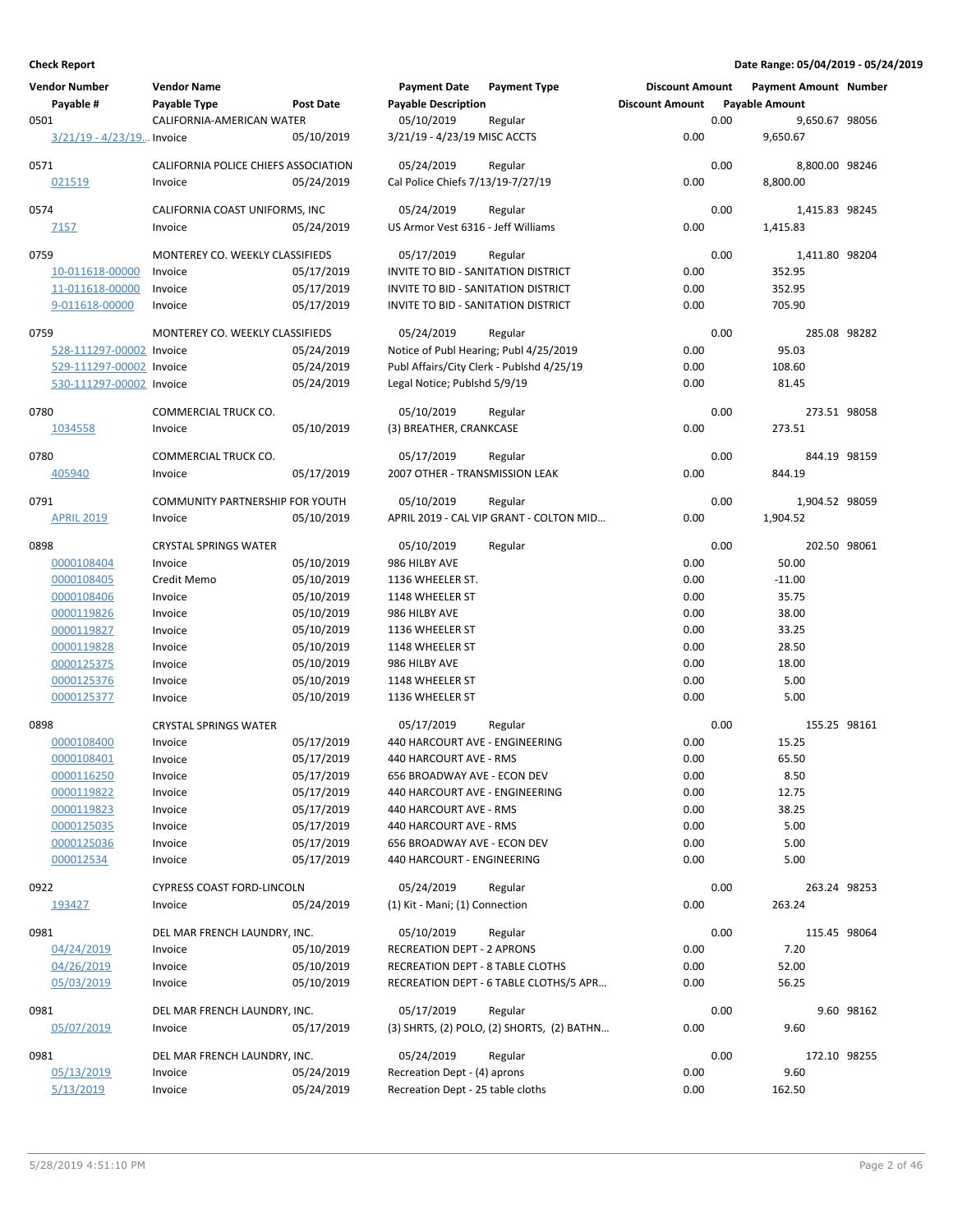| <b>Vendor Number</b> | <b>Vendor Name</b> |                  | <b>Payment Date</b>        | <b>Payment Type</b>                      | <b>Discount Amount</b> | <b>Payment Amount Number</b> |              |             |
|----------------------|--------------------|------------------|----------------------------|------------------------------------------|------------------------|------------------------------|--------------|-------------|
| Payable #            | Payable Type       | <b>Post Date</b> | <b>Payable Description</b> |                                          | <b>Discount Amount</b> | <b>Pavable Amount</b>        |              |             |
| 0988                 | DEL REY CAR WASH   |                  | 05/17/2019                 | Regular                                  |                        | 0.00                         |              | 56.00 98163 |
| 1015                 | Invoice            | 05/17/2019       |                            | (3) FULL SERVICE CAR WASHES - PUBLIC WO  | 0.00                   | 56.00                        |              |             |
| 0988                 | DEL REY CAR WASH   |                  | 05/17/2019                 | Regular                                  |                        | 0.00                         | 241.50 98164 |             |
| 1017                 | Invoice            | 05/17/2019       |                            | (13) FULL SERVICE CAR WASHES - POLICE DE | 0.00                   | 241.50                       |              |             |

| <b>Payment Type</b>   | Payable<br>Count | Payment<br>Count | <b>Discount</b> | Payment   |
|-----------------------|------------------|------------------|-----------------|-----------|
| <b>Regular Checks</b> | 63               | 29               | 0.00            | 84,867.66 |
| <b>Manual Checks</b>  | 0                | 0                | 0.00            | 0.00      |
| <b>Voided Checks</b>  | 0                | 6                | 0.00            | 0.00      |
| <b>Bank Drafts</b>    | 0                | $\Omega$         | 0.00            | 0.00      |
| EFT's                 | 0                | $\Omega$         | 0.00            | 0.00      |
|                       | 63               | 35               | 0.00            | 84.867.66 |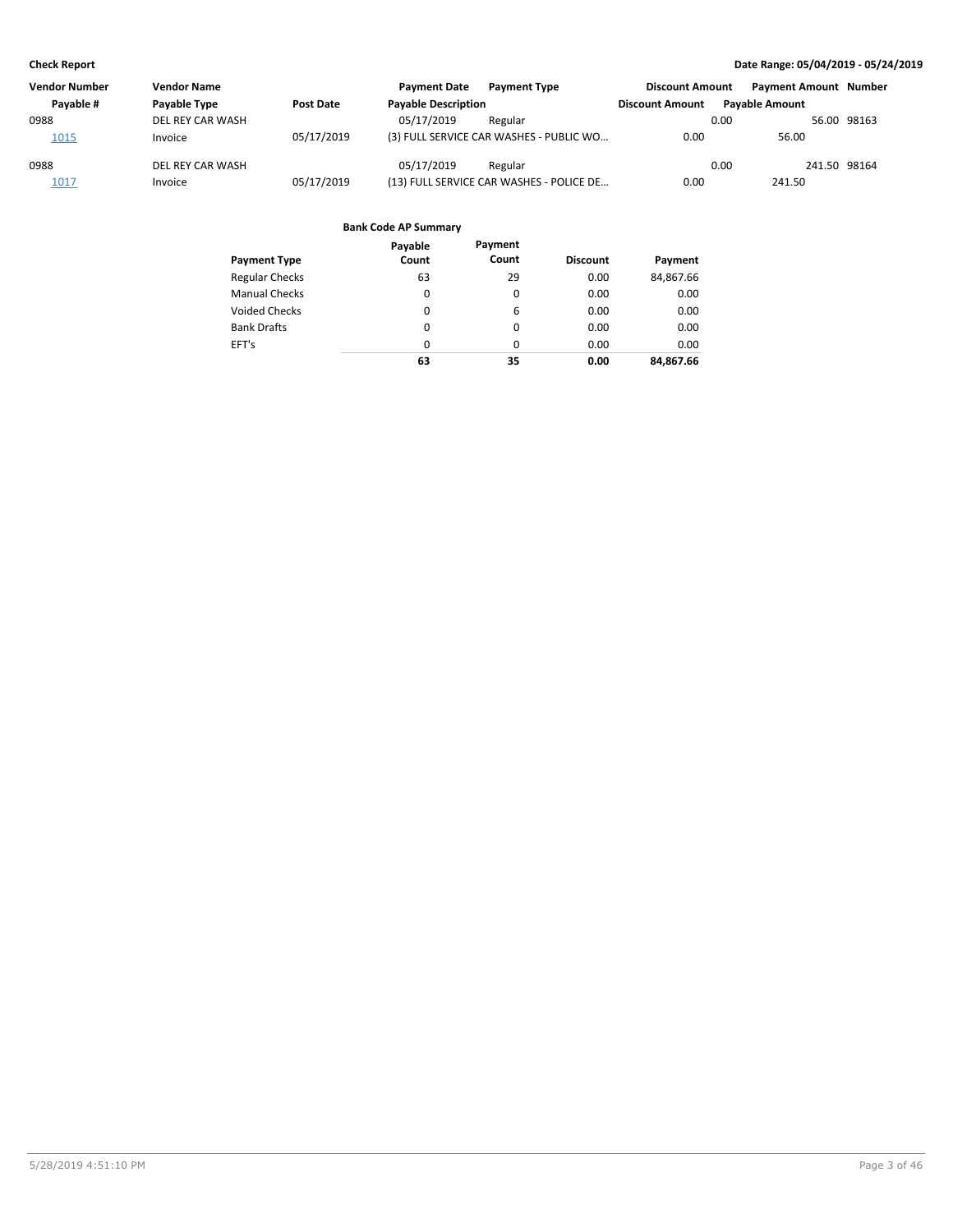| Vendor Number                         | Vendor Name                       |                  | <b>Payment Date</b>        | <b>Payment Type</b>                   | <b>Discount Amount</b> | <b>Payment Amount Number</b> |                        |
|---------------------------------------|-----------------------------------|------------------|----------------------------|---------------------------------------|------------------------|------------------------------|------------------------|
| Pavable #                             | Payable Type                      | <b>Post Date</b> | <b>Payable Description</b> |                                       | <b>Discount Amount</b> | <b>Pavable Amount</b>        |                        |
| <b>Bank Code: PY-Payroll Payables</b> |                                   |                  |                            |                                       |                        |                              |                        |
| 1144                                  | EMPLOYMENT DEVELOPMENT DEPARTMENT |                  | 05/15/2019                 | <b>Bank Draft</b>                     |                        | 0.00                         | 6,320.00 0-358-763-712 |
| <b>INV0003282</b>                     | Invoice                           | 05/14/2019       |                            | 1ST OTR 2019 UNEMP INS BENEFIT CHARGE | 0.00                   | 6.320.00                     |                        |
|                                       |                                   |                  |                            |                                       |                        |                              |                        |

|                       | Payable  | Payment  |                 |          |
|-----------------------|----------|----------|-----------------|----------|
| <b>Payment Type</b>   | Count    | Count    | <b>Discount</b> | Payment  |
| <b>Regular Checks</b> | 0        | 0        | 0.00            | 0.00     |
| <b>Manual Checks</b>  | 0        | 0        | 0.00            | 0.00     |
| Voided Checks         | 0        | 0        | 0.00            | 0.00     |
| <b>Bank Drafts</b>    | 1        | 1        | 0.00            | 6,320.00 |
| EFT's                 | $\Omega$ | $\Omega$ | 0.00            | 0.00     |
|                       | 1        | 1        | 0.00            | 6,320.00 |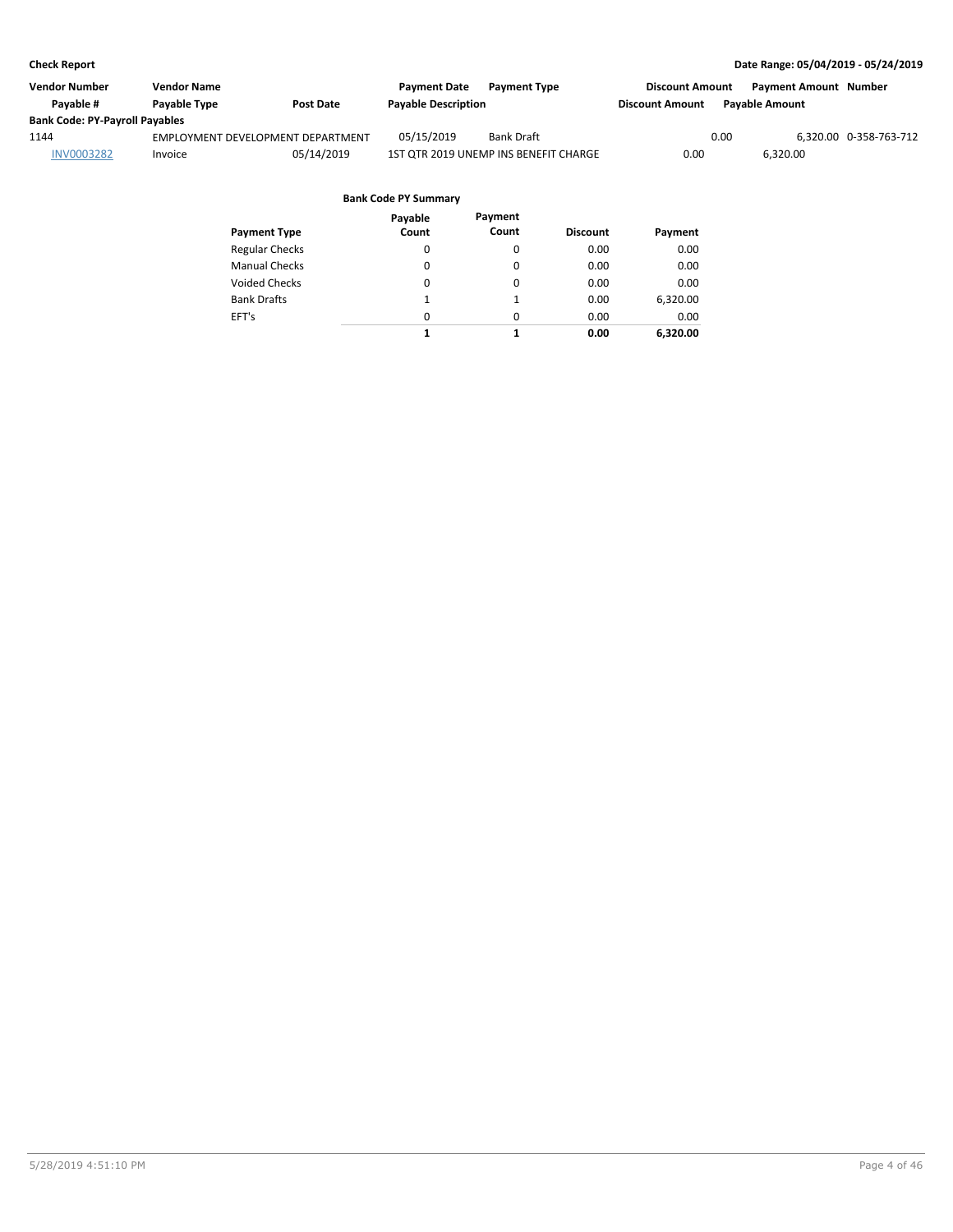| <b>Vendor Number</b><br>Payable #     | <b>Vendor Name</b><br>Payable Type   | <b>Post Date</b> | <b>Payment Date</b><br><b>Payment Type</b><br><b>Payable Description</b> | <b>Discount Amount</b><br><b>Discount Amount</b> | <b>Payment Amount Number</b><br><b>Payable Amount</b> |  |
|---------------------------------------|--------------------------------------|------------------|--------------------------------------------------------------------------|--------------------------------------------------|-------------------------------------------------------|--|
| <b>Bank Code: AP-Regular Payables</b> |                                      |                  |                                                                          |                                                  |                                                       |  |
| 1152                                  | <b>ENTENMANN-ROVIN COMPANY</b>       |                  | 05/24/2019<br>Regular                                                    | 0.00                                             | 164.29 98260                                          |  |
| 0143865-IN                            | Invoice                              | 05/24/2019       | (1) Seaside PD D130 TT Flt Bdge, (1) Leather                             | 0.00                                             | 164.29                                                |  |
| 1170                                  | <b>ENVIRONMENTAL SYS.RESEARCH</b>    |                  | 05/24/2019<br>Regular                                                    | 0.00                                             | 4.700.00 98261                                        |  |
| 93629637                              | Invoice                              | 05/24/2019       | 6/21/19 - 6/20/20 - ArcGIS Desktop                                       | 0.00                                             | 4,700.00                                              |  |
| 1176                                  | <b>EWING IRRIGATION PRODUCTS</b>     |                  | 05/10/2019<br>Regular                                                    | 0.00                                             | 1,194.58 98067                                        |  |
| 7210688                               | Invoice                              | 05/10/2019       | (1) 4STA BATERY, (2) 2STA BATERY, (12) 9V A                              | 0.00                                             | 399.43                                                |  |
| 7272281                               | Invoice                              | 05/10/2019       | (3) 4STA BATERY, (6) 9V ALK IND BATTERY                                  | 0.00                                             | 434.38                                                |  |
| 7272282                               | Invoice                              | 05/10/2019       | (4) COMMERCIAL VL44009250                                                | 0.00                                             | 360.77                                                |  |
| 1188                                  | <b>FERGUSON ENTERPRISES INC #686</b> |                  | 05/10/2019<br>Regular                                                    | 0.00                                             | 16.72 98070                                           |  |
| 6613917                               | Invoice                              | 05/10/2019       | MISC SUPPLIES FOR CLAY VALVE                                             | 0.00                                             | 16.72                                                 |  |
| 1188                                  | <b>FERGUSON ENTERPRISES INC #686</b> |                  | 05/17/2019<br>Regular                                                    | 0.00                                             | 1,305.18 98173                                        |  |
| 6621980                               | Invoice                              | 05/17/2019       | MISC SUPPLIES - JOB 4250                                                 | 0.00                                             | 270.22                                                |  |
| 6623926                               | Invoice                              | 05/17/2019       | (1) LF 1/2 X 1/2 FIP 20 SS SINK CONN                                     | 0.00                                             | 4.83                                                  |  |
| 6629364                               | Invoice                              | 05/17/2019       | (1) 1-1/2 STD NH COUP                                                    | 0.00                                             | 5.87                                                  |  |
| 6630096                               | Invoice                              | 05/17/2019       | (3) LF 3/4 BRS SQ HD CORED PLUG                                          | 0.00                                             | 14.41                                                 |  |
| 6646583                               | Invoice                              | 05/17/2019       | (1) GA URN FV PWR SNSR                                                   | 0.00                                             | 552.45                                                |  |
| 6647283                               | Invoice                              | 05/17/2019       | (1) 3 FT CLST AUGER W/ DWN HD                                            | 0.00                                             | 54.36                                                 |  |
| 6650575                               | Invoice                              | 05/01/2019       | (1) IMMERSION SNSR KIT                                                   | 0.00                                             | 43.58                                                 |  |
| 6650581                               | Invoice                              | 05/17/2019       | MISC SUPPLIES - JOB 7693                                                 | 0.00                                             | 174.30                                                |  |
| 6662463                               | Invoice                              | 05/17/2019       | (1) CCY LF 0.25 1HDL 1H SGL WTR INL                                      | 0.00                                             | 166.19                                                |  |
| 6666695                               | Invoice                              | 05/17/2019       | (2) LF 3/4x1/2 BRS BARSTOCK FACE BUSH                                    | 0.00                                             | 18.97                                                 |  |
| 1224                                  | <b>FIRST ALARM</b>                   |                  | 05/24/2019<br>Regular                                                    | 0.00                                             | 6.18 98264                                            |  |
| 471852                                | Invoice                              | 05/24/2019       | 6/1/19 - 8/31/19 - 220 Coe Ave monitoring                                | 0.00                                             | 6.18                                                  |  |

| <b>Payment Type</b>   | Payable<br>Count | Payment<br>Count | <b>Discount</b> | Payment  |
|-----------------------|------------------|------------------|-----------------|----------|
| <b>Regular Checks</b> | 17               | 6                | 0.00            | 7,386.95 |
| <b>Manual Checks</b>  | 0                | $\Omega$         | 0.00            | 0.00     |
| Voided Checks         | 0                | 0                | 0.00            | 0.00     |
| <b>Bank Drafts</b>    | 0                | $\Omega$         | 0.00            | 0.00     |
| EFT's                 | $\Omega$         | $\Omega$         | 0.00            | 0.00     |
|                       | 17               | 6                | 0.00            | 7.386.95 |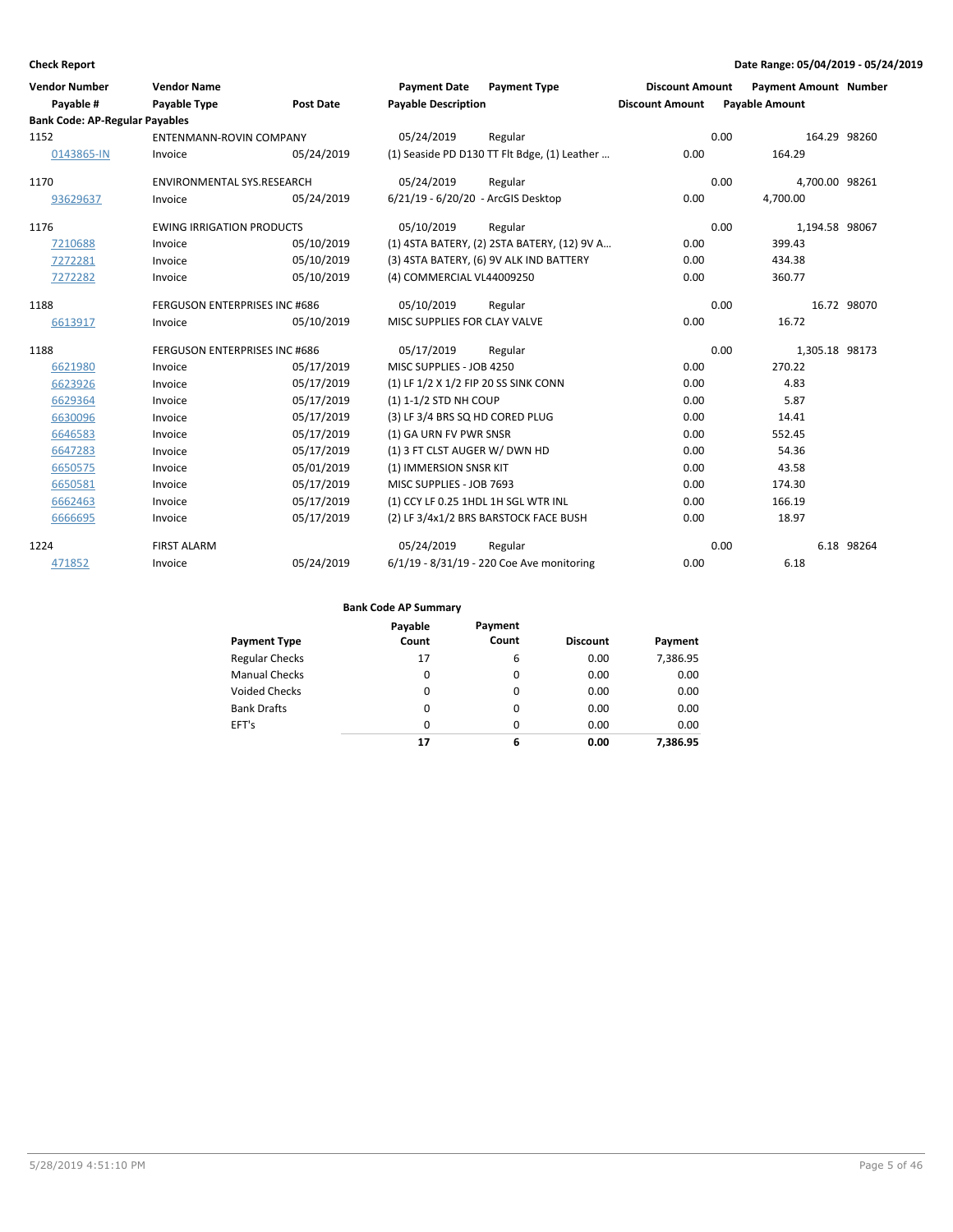| <b>Vendor Number</b><br>Vendor Name   |                            | <b>Payment Date</b><br><b>Payment Type</b> | <b>Discount Amount</b>     | <b>Payment Amount Number</b> |                       |  |
|---------------------------------------|----------------------------|--------------------------------------------|----------------------------|------------------------------|-----------------------|--|
| Payable #                             | Payable Type<br>Post Date  |                                            | <b>Payable Description</b> | <b>Discount Amount</b>       | <b>Pavable Amount</b> |  |
| <b>Bank Code: PY-Payroll Payables</b> |                            |                                            |                            |                              |                       |  |
| 1268                                  | <b>FRANCHISE TAX BOARD</b> |                                            | 05/08/2019<br>Regular      | 0.00                         | 600.00 18912          |  |
| <b>INV0003159</b>                     | Invoice                    | 04/11/2019                                 | <b>EWO FOR TAXES</b>       | 0.00                         | 200.00                |  |
| INV0003162                            | Invoice                    | 04/11/2019                                 | EWO #: 676040852589148781  | 0.00                         | 100.00                |  |
| <b>INV0003218</b>                     | Invoice                    | 04/25/2019                                 | <b>EWO FOR TAXES</b>       | 0.00                         | 200.00                |  |
| <b>INV0003222</b>                     | Invoice                    | 04/25/2019                                 | EWO #: 676040852589148781  | 0.00                         | 100.00                |  |
|                                       |                            |                                            |                            |                              |                       |  |

| <b>Payment Type</b>   | Payable<br>Count | Payment<br>Count | <b>Discount</b> | Payment |
|-----------------------|------------------|------------------|-----------------|---------|
| <b>Regular Checks</b> | 4                |                  | 0.00            | 600.00  |
| <b>Manual Checks</b>  | 0                | 0                | 0.00            | 0.00    |
| <b>Voided Checks</b>  | $\Omega$         | 0                | 0.00            | 0.00    |
| <b>Bank Drafts</b>    | $\Omega$         | 0                | 0.00            | 0.00    |
| EFT's                 | $\Omega$         | 0                | 0.00            | 0.00    |
|                       | 4                | 1                | 0.00            | 600.00  |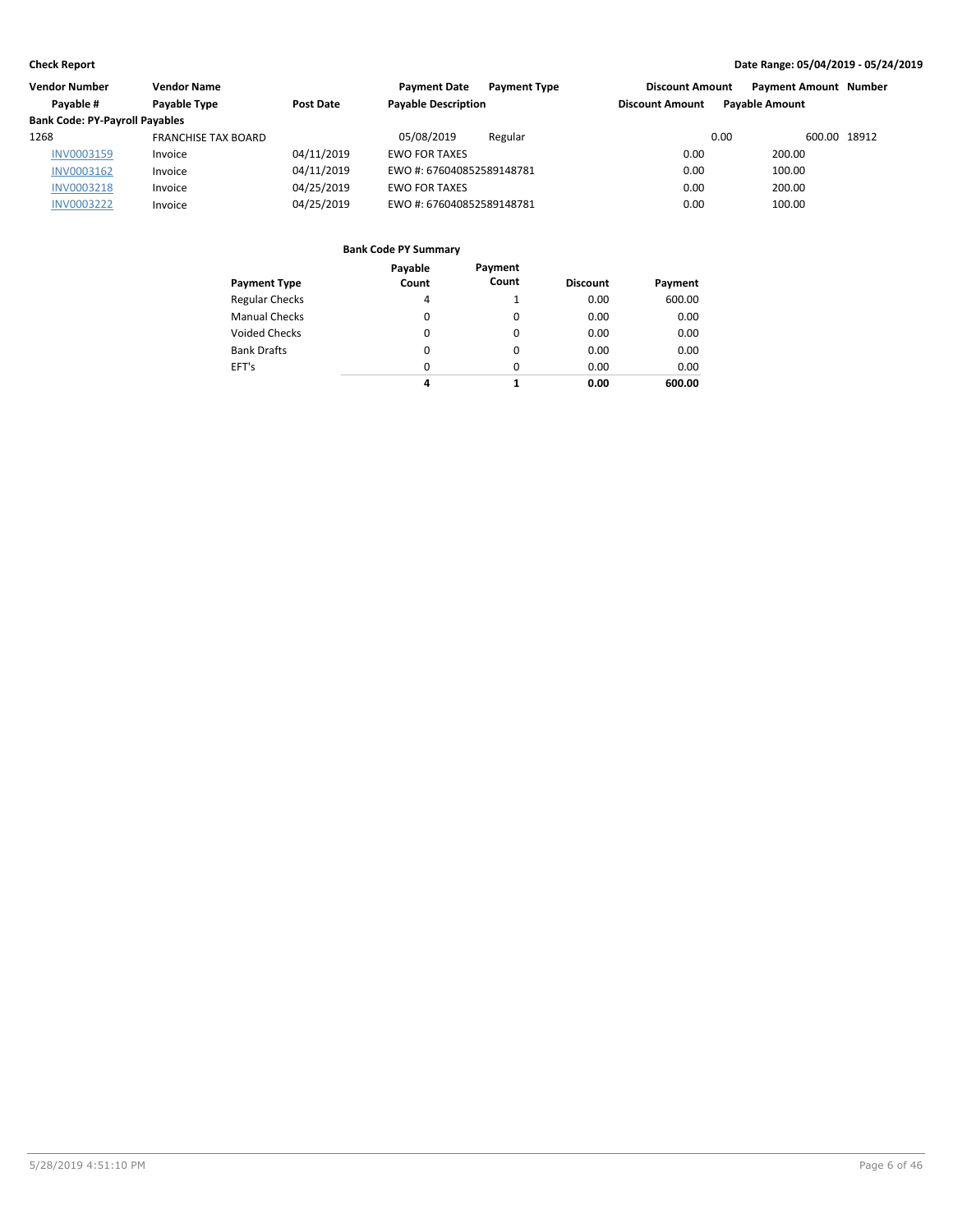| Vendor Number<br>Payable #            | <b>Vendor Name</b><br><b>Payable Type</b> | <b>Post Date</b> | <b>Payment Date</b><br><b>Payable Description</b> | <b>Payment Type</b>                            | <b>Discount Amount</b><br><b>Discount Amount</b> |      | <b>Payment Amount Number</b><br><b>Payable Amount</b> |             |
|---------------------------------------|-------------------------------------------|------------------|---------------------------------------------------|------------------------------------------------|--------------------------------------------------|------|-------------------------------------------------------|-------------|
| <b>Bank Code: AP-Regular Payables</b> |                                           |                  |                                                   |                                                |                                                  |      |                                                       |             |
| 1372                                  | <b>GOLDFARB &amp; LIPMAN LLP</b>          |                  | 05/24/2019                                        | Regular                                        |                                                  | 0.00 | 140.00 98265                                          |             |
| 129426                                | Invoice                                   | 05/24/2019       |                                                   | Fees thru 11/30/18; Legal svcs for file no: 27 | 0.00                                             |      | 140.00                                                |             |
| 1388                                  | <b>GRAINGER</b>                           |                  | 05/10/2019                                        | Regular                                        |                                                  | 0.00 | 560.27 98072                                          |             |
| 9146611109                            | Invoice                                   | 05/10/2019       | (4) DOOR LOUVERS                                  |                                                | 0.00                                             |      | 560.27                                                |             |
| 1388                                  | <b>GRAINGER</b>                           |                  | 05/24/2019                                        | Regular                                        |                                                  | 0.00 | 1,649.03 98266                                        |             |
| 9008360357                            | Invoice                                   | 05/24/2019       | (1) Filter Cartridge, Water Cooler                |                                                | 0.00                                             |      | 120.31                                                |             |
| 9060834323                            | Invoice                                   | 05/24/2019       | Misc Supplies - 986 Hilby Ave.                    |                                                | 0.00                                             |      | 762.93                                                |             |
| 9094415644                            | Invoice                                   | 05/24/2019       | Misc Supplies - 986 Hilby Ave                     |                                                | 0.00                                             |      | 580.76                                                |             |
| 9131648967                            | Invoice                                   | 05/24/2019       | (4) Urinal Bracket                                |                                                | 0.00                                             |      | 64.72                                                 |             |
| 9950061888                            | Invoice                                   | 05/24/2019       | (1) Filter Cartridge Water Cooler                 |                                                | 0.00                                             |      | 120.31                                                |             |
| 1392                                  | <b>GRANITE ROCK COMPANY</b>               |                  | 05/10/2019                                        | Regular                                        |                                                  | 0.00 | 122.62 98073                                          |             |
| 1167059                               | Invoice                                   | 05/10/2019       | TICKET #645862; 4/20/19                           |                                                | 0.00                                             |      | 122.62                                                |             |
| 1392                                  | <b>GRANITE ROCK COMPANY</b>               |                  | 05/10/2019                                        | Regular                                        |                                                  | 0.00 | 142.22 98074                                          |             |
| 1167415                               | Invoice                                   | 05/10/2019       | TICKET #645933; 4/20/19                           |                                                | 0.00                                             |      | 142.22                                                |             |
| 1392                                  | <b>GRANITE ROCK COMPANY</b>               |                  | 05/17/2019                                        | Regular                                        |                                                  | 0.00 | 513.61 98175                                          |             |
| 1169908                               | Invoice                                   | 05/17/2019       |                                                   | TICKET #648092 - COLD MIX (2.79 TONS)          | 0.00                                             |      | 513.61                                                |             |
| 1392                                  | <b>GRANITE ROCK COMPANY</b>               |                  | 05/24/2019                                        | Regular                                        |                                                  | 0.00 | 240,216.47 98267                                      |             |
| 986595                                | Invoice                                   | 05/24/2019       |                                                   | Appl 4/David Cution Park PH I/ Job #6482       | 0.00                                             |      | 240,216.47                                            |             |
| 1483                                  | BROWNSTEIN HYATT FARBER SCHRECK, LLP      |                  | 05/10/2019                                        | Regular                                        |                                                  | 0.00 | 6,037.89 98053                                        |             |
| 756976                                | Invoice                                   | 05/10/2019       | MARCH 2019 - AUDIT MATTERS SVCS                   |                                                | 0.00                                             |      | 507.50                                                |             |
| 757178                                | Invoice                                   | 05/10/2019       |                                                   | MARCH 2019 - CITY WATER STRATEGY SVCS          | 0.00                                             |      | 5,530.39                                              |             |
| 1483                                  | BROWNSTEIN HYATT FARBER SCHRECK, LLP      |                  | 05/17/2019                                        | Regular                                        |                                                  | 0.00 | 1,665.00 98154                                        |             |
| 757173                                | Invoice                                   | 05/17/2019       |                                                   | MARCH 2019 - SEASIDE BASIN ADJUDICATION        | 0.00                                             |      | 1,665.00                                              |             |
| 1545                                  | HODGES RENT ALL, INC.                     |                  | 05/17/2019                                        | Regular                                        |                                                  | 0.00 |                                                       | 56.55 98177 |
| 02-038002-01                          | Invoice                                   | 05/17/2019       | (6) ROAD SIGN, 24" REFLECTIVE                     |                                                | 0.00                                             |      | 42.41                                                 |             |
| 02-038002-02                          | Invoice                                   | 05/17/2019       | (2) ROAD SIGN 24" REFLECTIVE                      |                                                | 0.00                                             |      | 14.14                                                 |             |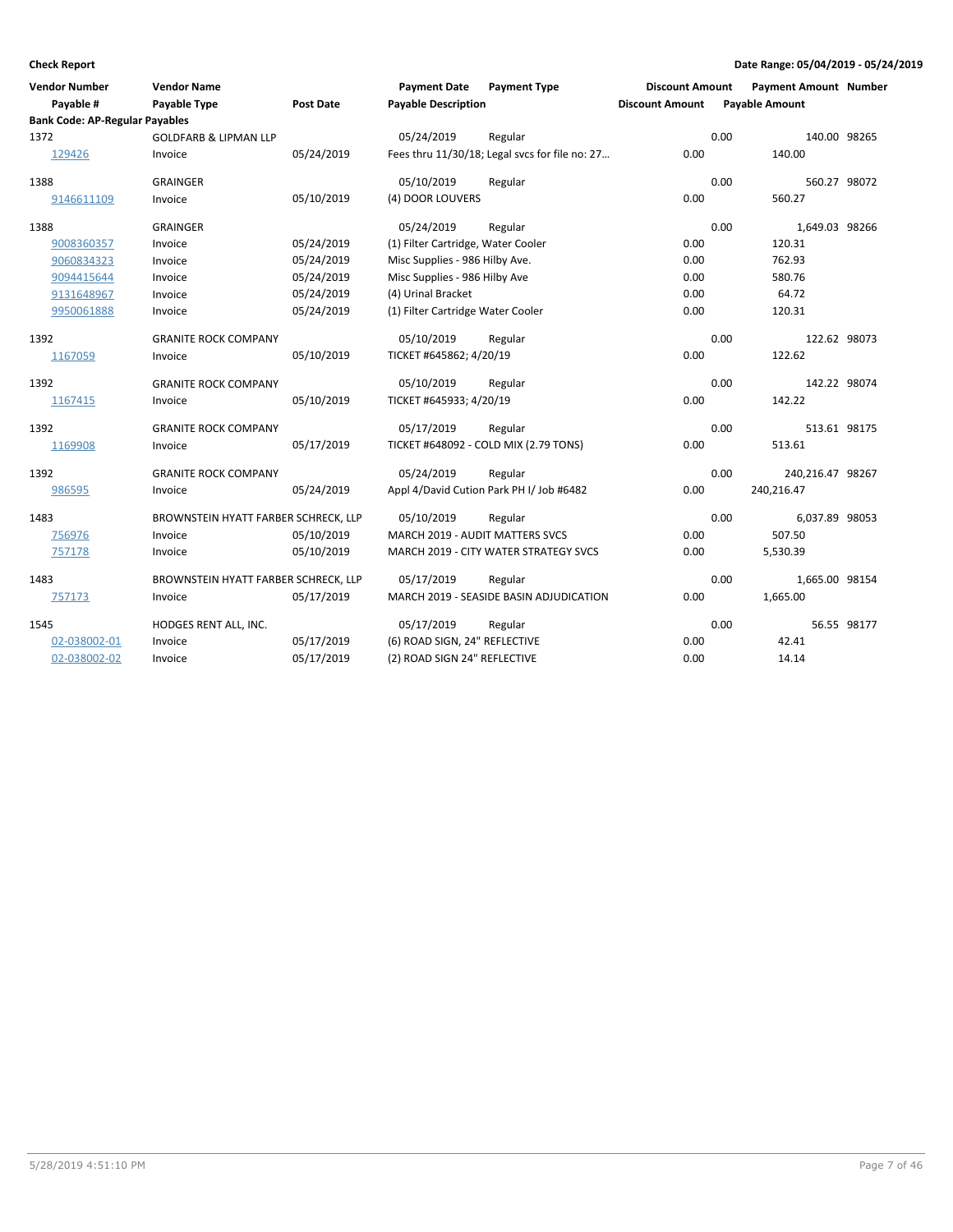| <b>Vendor Number</b> | <b>Vendor Name</b>         |            | <b>Payment Date</b><br><b>Payment Type</b>   | <b>Discount Amount</b> | <b>Payment Amount Number</b> |
|----------------------|----------------------------|------------|----------------------------------------------|------------------------|------------------------------|
| Payable #            | Payable Type               | Post Date  | <b>Payable Description</b>                   | <b>Discount Amount</b> | <b>Payable Amount</b>        |
| 1561                 | HOME DEPOT CREDIT SERVICES |            | 05/10/2019<br>Regular                        | 0.00                   | 3,214.58 98080               |
| 1014766              | Invoice                    | 05/10/2019 | <b>STORMDRAINS SUPPLIES</b>                  | 0.00                   | 29.38                        |
| 1023097              | Invoice                    | 05/10/2019 | SANITATION SUPPLIES                          | 0.00                   | 30.84                        |
| 1061044              | Invoice                    | 05/10/2019 | SANITATION SUPPLIES                          | 0.00                   | 27.87                        |
| 1194097              | Invoice                    | 05/10/2019 | SANITATION SUPPLIES                          | 0.00                   | 41.86                        |
| 160367               | Invoice                    | 05/10/2019 | <b>TRUCK619 SUPPLIES</b>                     | 0.00                   | 5.33                         |
| 163125               | Invoice                    | 05/10/2019 | <b>PARKS SUPPLIES</b>                        | 0.00                   | 28.68                        |
| 23250                | Invoice                    | 05/10/2019 | POMA SUPPLIES                                | 0.00                   | 246.30                       |
| 2974163              | Invoice                    | 05/10/2019 | <b>COSTAHYDRT SUPPLIES</b>                   | 0.00                   | 42.86                        |
| 3010806              | Invoice                    | 05/10/2019 | POMA SUPPLIES                                | 0.00                   | 71.52                        |
| 3022573              | Invoice                    | 05/10/2019 | <b>CITY HALL SUPPLIES</b>                    | 0.00                   | 17.46                        |
| 3053022              | Invoice                    | 05/10/2019 | <b>BUILDINGS SUPPLIES</b>                    | 0.00                   | 30.52                        |
| 3585556              | Invoice                    | 05/10/2019 | POMA SUPPLIES                                | 0.00                   | 98.23                        |
| 4024648              | Invoice                    | 05/10/2019 | SANITATION SUPPLIES                          | 0.00                   | 34.93                        |
| 5024374              | Invoice                    | 05/10/2019 | POMA SUPPLIES                                | 0.00                   | 1.29                         |
| 5024501              | Invoice                    | 05/10/2019 | SEASIDEPOLICE SUPPLIES                       | 0.00                   | 2.43                         |
| 5204653              | Invoice                    | 05/10/2019 | SANITATION SUPPLIES                          | 0.00                   | 11.43                        |
| 6010418              | Invoice                    | 05/10/2019 | LAGUNAGRANDE SUPPLIES                        | 0.00                   | 12.17                        |
| 6010448              | Invoice                    | 05/10/2019 | SEASIDECREATES SUPPLIES                      | 0.00                   | 34.20                        |
| 6012089              | Invoice                    | 05/10/2019 | POMA SUPPLIES                                | 0.00                   | 11.84                        |
| 6024183              | Invoice                    | 05/10/2019 | SANITATION SUPPLIES                          | 0.00                   | 29.91                        |
| 6160903              | Invoice                    | 05/10/2019 | <b>TRUCK619 SUPPLIES</b>                     | 0.00                   | 9.13                         |
| 6591978              | Invoice                    | 05/10/2019 | POMA SUPPLIES                                | 0.00                   | 256.70                       |
| 6974649              | Invoice                    | 05/10/2019 | <b>POMATOOLS</b>                             | 0.00                   | 671.40                       |
| 6974713              | Invoice                    | 05/10/2019 | <b>WILLFOR SUPPLIES</b>                      | 0.00                   | 7.18                         |
| 7010186              | Invoice                    | 05/10/2019 | LAGUNAGRANDE SUPPLIES                        | 0.00                   | 24.36                        |
| 7032248              | Invoice                    | 05/10/2019 | LAGUNAGRANDEROOM SUPPLIES                    | 0.00                   | 21.82                        |
| 7052632              | Invoice                    | 05/10/2019 | POMA SUPPLIES                                | 0.00                   | 26.70                        |
| 7054662              | Invoice                    | 05/10/2019 | <b>CITYOFSEASIDE SUPPLIES</b>                | 0.00                   | 381.89                       |
| 7142499              | Invoice                    | 05/10/2019 | <b>TANKSITE SUPPLIES</b>                     | 0.00                   | 26.41                        |
| 8025926              | Invoice                    | 05/10/2019 | POMA SUPPLIES                                | 0.00                   | 97.94                        |
| 8561096              | Invoice                    | 05/10/2019 | POMA SUPPLIES                                | 0.00                   | 43.62                        |
| 8590586              | Invoice                    | 05/10/2019 | POMA SUPPLIES                                | 0.00                   | 31.33                        |
| 9010142              | Invoice                    | 05/10/2019 | MONTEREYROAD SUPPLIES                        | 0.00                   | 4.24                         |
| 9016223              | Invoice                    | 05/10/2019 | LAGUNAGRANDE SUPPLIES                        | 0.00                   | 123.13                       |
| 9020244              | Invoice                    | 05/10/2019 | MONTEREYROAD SUPPLIES                        | 0.00                   | 119.01                       |
| 9020326              | Invoice                    | 05/10/2019 | SANITATION SUPPLIES                          | 0.00                   | 18.11                        |
| 9021499              | Invoice                    | 05/10/2019 | PO: 434832 SUPPLIES                          | 0.00                   | 62.23                        |
| 9123598              | Invoice                    | 05/10/2019 | POMA SUPPLIES                                | 0.00                   | 34.26                        |
| 9123697              | Invoice                    | 05/10/2019 | POMA SUPPLIES                                | 0.00                   | 115.82                       |
| 9141960              | Invoice                    | 05/10/2019 | <b>COSTAHYDRT SUPPLIES</b>                   | 0.00                   | 29.20                        |
| 9561058              | Invoice                    | 05/10/2019 | SEASIDECREATES SUPPLIES                      | 0.00                   | 10.23                        |
| 9972556.             | Invoice                    | 05/10/2019 | <b>TANKSITE SUPPLIES</b>                     | 0.00                   | 290.82                       |
|                      |                            |            |                                              |                        |                              |
| 1561                 | HOME DEPOT CREDIT SERVICES |            | 05/24/2019<br>Regular                        | 0.00                   | 2,646.85 98270               |
| 1015096              | Invoice                    | 05/24/2019 | (2) Concrete mix                             | 0.00                   | 6.66                         |
| 1052779              | Invoice                    | 05/24/2019 | Misc supplies for Parks dept                 | 0.00                   | 106.52                       |
| 1106027              | Invoice                    | 05/24/2019 | Misc POMA supplies (PO 435454)               | 0.00                   | 68.75                        |
| 1143049              | Invoice                    | 05/24/2019 | Misc supplies for Streets dept               | 0.00                   | 58.35                        |
| 1566270              | Invoice                    | 05/24/2019 | (1) 3lb drilling hammer                      | 0.00                   | 17.45                        |
| 1566300              | Invoice                    | 05/24/2019 | Misc supplies for Streets dept               | 0.00                   | 134.01                       |
| 1567390              | Invoice                    | 05/24/2019 | Misc paint supplies for POMA                 | 0.00                   | 82.44                        |
| 2143252              | Invoice                    | 05/24/2019 | Misc supplies for Streets dept               | 0.00                   | 27.99                        |
| 2161397              | Invoice                    | 05/24/2019 | Misc supplies for light pole                 | 0.00                   | 9.32                         |
| 3011187              | Invoice                    | 05/24/2019 | (1) Milw shockwave 12pc drive guide, (1) bit | 0.00                   | 19.04                        |
| 3020393              | Invoice                    | 05/24/2019 | Misc POMA supplies (PO 435348)               | 0.00                   | 21.39                        |
| 3105914              | Invoice                    | 05/24/2019 | Misc POMA supplies                           | 0.00                   | 2.44                         |
| 3164213              | Invoice                    | 05/24/2019 | (1) 6 Ft key chain tape measure              | 0.00                   | 1.39                         |
| 3190904              | Invoice                    | 05/24/2019 | (1) 36" Wood handle with handle guard        | 0.00                   | 16.37                        |
| 3574337              | Invoice                    | 05/24/2019 | Misc POMA supplies                           | 0.00                   | 69.54                        |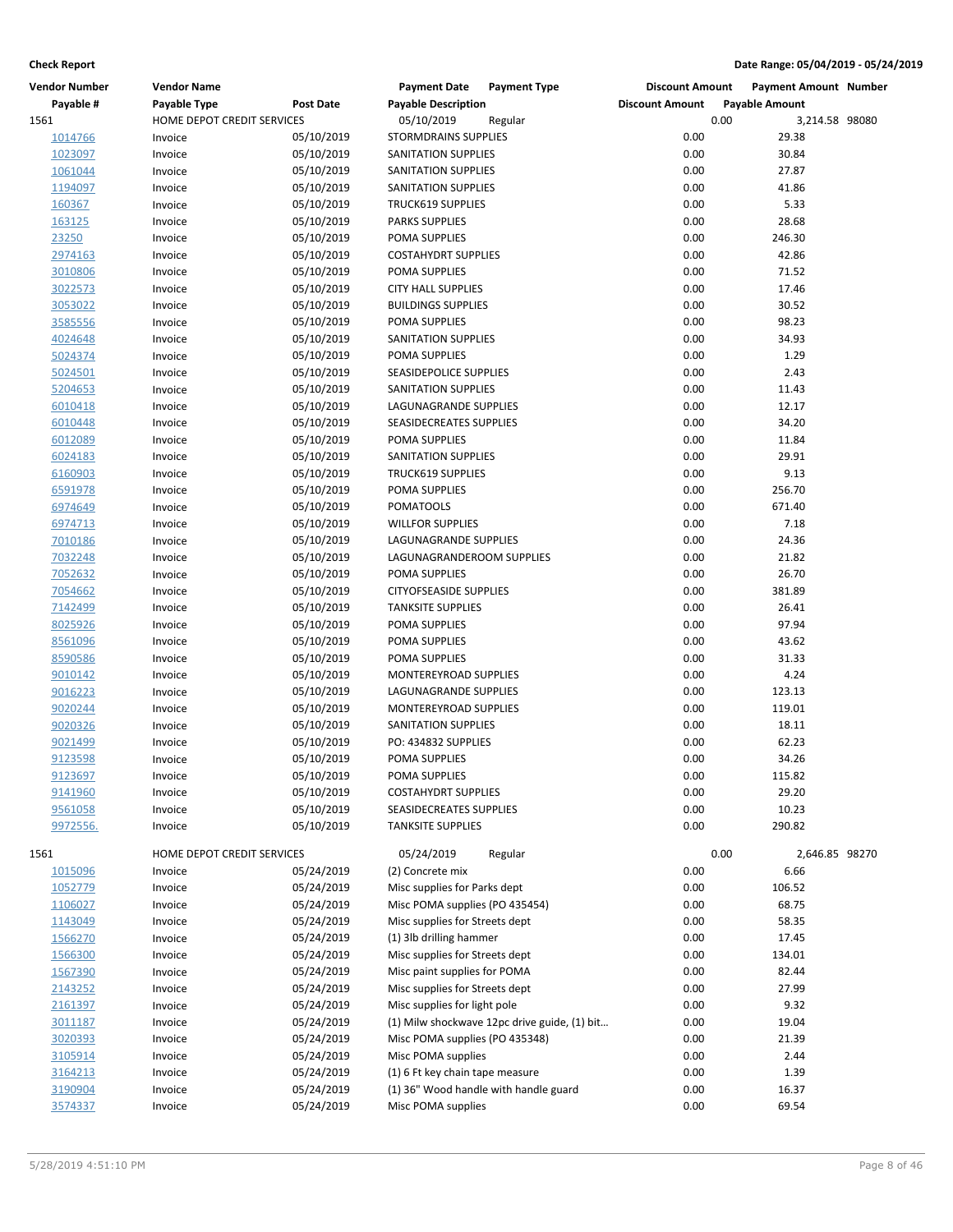| <b>Vendor Number</b>    | <b>Vendor Name</b>               |                  | <b>Payment Date</b>                           | <b>Payment Type</b>                          | <b>Discount Amount</b> | <b>Payment Amount Number</b> |             |
|-------------------------|----------------------------------|------------------|-----------------------------------------------|----------------------------------------------|------------------------|------------------------------|-------------|
| Payable #               | Payable Type                     | <b>Post Date</b> | <b>Payable Description</b>                    |                                              | <b>Discount Amount</b> | <b>Payable Amount</b>        |             |
| 3580813                 | Invoice                          | 05/24/2019       | (1) 2Jawpuller                                |                                              | 0.00                   | 21.82                        |             |
| 4104606                 | Invoice                          | 05/24/2019       | (3) Kills ants stations                       |                                              | 0.00                   | 9.54                         |             |
| 4132308                 | Credit Memo                      | 05/24/2019       |                                               | Credit for (2) 3" non-marking swyel w/ brake | 0.00                   | $-22.43$                     |             |
| 4132309                 | Invoice                          | 05/24/2019       | Misc supplies for Monterey Road               |                                              | 0.00                   | 42.39                        |             |
| 4972441                 | Invoice                          | 05/24/2019       | Misc supplies for Streets dept                |                                              | 0.00                   | 90.47                        |             |
| 5142717                 | Invoice                          | 05/24/2019       | Misc supplies for Streets dept                |                                              | 0.00                   | 70.78                        |             |
| 5572816                 | Invoice                          | 05/24/2019       | (1) Hvy duty all-in-one comm closer alum      |                                              | 0.00                   | 103.21                       |             |
| 596226                  | Invoice                          | 05/24/2019       | Misc supplies for pool pump                   |                                              | 0.00                   | 249.05                       |             |
| 6023090                 | Invoice                          | 05/24/2019       | Misc supplies for Corpyard                    |                                              | 0.00                   | 9.19                         |             |
| 6566859                 | Invoice                          | 05/24/2019       | Misc supplies for Police dept                 |                                              | 0.00                   | 173.49                       |             |
| 6971444                 | Invoice                          | 05/24/2019       | Misc supplies for Streets dept                |                                              | 0.00                   | 69.80                        |             |
| 7012248                 | Invoice                          | 05/24/2019       | Misc POMA supplies                            |                                              | 0.00                   | 48.04                        |             |
| 7012249                 | Invoice                          | 05/24/2019       | Misc supplies for Bldg 4250                   |                                              | 0.00                   | 34.23                        |             |
| 7160750                 | Invoice                          | 05/24/2019       | Misc supplies for Parks dept                  |                                              | 0.00                   | 211.13                       |             |
| 7191614                 | Invoice                          | 05/24/2019       | $(1)$ Go Pro                                  |                                              | 0.00                   | 4.34                         |             |
| 7200225                 | Invoice                          | 05/24/2019       | (30) 60lb concrete mix                        |                                              | 0.00                   | 97.34                        |             |
| 7567962                 | Invoice                          | 05/24/2019       | Misc POMA supplies (PO 435432)                |                                              | 0.00                   | 70.43                        |             |
| 8165083                 | Invoice                          | 05/24/2019       | Misc supplies (PO 4506)                       |                                              | 0.00                   | 45.93                        |             |
| 8191554                 | Invoice                          | 05/24/2019       | Misc stain supplies for Parks dept            |                                              | 0.00                   | 23.31                        |             |
| 8566631                 | Invoice                          | 05/24/2019       | Misc supplies (PO 7693)                       |                                              | 0.00                   | 22.04                        |             |
| 8971155                 | Invoice                          | 05/24/2019       | (1) Braid fct supply line                     |                                              | 0.00                   | 7.07                         |             |
| 8972113                 | Invoice                          | 05/24/2019       | (1) Makita 14" diamond blades-3pk             |                                              | 0.00                   | 195.56                       |             |
| 9024485                 | Invoice                          | 05/24/2019       | Misc POMA supplies (PO 434896)                |                                              | 0.00                   | 52.23                        |             |
| 9051946                 | Invoice                          | 05/24/2019       | Misc POMA supplies                            |                                              | 0.00                   | 21.90                        |             |
| 9143104                 | Invoice                          | 05/24/2019       | Misc supplies for Streets dept                |                                              | 0.00                   | 65.28                        |             |
| 9160415                 | Invoice                          | 05/24/2019       | (1) 56v 2.5 AH battery w/ fuel guage          |                                              | 0.00                   | 162.78                       |             |
| 9596289                 | Invoice                          | 05/24/2019       | Misc paint supplies for POMA                  |                                              | 0.00                   | 35.76                        |             |
| 9596290                 | Invoice                          | 05/24/2019       | (5) PVC mb cordless-white                     |                                              | 0.00                   | 90.51                        |             |
| 1569                    | <b>HOPE SERVICES</b>             |                  | 05/10/2019                                    | Regular                                      | 0.00                   | 5,802.42 98083               |             |
| S168569                 | Invoice                          | 05/10/2019       | APRIL 2019 - SEASIDE MAINTENANCE CREW         |                                              | 0.00                   | 5,802.42                     |             |
|                         |                                  |                  |                                               |                                              |                        |                              |             |
| 1743                    | JOHNSTONE SUPPLY FRESNO          |                  | 05/17/2019                                    | Regular                                      | 0.00                   | 280.37 98183                 |             |
| S1841032.001            | Invoice                          | 05/17/2019       | (1) GAS VALVE / FREIGHT                       |                                              | 0.00                   | 280.37                       |             |
| 1798                    | KELLY-MOORE PAINT COMPANY        |                  |                                               |                                              | 0.00                   | 607.56 98087                 |             |
|                         |                                  |                  | 05/10/2019<br>"SEASIDE STARS" BRIDGE SUPPLIES | Regular                                      | 0.00                   | 379.68                       |             |
| 802-00000684493         | Invoice                          | 05/10/2019       |                                               |                                              |                        |                              |             |
| 802-00000684701         | Invoice                          | 05/10/2019       | "SEASIDE STARS" BRIDGE SUPPLIES               |                                              | 0.00                   | 227.88                       |             |
| 1798                    | KELLY-MOORE PAINT COMPANY        |                  | 05/17/2019                                    | Regular                                      | 0.00                   |                              | 17.63 98187 |
| 802-00000685906 Invoice |                                  | 05/17/2019       | <b>MISC PAINT SUPPLIES</b>                    |                                              | 0.00                   | 17.63                        |             |
|                         |                                  |                  |                                               |                                              |                        |                              |             |
| 1873                    | LACAL EQUIPMENT, INC.            |                  | 05/10/2019                                    | Regular                                      | 0.00                   | 1,178.43 98090               |             |
| 0299212-IN              | Invoice                          | 05/10/2019       | BROOMS, WATER VALVES, SPACERS                 |                                              | 0.00                   | 1,178.43                     |             |
| 1873                    | LACAL EQUIPMENT, INC.            |                  | 05/17/2019                                    | Regular                                      | 0.00                   | 1,345.03 98190               |             |
| 0299615-IN              | Invoice                          | 05/17/2019       |                                               | (1) WATER VALVE QUAD, (2) REAR BROOM S       | 0.00                   | 549.21                       |             |
| 0299739-IN              | Invoice                          | 05/17/2019       | (1) WATER PUMP, W/ WIRE FITTINGS              |                                              | 0.00                   | 795.82                       |             |
|                         |                                  |                  |                                               |                                              |                        |                              |             |
| 2102                    | MARTIN'S IRRIGATION SUPPLY, INC. |                  | 05/10/2019                                    | Regular                                      | 0.00                   | 1,734.99 98092               |             |
| 542474                  | Invoice                          | 05/10/2019       | (1) GYPSUM 40 LAB BAG                         |                                              | 0.00                   | 10.44                        |             |
| 543678                  | Invoice                          | 05/10/2019       | LAGUNA GRANDE PARK SUPPLIES                   |                                              | 0.00                   | 1,007.01                     |             |
| 544264                  | Invoice                          | 05/10/2019       | LIBRARY/LAGUNA GRANDE PK SUPPLIES             |                                              | 0.00                   | 169.06                       |             |
| 544471                  | Invoice                          | 05/10/2019       | (1) REPAIR KIT 2" 31000 VALVE                 |                                              | 0.00                   | 28.32                        |             |
| 544561                  | Invoice                          | 05/10/2019       | (4) RAINBIRD 1 1/2 PEB                        |                                              | 0.00                   | 520.16                       |             |
| 2102                    | MARTIN'S IRRIGATION SUPPLY, INC. |                  | 05/17/2019                                    | Regular                                      | 0.00                   |                              | 10.44 98195 |
| 544665                  | Invoice                          | 05/17/2019       | (1) GYPSUM 40 LB BAG                          |                                              | 0.00                   | 10.44                        |             |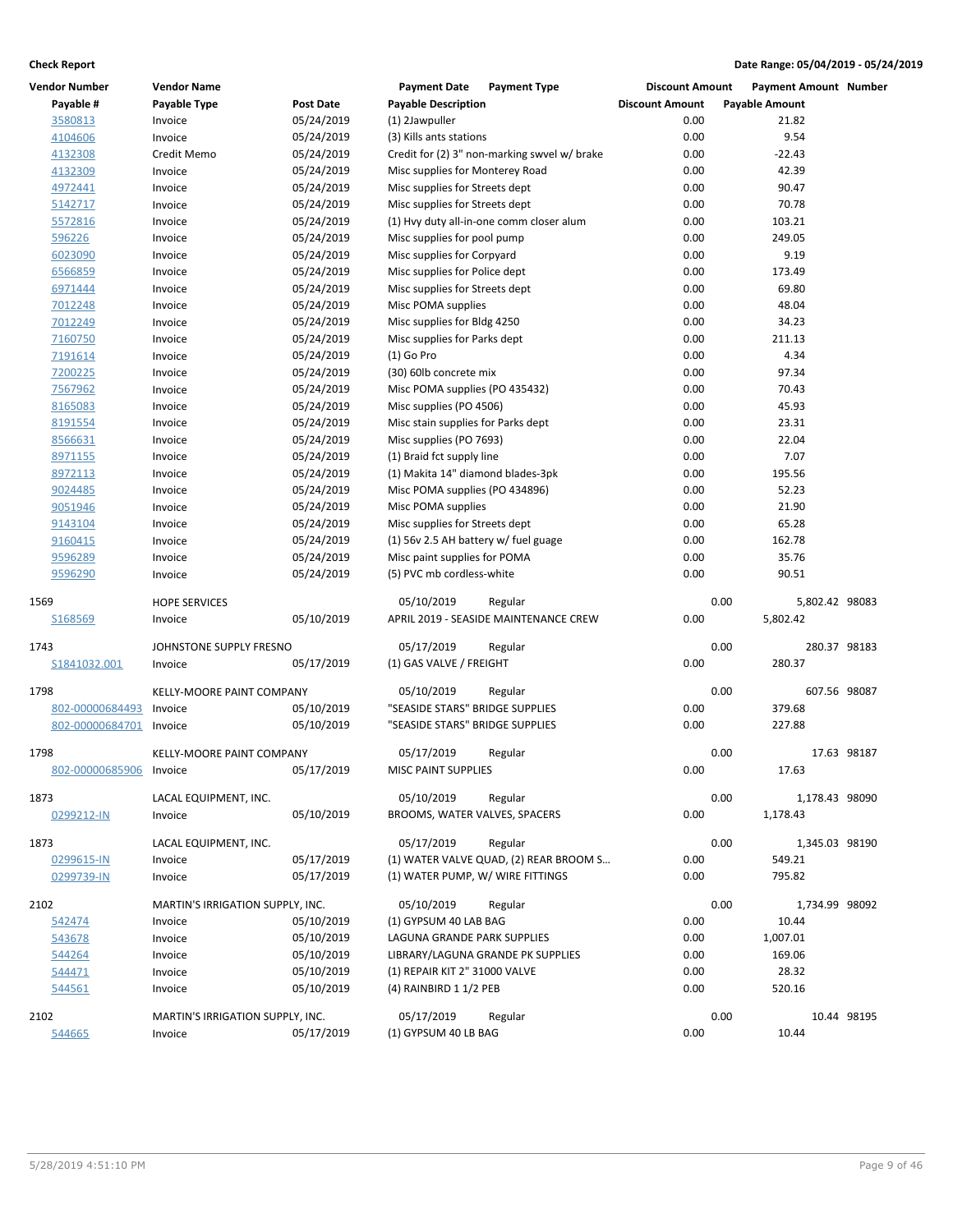| <b>Vendor Number</b>      | <b>Vendor Name</b>                  |                  | <b>Payment Date</b>                             | <b>Payment Type</b>                               | <b>Discount Amount</b> |      | <b>Payment Amount Number</b> |  |
|---------------------------|-------------------------------------|------------------|-------------------------------------------------|---------------------------------------------------|------------------------|------|------------------------------|--|
| Payable #                 | Payable Type                        | <b>Post Date</b> | <b>Payable Description</b>                      |                                                   | <b>Discount Amount</b> |      | <b>Payable Amount</b>        |  |
| 2184                      | <b>MISSION LINEN SERVICE</b>        |                  | 05/24/2019                                      | Regular                                           |                        | 0.00 | 328.84 98279                 |  |
| 509790185                 | Invoice                             | 05/24/2019       | Fire Dept - Laundry svc 5/2/19                  |                                                   | 0.00                   |      | 82.21                        |  |
| 509837113                 | Invoice                             | 05/24/2019       | Fire Dept - Laundry svc 5/9/19                  |                                                   | 0.00                   |      | 82.21                        |  |
| 509885342                 | Invoice                             | 05/24/2019       | Fire Dept - Laundry svc 5/16/19                 |                                                   | 0.00                   |      | 82.21                        |  |
| 509934918                 | Invoice                             | 05/24/2019       | Fire Dept - Laundry svc 5/23/19                 |                                                   | 0.00                   |      | 82.21                        |  |
|                           |                                     |                  |                                                 |                                                   |                        |      |                              |  |
| 2186                      | <b>MISSION UNIFORM SERVICE</b>      | 05/10/2019       | 05/10/2019<br>SEASIDE MAIN & UTILITIES - 4/1/19 | Regular                                           | 0.00                   | 0.00 | 2,646.71 98096<br>321.14     |  |
| 509560373<br>509560374    | Invoice                             | 05/10/2019       | POMA DEPT - LAUNDRY SVC                         |                                                   | 0.00                   |      | 85.94                        |  |
| 509564480                 | Invoice<br>Invoice                  | 05/10/2019       | SEASIDE MAIN & UTILITIES - 4/1/19               |                                                   | 0.00                   |      | 78.75                        |  |
| 509601369                 | Invoice                             | 05/10/2019       | SEASIDE MAIN & UTILITIES - 4/9/19               |                                                   | 0.00                   |      | 27.00                        |  |
| 509607005                 | Invoice                             | 05/10/2019       | SEASIDE MAIN & UTILITIES - 4/8/19               |                                                   | 0.00                   |      | 321.14                       |  |
| 509607006                 | Invoice                             | 05/10/2019       | POMA DEPT - LAUNDRY SVC                         |                                                   | 0.00                   |      | 85.94                        |  |
| 509630492                 | Invoice                             | 05/10/2019       | SEASIDE MAIN & UTILITIES - 4/8/19               |                                                   | 0.00                   |      | 83.37                        |  |
| 509655558                 | Invoice                             | 05/10/2019       | SEASIDE MAIN & UTILITIES - 4/15/19              |                                                   | 0.00                   |      | 321.14                       |  |
| 509655559                 | Invoice                             | 05/10/2019       | POMA DEPT - LAUNDRY SVC                         |                                                   | 0.00                   |      | 85.94                        |  |
| 509690628                 | Invoice                             | 05/10/2019       | SEASIDE MAIN & UTILITIES - 4/15/19              |                                                   | 0.00                   |      | 26.37                        |  |
| 509702154                 | Invoice                             | 05/10/2019       |                                                 | RECREATION DEPT - UNIFORM SERVICE                 | 0.00                   |      | 26.37                        |  |
| 509702628                 | Invoice                             | 05/10/2019       | SEASIDE MAIN & UTILITIES - 4/22/19              |                                                   | 0.00                   |      | 358.64                       |  |
| 509702629                 | Invoice                             | 05/10/2019       | POMA DEPT - LAUNDRY SVC                         |                                                   | 0.00                   |      | 85.94                        |  |
| 509722314                 | Invoice                             | 05/10/2019       |                                                 | RECREATION DEPT - UNIFORM SERVICE                 | 0.00                   |      | 139.60                       |  |
| 509742811                 | Invoice                             | 05/10/2019       | POMA DEPT - LAUNDRY SVC                         |                                                   | 0.00                   |      | 78.75                        |  |
| 509750991                 | Invoice                             | 05/10/2019       | SEASIDE MAIN & UTILITIES - 4/29/19              |                                                   | 0.00                   |      | 321.14                       |  |
| 509750992                 | Invoice                             | 05/10/2019       | POMA DEPT - LAUNDRY SVC                         |                                                   | 0.00                   |      | 85.94                        |  |
| 509783218                 | Invoice                             | 05/10/2019       |                                                 | RECREATION DEPT - JANITORIAL UNIFORMS             | 0.00                   |      | 113.60                       |  |
|                           |                                     |                  |                                                 |                                                   |                        |      |                              |  |
| 2186                      | <b>MISSION UNIFORM SERVICE</b>      |                  | 05/17/2019                                      | Regular                                           |                        | 0.00 | 113.60 98199                 |  |
| 509827895                 | Invoice                             | 05/17/2019       | RECRETION DEPT - UNIFORM SVC                    |                                                   | 0.00                   |      | 113.60                       |  |
| 2186                      | <b>MISSION UNIFORM SERVICE</b>      |                  | 05/24/2019                                      | Regular                                           |                        | 0.00 | 139.97 98280                 |  |
| 509879423                 | Invoice                             | 05/24/2019       | Recreation Dept - Uniform Svc 5/15/19           |                                                   | 0.00                   |      | 113.60                       |  |
| 509888782                 | Invoice                             | 05/24/2019       | Recreation Dept - Uniform Svc 5/15/19           |                                                   | 0.00                   |      | 26.37                        |  |
|                           |                                     |                  |                                                 |                                                   |                        |      |                              |  |
| 2205<br>15250             | MONTEREY COUNTY CONVENTION          | 05/10/2019       | 05/10/2019                                      | Regular<br>Q4 FY18/19 - JURISDCTN IMPRVMNT INVEST | 0.00                   | 0.00 | 20,233.75 98101<br>20,233.75 |  |
|                           | Invoice                             |                  |                                                 |                                                   |                        |      |                              |  |
| 2205                      | <b>MONTEREY COUNTY CONVENTION</b>   |                  | 05/10/2019                                      | Regular                                           |                        | 0.00 | 19,033.74 98102              |  |
| MAR 2019 - SEASI  Invoice |                                     | 05/10/2019       | MARCH 2019 - TID REMITTANCE                     |                                                   | 0.00                   |      | 19,033.74                    |  |
| 2234                      | MONTEREY BAY AIR RESOURCES DISTRICT |                  | 05/10/2019                                      |                                                   |                        | 0.00 | 2,563.00 98098               |  |
| 170-042619                | Invoice                             | 05/10/2019       |                                                 | Regular<br>INTCOMBUSTENG - VARIOUS SITE WITHIN S  | 0.00                   |      | 2,563.00                     |  |
|                           |                                     |                  |                                                 |                                                   |                        |      |                              |  |
| 2236                      | MBS BUSINESS SYSTEMS                |                  | 05/10/2019                                      | Regular                                           |                        | 0.00 | 288.04 98093                 |  |
| 359372                    | Invoice                             | 05/10/2019       |                                                 | 610 OLYMPIA AVE - KONICA MINOLTA/BH22             | 0.00                   |      | 107.36                       |  |
| 359751                    | Invoice                             | 05/10/2019       |                                                 | 986 HILBY AVE - KONICA MINOLTA / MONO             | 0.00                   |      | 150.40                       |  |
| 359776                    | Invoice                             | 05/10/2019       |                                                 | 656 BROADWAY AVE - KONICA MINOLTA / C             | 0.00                   |      | 30.28                        |  |
| 2236                      | <b>MBS BUSINESS SYSTEMS</b>         |                  | 05/17/2019                                      | Regular                                           |                        | 0.00 | 1,701.44 98196               |  |
| 360110                    | Invoice                             | 05/17/2019       | POLICE DEPT - KONICA MINOLTA (4)                |                                                   | 0.00                   |      | 807.49                       |  |
| 360197                    | Invoice                             | 05/17/2019       | POLICE DEPT - KONICA MINOLTAS (4)               |                                                   | 0.00                   |      | 634.88                       |  |
| 360291                    | Invoice                             | 05/17/2019       | 986 HILBY AVE - KONICA MINOLTA                  |                                                   | 0.00                   |      | 259.07                       |  |
|                           |                                     |                  |                                                 |                                                   |                        |      |                              |  |
| 2238                      | <b>MONTEREY BAY PEST CONTROL</b>    |                  | 05/10/2019                                      | Regular                                           |                        | 0.00 | 275.00 98099                 |  |
| 0169224                   | Invoice                             | 05/10/2019       |                                                 | CORNER OF 8TH/2ND - MARINA; RODENT C              | 0.00                   |      | 275.00                       |  |
| 2238                      | MONTEREY BAY PEST CONTROL           |                  | 05/17/2019                                      | Regular                                           |                        | 0.00 | 493.00 98202                 |  |
| 0169339                   | Invoice                             | 05/17/2019       |                                                 | 440 HARCOURT - TRAILER #A - HOUSE ANTS            | 0.00                   |      | 58.00                        |  |
| 0169341                   | Invoice                             | 05/17/2019       |                                                 | 440 HARCOURT AVE - POLICE DEPT MONTHL             | 0.00                   |      | 100.00                       |  |
| 0169342                   | Invoice                             | 05/17/2019       | 610 OLYMPIA AVE - ROACH CONTROL                 |                                                   | 0.00                   |      | 60.00                        |  |
| 0169810                   | Invoice                             | 05/17/2019       | 1635 BROADWAY - INSIDE & OUTSIDE                |                                                   | 0.00                   |      | 275.00                       |  |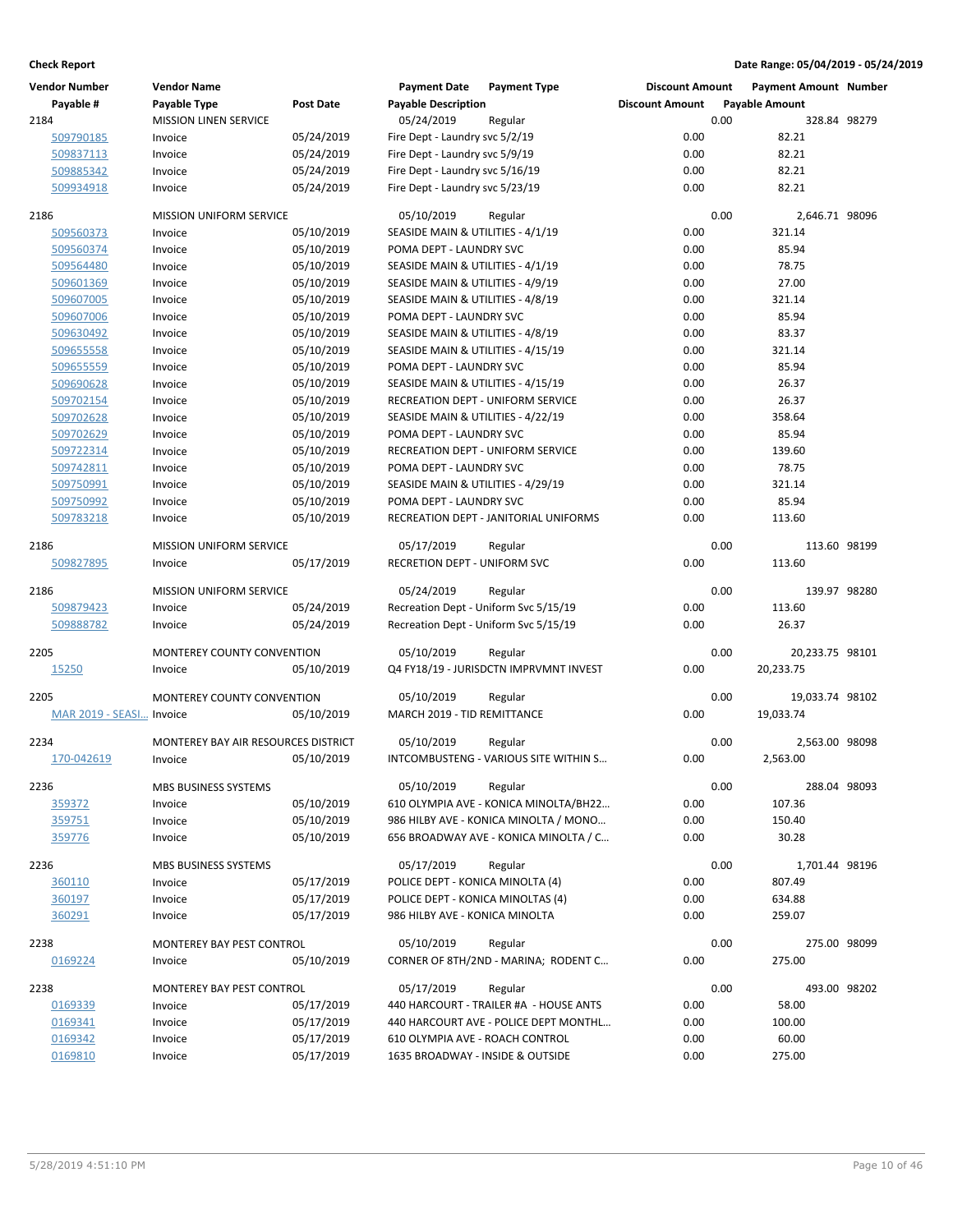| <b>Vendor Number</b><br>Payable #<br>2279 | <b>Vendor Name</b><br>Payable Type                | <b>Post Date</b>         | <b>Payment Date</b><br><b>Payable Description</b><br>05/10/2019 | <b>Payment Type</b>                                                                          | <b>Discount Amount</b><br><b>Discount Amount</b> | 0.00 | <b>Payment Amount Number</b><br><b>Payable Amount</b><br>1,550.06 98060 |              |
|-------------------------------------------|---------------------------------------------------|--------------------------|-----------------------------------------------------------------|----------------------------------------------------------------------------------------------|--------------------------------------------------|------|-------------------------------------------------------------------------|--------------|
| 822 3/2019<br>847 3/2019                  | COUNTY OF MONTEREY IT DEPT.<br>Invoice<br>Invoice | 05/10/2019<br>05/10/2019 |                                                                 | Regular<br>MARCH 2019 - POLICE DEPT (822) MONTHLY<br>MARCH 2019 - FIRE DEPT (847) MONTHLY IT | 0.00<br>0.00                                     |      | 1,139.75<br>410.31                                                      |              |
| 2295                                      | MONTEREY COUNTY PETROLEUM                         |                          | 05/17/2019                                                      | Regular                                                                                      |                                                  | 0.00 | 9,953.03 98205                                                          |              |
| 327431<br>327441                          | Invoice<br>Invoice                                | 05/17/2019<br>05/17/2019 | 613 GALLONS DIESEL NO. 2                                        | 2,081 GALLONS UNLEADED REG GASOLINE                                                          | 0.00<br>0.00                                     |      | 2,274.48<br>7,678.55                                                    |              |
| 2320                                      | MONTEREY PENINSULA CHAMBER OF COMMERCI 05/10/2019 |                          |                                                                 | Regular                                                                                      |                                                  | 0.00 | 735.00 98107                                                            |              |
| 19753                                     | Invoice                                           | 05/10/2019               |                                                                 | MEMBERSHIP INVESTMENT - CITY OF SEASI                                                        | 0.00                                             |      | 735.00                                                                  |              |
| 2328<br>48225                             | <b>WALLACE GROUP</b><br>Invoice                   | 05/10/2019               | 05/10/2019                                                      | Regular<br>2/26/19-3/31/19 - TRASH CAPTURE SITING S                                          | 0.00                                             | 0.00 | 5,370.50 98143<br>5,370.50                                              |              |
| 2338                                      | <b>MONTEREY PENINSULA WATER</b>                   |                          | 05/10/2019                                                      | Regular                                                                                      |                                                  | 0.00 | 3,874.41 98108                                                          |              |
| 3/28/19-4/28/19                           | Invoice                                           | 05/10/2019               |                                                                 | SEASIDE MUNCPL WATER SURCHARGE 3/28                                                          | 0.00                                             |      | 3,874.41                                                                |              |
| 2342<br>SCALES APR19 0 Invoice            | MONTEREY REGIONAL WASTE                           | 05/17/2019               | 05/17/2019<br>APRIL 2019 - SCALES 057                           | Regular                                                                                      | 0.00                                             | 0.00 | 45.80                                                                   | 45.80 98207  |
| 2351                                      | <b>MONTEREY TIRE SERVICE</b>                      |                          | 05/10/2019                                                      | Regular                                                                                      |                                                  | 0.00 | 1,228.65 98111                                                          |              |
| 1-88827                                   | Invoice                                           | 05/10/2019               |                                                                 | MISC SUPPLIES - 2014 PETERBILT JOHNSON                                                       | 0.00                                             |      | 109.02                                                                  |              |
| 1-88860                                   | Invoice                                           | 05/10/2019               |                                                                 | MISC SUPPLIES - 2014 PETERBILT JOHNSON                                                       | 0.00                                             |      | 1,119.63                                                                |              |
| 2351                                      | MONTEREY TIRE SERVICE                             |                          | 05/17/2019                                                      | Regular                                                                                      |                                                  | 0.00 | 258.69 98209                                                            |              |
| 1-88956                                   | Invoice                                           | 05/17/2019               | (2) TRANSFORCE H/T2 10 PLY                                      |                                                                                              | 0.00                                             |      | 258.69                                                                  |              |
| 2426<br>61146                             | McDONALD REFRIGERATION INC<br>Invoice             | 05/10/2019               | 05/10/2019<br>CHILD DEVL CTR; 4/4/19                            | Regular                                                                                      | 0.00                                             | 0.00 | 169.00 98094<br>169.00                                                  |              |
| 2426                                      | MCDONALD REFRIGERATION INC                        |                          | 05/17/2019                                                      | Regular                                                                                      |                                                  | 0.00 | 172.15 98197                                                            |              |
| 61381                                     | Invoice                                           | 05/17/2019               | CHILD DEV CTR - MONTHLY SERVICE                                 |                                                                                              | 0.00                                             |      | 172.15                                                                  |              |
| 2610                                      | IAN N. OGLESBY                                    |                          | 05/17/2019                                                      | Regular                                                                                      |                                                  | 0.00 | 466.00 98178                                                            |              |
| 2/18/19-2/20/19                           | Invoice                                           | 05/17/2019               |                                                                 | 2/18/19 - 2/20/19 TRAVEL REIMBURSEMENT                                                       | 0.00                                             |      | 466.00                                                                  |              |
| 2652                                      | PACIFIC GAS & ELECTRIC                            |                          | 05/10/2019                                                      | Regular                                                                                      |                                                  | 0.00 | 5,802.20 98116                                                          |              |
| <b>MAR/APR '19 MI</b>                     | Invoice                                           | 05/10/2019               | APRIL 2019 MISC ACCTS                                           |                                                                                              | 0.00                                             |      | 5,802.20                                                                |              |
| 2742                                      | PENINSULA MESSENGER LLC                           |                          | 05/10/2019                                                      | Regular                                                                                      |                                                  | 0.00 | 206.67 98119                                                            |              |
| 134487                                    | Invoice                                           | 05/10/2019               | MONTHLY COURIER SERVICE                                         |                                                                                              | 0.00                                             |      | 206.67                                                                  |              |
| 2746                                      | PENINSULA POOL SERVICE                            |                          | 05/17/2019                                                      | Regular                                                                                      |                                                  | 0.00 |                                                                         | 88.84 98215  |
| 192960501                                 | Invoice                                           | 05/17/2019               | (4) 4 GAL CASE SANI-CHLOR                                       |                                                                                              | 0.00                                             |      | 88.84                                                                   |              |
| 2752                                      | PENINSULA WELDING                                 |                          | 05/10/2019                                                      | Regular                                                                                      |                                                  | 0.00 |                                                                         | 82.90 98120  |
| 185473                                    | Invoice                                           | 05/10/2019               | (1) ARGON/CARBON DIOXIDE SIZE 62CF                              |                                                                                              | 0.00                                             |      | 42.46                                                                   |              |
| 185549                                    | Invoice                                           | 05/10/2019               | (2) OXYGEN USP MED GRADE SIZE 15CF                              |                                                                                              | 0.00                                             |      | 40.44                                                                   |              |
| 2752                                      | PENINSULA WELDING                                 |                          | 05/24/2019                                                      | Regular                                                                                      |                                                  | 0.00 |                                                                         | 59.69 98287  |
| 186312                                    | Invoice                                           | 05/24/2019               | (3) Oxygen USP Medical Grd Size 15CF                            |                                                                                              | 0.00                                             |      | 59.69                                                                   |              |
| 2781                                      | <b>MIRIAM WILSON</b>                              |                          | 05/17/2019                                                      | Regular                                                                                      |                                                  | 0.00 |                                                                         | 500.00 98198 |
| 242956                                    | Invoice                                           | 05/17/2019               |                                                                 | APRIL 2019 - MIGRATORY BIRD CONTROL                                                          | 0.00                                             |      | 500.00                                                                  |              |
| 2802                                      | PITNEY BOWES GLOBAL                               |                          | 05/10/2019                                                      | Regular                                                                                      |                                                  | 0.00 | 1,352.03 98122                                                          |              |
| 3103107564                                | Invoice                                           | 05/10/2019               |                                                                 | 3/1/19-5/29/19 CONTRACT #0040747510                                                          | 0.00                                             |      | 1,352.03                                                                |              |
| 2816                                      | PLUG & PAY TECHNOLOGIES, INC.                     |                          | 05/10/2019                                                      | Regular                                                                                      |                                                  | 0.00 |                                                                         | 30.00 98123  |
| <b>APR 2019</b>                           | Invoice                                           | 05/10/2019               |                                                                 | APRIL 2019 - INV #2019050200522634642                                                        | 0.00                                             |      | 15.00                                                                   |              |
| APR 2019,                                 | Invoice                                           | 05/10/2019               |                                                                 | APRIL 2019 - INV #2019050200522634643                                                        | 0.00                                             |      | 15.00                                                                   |              |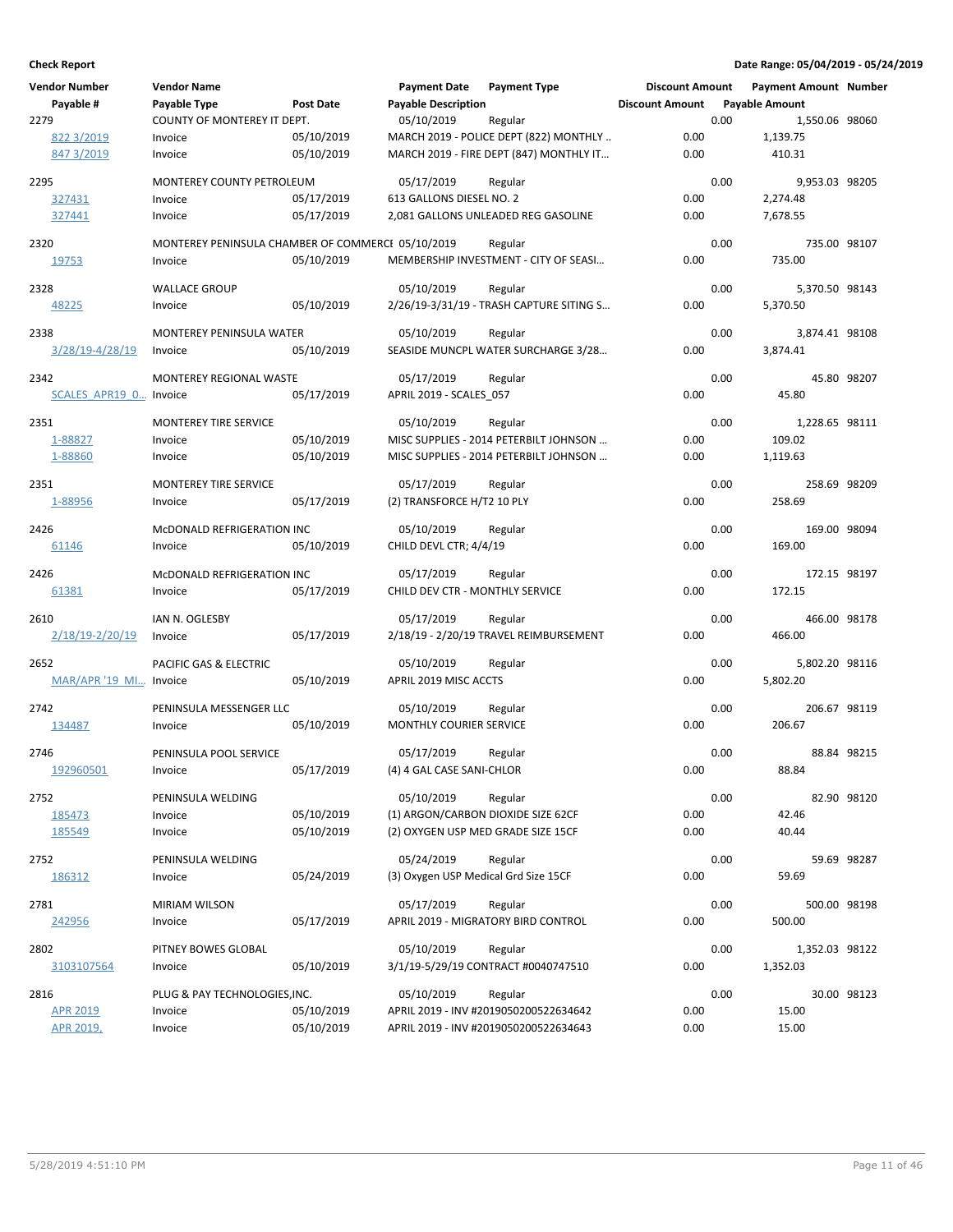| <b>Vendor Number</b> | <b>Vendor Name</b>                   |            | <b>Payment Date</b>                    | <b>Payment Type</b>                        | <b>Discount Amount</b> |                       | <b>Payment Amount Number</b> |             |
|----------------------|--------------------------------------|------------|----------------------------------------|--------------------------------------------|------------------------|-----------------------|------------------------------|-------------|
| Payable #            | Payable Type                         | Post Date  | <b>Payable Description</b>             |                                            | <b>Discount Amount</b> | <b>Payable Amount</b> |                              |             |
| 2849                 | PREMIUM AUTO PARTS, INC.             |            | 05/17/2019                             | Regular                                    |                        | 0.00                  | 964.25 98217                 |             |
| 7474-169905          | Invoice                              | 05/17/2019 | (1) GLASS CLEANER, (1) SHOP TOWEL      |                                            | 0.00                   |                       | 8.70                         |             |
| 7474-169967          | Invoice                              | 05/17/2019 |                                        | (1) DEEP SKT 1/2DR 1-1/4, (1) RATYCHET     | 0.00                   |                       | 51.72                        |             |
| 7474-170016          | Invoice                              | 05/17/2019 | (1) 35/22T TRUCK JACK                  |                                            | 0.00                   |                       | 611.79                       |             |
| 7474-170116          | Invoice                              | 05/17/2019 | (1) OIL FILTER LD                      |                                            | 0.00                   |                       | 7.13                         |             |
| 7474-170333          | Invoice                              | 05/17/2019 | <b>MISC PARTS</b>                      |                                            | 0.00                   |                       | 80.87                        |             |
| 7474-170386          | Invoice                              | 05/17/2019 | (1) DIGITAL TIRE GAUGE                 |                                            | 0.00                   |                       | 20.53                        |             |
| 7474-170394          | Invoice                              | 05/17/2019 | (1) WATER PUMP                         |                                            | 0.00                   |                       | 48.74                        |             |
| 7474-170436          | Invoice                              | 05/17/2019 | (1) BATTERY - SILVER                   |                                            | 0.00                   |                       | 119.14                       |             |
| 7474-170626          | Invoice                              | 05/17/2019 | (1) SPARK PLUG-COPPER                  |                                            | 0.00                   |                       | 2.75                         |             |
| 7474-171227          | Invoice                              | 05/17/2019 | (1) CHUCK STRAIGHT                     |                                            | 0.00                   |                       | 12.88                        |             |
| 2910                 | R & S ERECTION OF MONTEREY BAY, INC. |            | 05/17/2019                             | Regular                                    |                        | 0.00                  | 366.75 98219                 |             |
| <b>GATE4562</b>      | Invoice                              | 05/17/2019 | PERALTA ST GATE / JOB NO 213644        |                                            | 0.00                   |                       | 366.75                       |             |
| 3037                 | SACRAMENTO REGIONAL PUBLIC           |            | 05/24/2019                             | Regular                                    |                        | 0.00                  | 128.00 98293                 |             |
| D. Rice              | Invoice                              | 05/24/2019 |                                        | School Resource Officer trng 10/21/19-10/2 | 0.00                   |                       | 128.00                       |             |
| 3154                 | GREEN VALLEY LANSCAPE INC.           |            | 05/10/2019                             | Regular                                    |                        | 0.00                  | 158.45 98076                 |             |
| 34453                | Invoice                              | 05/10/2019 |                                        | GOPHER BASKETS, PLANTING MIX, PLANTS       | 0.00                   |                       | 158.45                       |             |
| 3211                 | SHERWIN-WILLIAMS CO.                 |            | 05/10/2019                             | Regular                                    |                        | 0.00                  | 153.13 98129                 |             |
| 3071-9               | Invoice                              | 05/10/2019 | PAINT SUPPLIES FOR STREETS             |                                            | 0.00                   |                       | 147.35                       |             |
| 3253-3               | Invoice                              | 05/10/2019 | PAINT SUPPLIES FOR COE AVE             |                                            | 0.00                   |                       | 5.78                         |             |
| 3290                 | THE SPCA OF MONTEREY CO.             |            | 05/17/2019                             | Regular                                    |                        | 0.00                  | 8,640.88 98228               |             |
| $04 - 19$            | Invoice                              | 05/17/2019 |                                        | APRIL 2019 - SVCS FOR SEASIDE POLICE DEPT  | 0.00                   | 8,640.88              |                              |             |
| 3307                 | SAME DAY SHRED                       |            | 05/24/2019                             | Regular                                    |                        | 0.00                  |                              | 45.00 98295 |
| 35799                | Invoice                              | 05/24/2019 |                                        | Finance Dept - 64 Gal bin svcd on 5/1/19   | 0.00                   |                       | 45.00                        |             |
| 3319                 | STAPLES ADVANTAGE                    |            | 05/10/2019                             | Regular                                    |                        | 0.00                  | 855.79 98132                 |             |
| 3411677244           | Invoice                              | 05/10/2019 |                                        | POLICE DEPT - (2) YLW STOCK, (4) BLU STOCK | 0.00                   |                       | 113.34                       |             |
| 3411881700           | Invoice                              | 05/10/2019 | POLICE DEPT - MISC SUPPLIES            |                                            | 0.00                   |                       | 358.80                       |             |
| 3412154415           | Invoice                              | 05/10/2019 |                                        | FINANCE - MISC SUPPLIES FOR HR AND CITY    | 0.00                   |                       | 383.65                       |             |
| 3319                 | <b>STAPLES ADVANTAGE</b>             |            | 05/17/2019                             | Regular                                    |                        | 0.00                  | 651.62 98226                 |             |
| 3412627550           | Invoice                              | 05/17/2019 |                                        | FINANCE - HP 202X BLK TONER FOR P.W.       | 0.00                   |                       | 105.85                       |             |
| 3412627552           | Invoice                              | 05/17/2019 |                                        | REC DEPT - BUS CARD LASER WHITE 200PK      | 0.00                   |                       | 22.28                        |             |
| 3412708501           | Invoice                              | 05/17/2019 |                                        | REC DEPT - ELECTRONICS DUSTER 7 OZ 2PK     | 0.00                   |                       | 10.91                        |             |
| 3413226077           | Invoice                              | 05/17/2019 |                                        | REC DEPT - RECYCLED 2X TICKET BLU 2PK 20   | 0.00                   |                       | 26.65                        |             |
| 3413299797           | Invoice                              | 05/17/2019 | REC DEPT - MISC SUPPLIES               |                                            | 0.00                   |                       | 485.93                       |             |
| 3319                 | STAPLES ADVANTAGE                    |            | 05/24/2019                             | Regular                                    |                        | 0.00                  | 430.41 98300                 |             |
| 3412627548           | Invoice                              | 05/24/2019 |                                        | Police Dept - Pnk Flats Headbnd Hdphns     | 0.00                   |                       | 22.93                        |             |
| 3413378003           | Invoice                              | 05/24/2019 | Recreation dept - Misc supplies        |                                            | 0.00                   |                       | 193.86                       |             |
| 3413714052           | Invoice                              | 05/24/2019 | Police Dept - Misc supplies            |                                            | 0.00                   |                       | 95.75                        |             |
| 3413714053           | Invoice                              | 05/24/2019 | Police Dept - (10) Disnfct Wipes 75/Pk |                                            | 0.00                   |                       | 52.33                        |             |
| 3413793529           | Invoice                              | 05/24/2019 |                                        | Police Dept - R500 Laser Presentation Remo | 0.00                   |                       | 65.54                        |             |
| 3397                 | PETER K. FICHTNER                    |            | 05/10/2019                             | Regular                                    |                        | 0.00                  | 3,633.50 98121               |             |
| 10017                | Invoice                              | 05/10/2019 |                                        | ST LIGHT @ CORNER MESCAL/MESCAL HEIG       | 0.00                   | 3,491.00              |                              |             |
| 10018                | Invoice                              | 05/10/2019 |                                        | LABOR - PARKING LOT AT HOME DEPOT          | 0.00                   |                       | 142.50                       |             |
| 3454                 | <b>THOMSON REUTERS-WEST</b>          |            | 05/24/2019                             | Regular                                    |                        | 0.00                  | 156.34 98303                 |             |
| 840315484            | Invoice                              | 05/24/2019 |                                        | 4/5/19 - 5/4/19 - Annual/monthly charges   | 0.00                   |                       | 156.34                       |             |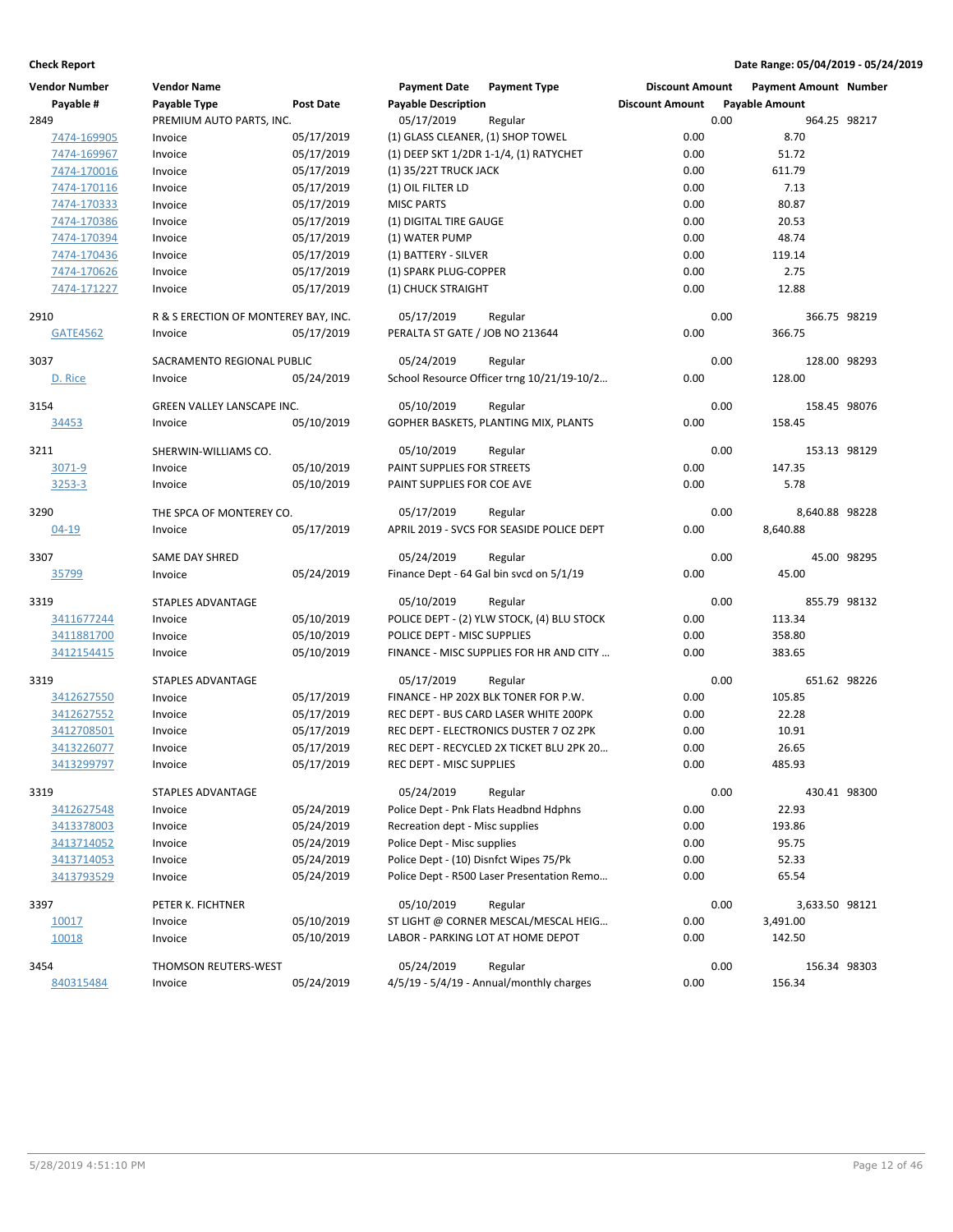| Vendor Number | Vendor Name         |            | <b>Payment Date</b><br><b>Payment Type</b> | <b>Discount Amount</b> | <b>Payment Amount Number</b> |
|---------------|---------------------|------------|--------------------------------------------|------------------------|------------------------------|
| Pavable #     | Payable Type        | Post Date  | <b>Payable Description</b>                 | <b>Discount Amount</b> | <b>Pavable Amount</b>        |
| 3535          | <b>USA BLUEBOOK</b> |            | 05/17/2019<br>Regular                      | 0.00                   | 618.66 98231                 |
| 882524        | Invoice             | 05/17/2019 | <b>WATER DEPT SUPPLIES</b>                 | 0.00                   | 618.66                       |
|               |                     |            |                                            |                        |                              |

| <b>Payment Type</b>   | Payable<br>Count | Payment<br>Count | <b>Discount</b> | Payment    |
|-----------------------|------------------|------------------|-----------------|------------|
|                       |                  |                  |                 |            |
| <b>Regular Checks</b> | 212              | 63               | 0.00            | 364,507.45 |
| <b>Manual Checks</b>  | 0                | 0                | 0.00            | 0.00       |
| <b>Voided Checks</b>  | 0                | 0                | 0.00            | 0.00       |
| <b>Bank Drafts</b>    | 0                | $\Omega$         | 0.00            | 0.00       |
| EFT's                 | $\Omega$         | 0                | 0.00            | 0.00       |
|                       | 212              | 63               | 0.00            | 364.507.45 |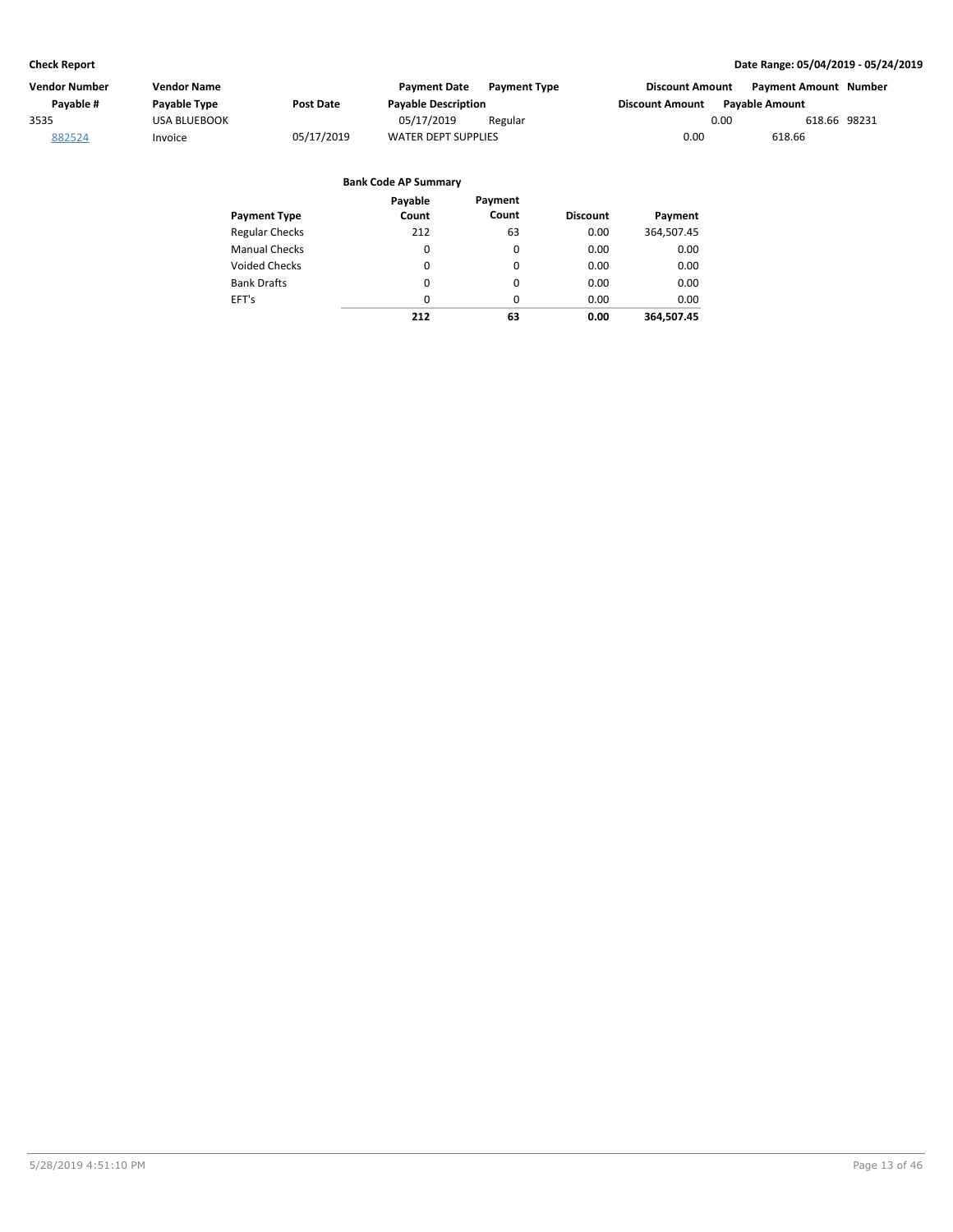| <b>Vendor Number</b>                  | <b>Vendor Name</b>               |                  | <b>Payment Date</b><br><b>Payment Type</b> | <b>Discount Amount</b> | <b>Payment Amount Number</b> |
|---------------------------------------|----------------------------------|------------------|--------------------------------------------|------------------------|------------------------------|
| Payable #                             | Payable Type                     | <b>Post Date</b> | <b>Payable Description</b>                 | <b>Discount Amount</b> | <b>Payable Amount</b>        |
| <b>Bank Code: PY-Payroll Payables</b> |                                  |                  |                                            |                        |                              |
| 3560                                  | UNITED WAY OF MONTEREY PENINSULA |                  | 05/08/2019<br>Regular                      | 0.00                   | 66.00 18913                  |
| <b>INV0003146</b>                     | Invoice                          | 04/11/2019       | <b>EMPLOYEE CONTRIBUTIONS</b>              | 0.00                   | 33.00                        |
| <b>INV0003208</b>                     | Invoice                          | 04/25/2019       | <b>EMPLOYEE CONTRIBUTIONS</b>              | 0.00                   | 33.00                        |
| 3560                                  | UNITED WAY OF MONTEREY PENINSULA |                  | 05/08/2019<br>Regular                      | 0.00                   | 66.00 18915                  |
| <b>INV0003062</b>                     | Invoice                          | 03/14/2019       | <b>EMPLOYEE CONTRIBUTIONS</b>              | 0.00                   | 33.00                        |
| <b>INV0003105</b>                     | Invoice                          | 03/28/2019       | <b>EMPLOYEE CONTRIBUTIONS</b>              | 0.00                   | 33.00                        |
|                                       |                                  |                  |                                            |                        |                              |

|                       | Payable  | Payment  |                 |         |
|-----------------------|----------|----------|-----------------|---------|
| <b>Payment Type</b>   | Count    | Count    | <b>Discount</b> | Payment |
| <b>Regular Checks</b> | 4        |          | 0.00            | 132.00  |
| <b>Manual Checks</b>  | $\Omega$ | $\Omega$ | 0.00            | 0.00    |
| <b>Voided Checks</b>  | 0        | 0        | 0.00            | 0.00    |
| <b>Bank Drafts</b>    | 0        | 0        | 0.00            | 0.00    |
| EFT's                 | $\Omega$ | $\Omega$ | 0.00            | 0.00    |
|                       | 4        | 7        | 0.00            | 132.00  |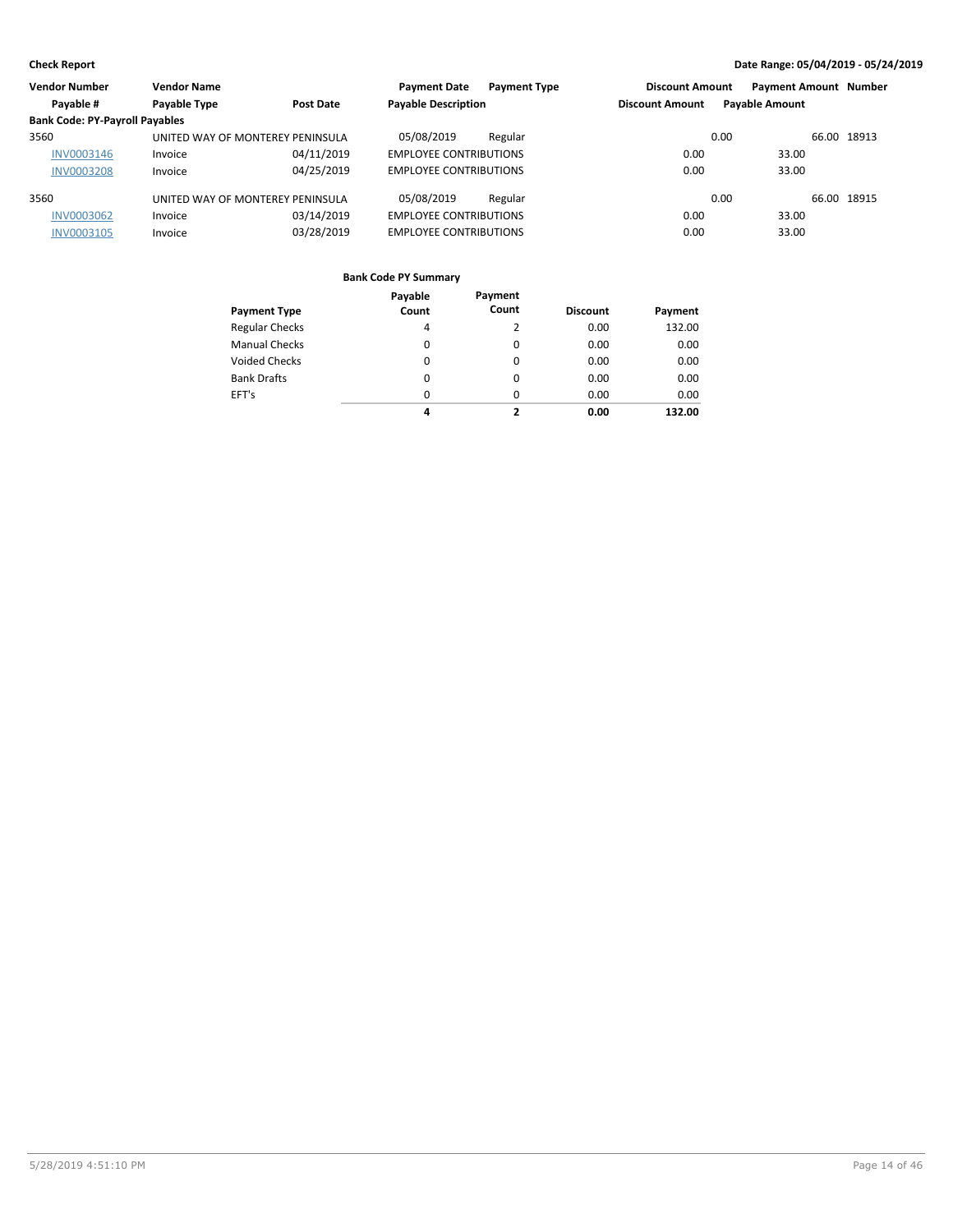| Vendor Number                         | <b>Vendor Name</b>              |                  | <b>Payment Date</b>                     | <b>Payment Type</b>                             | <b>Discount Amount</b> |      | <b>Payment Amount Number</b> |             |
|---------------------------------------|---------------------------------|------------------|-----------------------------------------|-------------------------------------------------|------------------------|------|------------------------------|-------------|
| Payable #                             | Payable Type                    | <b>Post Date</b> | <b>Payable Description</b>              |                                                 | <b>Discount Amount</b> |      | <b>Payable Amount</b>        |             |
| <b>Bank Code: AP-Regular Payables</b> |                                 |                  |                                         |                                                 |                        |      |                              |             |
| 3574                                  | U.S. BANK-CALCARD               |                  | 05/24/2019                              | Regular                                         |                        | 0.00 | 38,738.89 98307              |             |
| 4246 0445 5565 0 Invoice              |                                 | 05/24/2019       | CALCARD 3/22/19                         |                                                 | 0.00                   |      | 38,738.89                    |             |
| 3595                                  | VAPOR CLEANERS, INC.            |                  | 05/17/2019                              | Regular                                         |                        | 0.00 |                              | 24.00 98232 |
| 500482                                | Invoice                         | 05/17/2019       | (3) REG. BLANKET GRAY                   |                                                 | 0.00                   |      | 24.00                        |             |
| 3681                                  | WELLS FARGO BANK N.A.           |                  | 05/24/2019                              | Regular                                         |                        | 0.00 | 2,500.00 98312               |             |
| 1686370                               | Invoice                         | 05/24/2019       | 4/17/19 - 4/16/20 - / Acct #22265300    |                                                 | 0.00                   |      | 2,500.00                     |             |
| 3785                                  | ZAP MANUFACTURING INC.          |                  | 05/10/2019                              | Regular                                         |                        | 0.00 | 276.28 98145                 |             |
| 2471                                  | Invoice                         | 05/10/2019       |                                         | (10) CUSTOM SIGNS - NO DOGS ALLOWED             | 0.00                   |      | 276.28                       |             |
| 3785                                  | ZAP MANUFACTURING INC.          |                  | 05/17/2019                              | Regular                                         |                        | 0.00 | 938.08 98235                 |             |
| 2485                                  | Invoice                         | 05/17/2019       |                                         | (13) SIGNS FOR SAFE ROUTES TO SCHOOL            | 0.00                   |      | 938.08                       |             |
| 3883                                  | FELIPE DE JESUS OLVERA          |                  | 05/10/2019                              | Regular                                         |                        | 0.00 | 21,170.00 98069              |             |
| 1349 SOTO                             | Invoice                         | 05/10/2019       | 1349 SOTO ST JOB                        |                                                 | 0.00                   |      | 2,450.00                     |             |
| 1590 CANYON DEL Invoice               |                                 | 05/10/2019       |                                         | 1590 CANYON DEL REY BLVD (HOME DEPOT)           | 0.00                   |      | 7,200.00                     |             |
| <b>FREMONT BLVD</b>                   | Invoice                         | 05/10/2019       | PLANTERS/ISLANDS - FREMONT BLVD         |                                                 | 0.00                   |      | 9,000.00                     |             |
| <b>HAVANA SOLIZ</b>                   | Invoice                         | 05/10/2019       | <b>HAVANA SOLIZ PARK</b>                |                                                 | 0.00                   |      | 2,520.00                     |             |
| 4059                                  | SILKSCREEN EXPRESS              |                  | 05/17/2019                              | Regular                                         |                        | 0.00 | 708.57 98225                 |             |
| 3883                                  | Invoice                         | 05/17/2019       | REC DEPT - (70) S/S TEES, (5) S/S/ TEES |                                                 | 0.00                   |      | 708.57                       |             |
| 4059                                  | SILKSCREEN EXPRESS              |                  | 05/24/2019                              | Regular                                         |                        | 0.00 | 1,296.06 98296               |             |
| 3887                                  | Invoice                         | 05/24/2019       |                                         | (120) S/S Tees - Charcoal/Black (various sizes) | 0.00                   |      | 1,296.06                     |             |
| 4106                                  | BAY REPROGRAPHIC & SUPPLY, INC. |                  | 05/17/2019                              | Regular                                         |                        | 0.00 | 383.72 98152                 |             |
| 384699                                | Invoice                         | 05/17/2019       |                                         | APR - MAY 2019 - BAY MPS BASE CHGS/LF U         | 0.00                   |      | 383.72                       |             |
| 4121                                  | MONTEREY COUNTY HEALTH DEPT.    |                  | 05/10/2019                              | Regular                                         |                        | 0.00 | 775.00 98103                 |             |
| <b>SEA-PD 19-02</b>                   | Invoice                         | 05/10/2019       |                                         | FORENSIC EXAM SVCS (CASE #EG-1900486)           | 0.00                   |      | 775.00                       |             |
| 4222                                  | HARRIS & ASSOCIATES, INC.       |                  | 05/17/2019                              | Regular                                         |                        | 0.00 | 360.00 98176                 |             |
| 40057                                 | Invoice                         | 05/17/2019       |                                         | 11/25/18-12/29/18 - CAMPUS TOWN CENTER          | 0.00                   |      | 360.00                       |             |
| 4271                                  | <b>URETSKY SECURITY</b>         |                  | 05/10/2019                              | Regular                                         |                        | 0.00 | 260.00 98140                 |             |
| 7997                                  | Invoice                         | 05/10/2019       | APRIL 2019 - FINGERPRINTING (13)        |                                                 | 0.00                   |      | 260.00                       |             |
| 4417                                  | VALLEY SAW & GARDEN EQUIP       |                  | 05/24/2019                              | Regular                                         |                        | 0.00 | 999.63 98308                 |             |
| 197432                                | Invoice                         | 05/24/2019       | Misc Supplies - City of Seaside         |                                                 | 0.00                   |      | 999.63                       |             |
| 4423                                  | PACIFIC COAST BATTERY           |                  | 05/17/2019                              | Regular                                         |                        | 0.00 | 1,304.73 98212               |             |
| 135441                                | Invoice                         | 05/17/2019       | (5) DC4D - BATTERY                      |                                                 | 0.00                   |      | 1,304.73                     |             |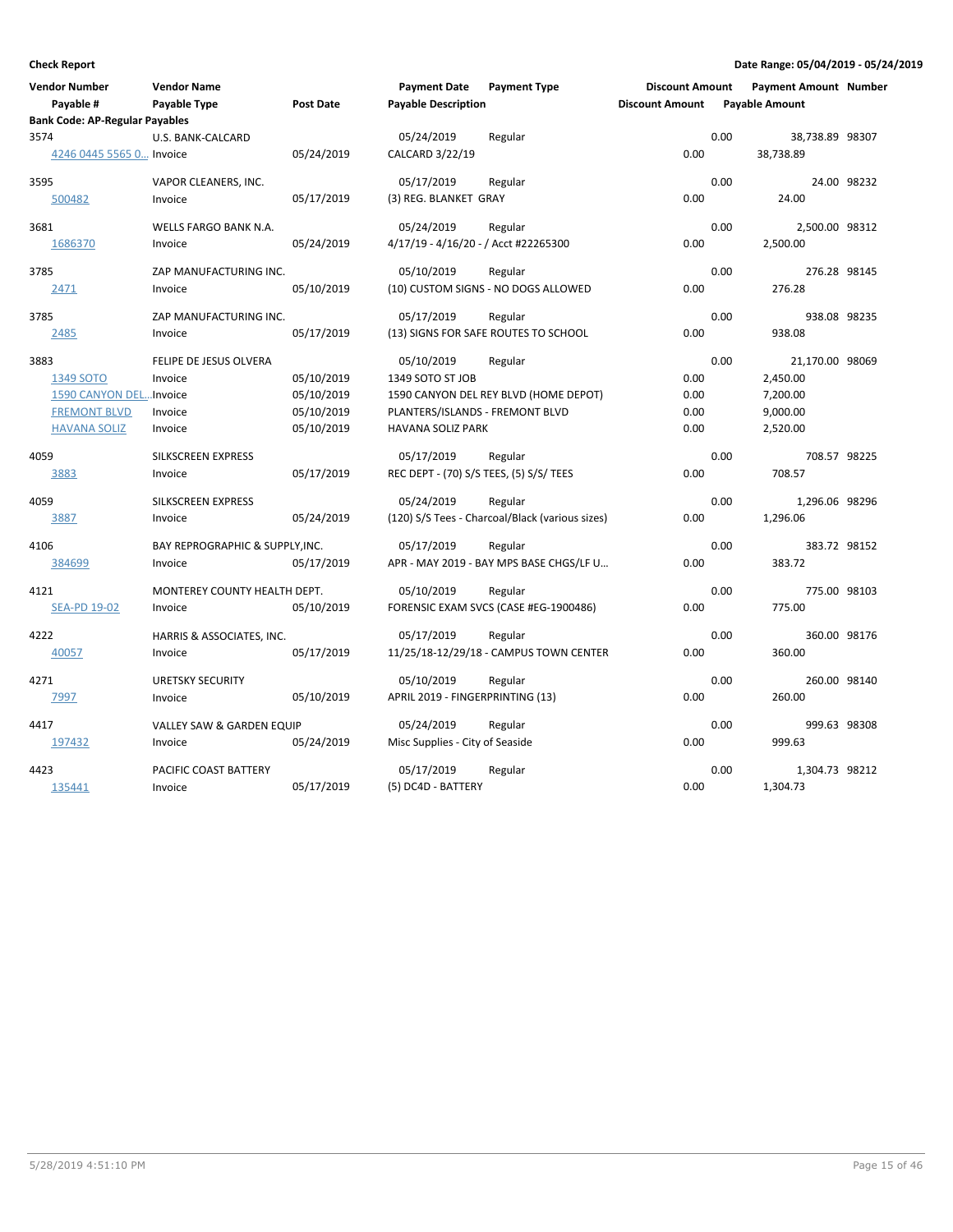| <b>Vendor Number</b> | <b>Vendor Name</b>          |                  | <b>Payment Date</b>                | <b>Payment Type</b>                         | <b>Discount Amount</b> | <b>Payment Amount Number</b> |             |
|----------------------|-----------------------------|------------------|------------------------------------|---------------------------------------------|------------------------|------------------------------|-------------|
| Payable #            | <b>Payable Type</b>         | <b>Post Date</b> | <b>Payable Description</b>         |                                             | <b>Discount Amount</b> | <b>Payable Amount</b>        |             |
| 4425                 | <b>MONTEREY AUTO SUPPLY</b> |                  | 05/17/2019                         | Regular                                     |                        | 0.00<br>1,344.67 98200       |             |
| 609115.              | Invoice                     | 05/17/2019       | (1) POWER STEERING HOSE            |                                             | 0.00                   | 49.84                        |             |
| 615847               | Invoice                     | 05/17/2019       | $(6)$ 2.5 DEF                      |                                             | 0.00                   | 95.38                        |             |
| 617469               | Invoice                     | 05/17/2019       |                                    | (1) OIL FLTR, (2) FUEL FILTR, (1) COOLANT F | 0.00                   | 153.57                       |             |
| 618109               | Invoice                     | 05/17/2019       |                                    | (2) EMER SVC ROTORS, (1) DISC BRAKE PAD     | 0.00                   | 261.40                       |             |
| 618585               | Invoice                     | 05/17/2019       | (1) REPLACEMENT HOSE               |                                             | 0.00                   | 12.91                        |             |
| 619738               | Invoice                     | 05/17/2019       | (6) BOXED CAPSULES                 |                                             | 0.00                   | 72.04                        |             |
| 620275               | Invoice                     | 05/17/2019       | $(1)$ BEZEL                        |                                             | 0.00                   | 8.83                         |             |
| 621449               | Invoice                     | 05/17/2019       | (1) SWITCH - IGN W LOCK            |                                             | 0.00                   | 32.11                        |             |
| 621850               | Invoice                     | 05/17/2019       |                                    | (6) ANTIFREEZE GAL, (12) PREM START FL 12   | 0.00                   | 154.24                       |             |
| 622144               | Invoice                     | 05/17/2019       | (1) TIRE VAL                       |                                             | 0.00                   | 15.28                        |             |
| 622179               | Invoice                     | 05/17/2019       | (50) TIRE VAL                      |                                             | 0.00                   | 157.32                       |             |
| 622186               | Invoice                     | 05/17/2019       | (2) DAYTIME RUNNING LIGHT          |                                             | 0.00                   | 76.45                        |             |
| 622557               | Invoice                     | 05/17/2019       | (1) TRAVELING SEATBELT             |                                             | 0.00                   | 50.11                        |             |
| 622627               | Invoice                     | 05/17/2019       | (6) ANTIFREEZE COOLANT             |                                             | 0.00                   | 85.15                        |             |
| 623734               | Invoice                     | 05/17/2019       | (1) HD WIPER                       |                                             | 0.00                   | 25.43                        |             |
| 623810               | Credit Memo                 | 05/17/2019       | <b>CREDIT MEMO FOR INV #622557</b> |                                             | 0.00                   | $-49.88$                     |             |
| 623822               | Invoice                     | 05/17/2019       | (1) SEAT BELT                      |                                             | 0.00                   | 79.05                        |             |
| 624149               | Invoice                     | 05/17/2019       | (2) FLAME PROOF ORANGE             |                                             | 0.00                   | 26.14                        |             |
| 624743               | Invoice                     | 05/17/2019       | (1) CHEVY FRT FLOOR MATS           |                                             | 0.00                   | 39.30                        |             |
| 4500                 | <b>KENNETH H. STAHL</b>     |                  | 05/24/2019                         | Regular                                     |                        | 0.00                         | 75.00 98277 |
| 5/2/2019             | Invoice                     | 05/24/2019       |                                    | Music for senior candlelight on 6/5/2019    | 0.00                   | 75.00                        |             |

|                       | Payable  | Payment  |                 |           |
|-----------------------|----------|----------|-----------------|-----------|
| <b>Payment Type</b>   | Count    | Count    | <b>Discount</b> | Payment   |
| <b>Regular Checks</b> | 37       | 16       | 0.00            | 71,154.63 |
| <b>Manual Checks</b>  | $\Omega$ | $\Omega$ | 0.00            | 0.00      |
| <b>Voided Checks</b>  | $\Omega$ | $\Omega$ | 0.00            | 0.00      |
| <b>Bank Drafts</b>    | $\Omega$ | $\Omega$ | 0.00            | 0.00      |
| EFT's                 | $\Omega$ | $\Omega$ | 0.00            | 0.00      |
|                       | 37       | 16       | 0.00            | 71.154.63 |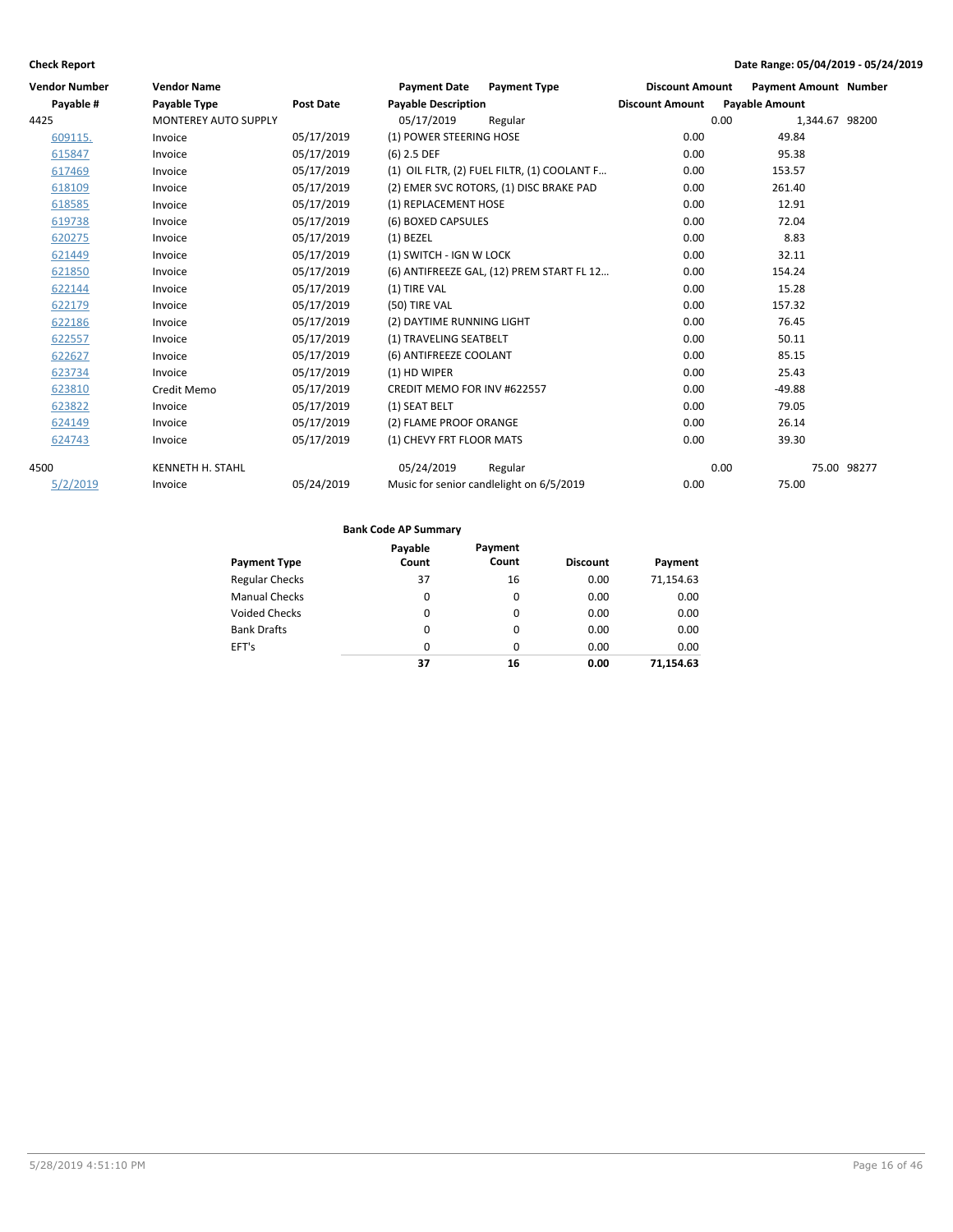| <b>Vendor Number</b>                  | <b>Vendor Name</b>             |                  | <b>Payment Date</b><br><b>Payment Type</b> | <b>Discount Amount</b> | <b>Payment Amount Number</b> |
|---------------------------------------|--------------------------------|------------------|--------------------------------------------|------------------------|------------------------------|
| Payable #                             | Payable Type                   | <b>Post Date</b> | <b>Payable Description</b>                 | <b>Discount Amount</b> | <b>Payable Amount</b>        |
| <b>Bank Code: PY-Payroll Payables</b> |                                |                  |                                            |                        |                              |
| 4508                                  | CALPERS LONG-TERM CARE PROGRAM |                  | 05/08/2019<br>Regular                      | 0.00                   | 307.30 18911                 |
| INV0003144                            | Invoice                        | 04/11/2019       | <b>EMPLOYEE PREMIUM</b>                    | 0.00                   | 153.65                       |
| <b>INV0003206</b>                     | Invoice                        | 04/25/2019       | <b>EMPLOYEE PREMIUM</b>                    | 0.00                   | 153.65                       |
| 4508                                  | CALPERS LONG-TERM CARE PROGRAM |                  | 05/08/2019<br>Regular                      | 0.00                   | 307.30 18914                 |
| <b>INV0003060</b>                     | Invoice                        | 03/14/2019       | <b>EMPLOYEE PREMIUM</b>                    | 0.00                   | 153.65                       |
| INV0003103                            | Invoice                        | 03/28/2019       | <b>EMPLOYEE PREMIUM</b>                    | 0.00                   | 153.65                       |

|                       | Payable  | Payment  |                 |         |
|-----------------------|----------|----------|-----------------|---------|
| <b>Payment Type</b>   | Count    | Count    | <b>Discount</b> | Payment |
| <b>Regular Checks</b> | 4        | 2        | 0.00            | 614.60  |
| <b>Manual Checks</b>  | $\Omega$ | $\Omega$ | 0.00            | 0.00    |
| <b>Voided Checks</b>  | 0        | $\Omega$ | 0.00            | 0.00    |
| <b>Bank Drafts</b>    | 0        | $\Omega$ | 0.00            | 0.00    |
| EFT's                 | $\Omega$ | $\Omega$ | 0.00            | 0.00    |
|                       | 4        | 7        | 0.00            | 614.60  |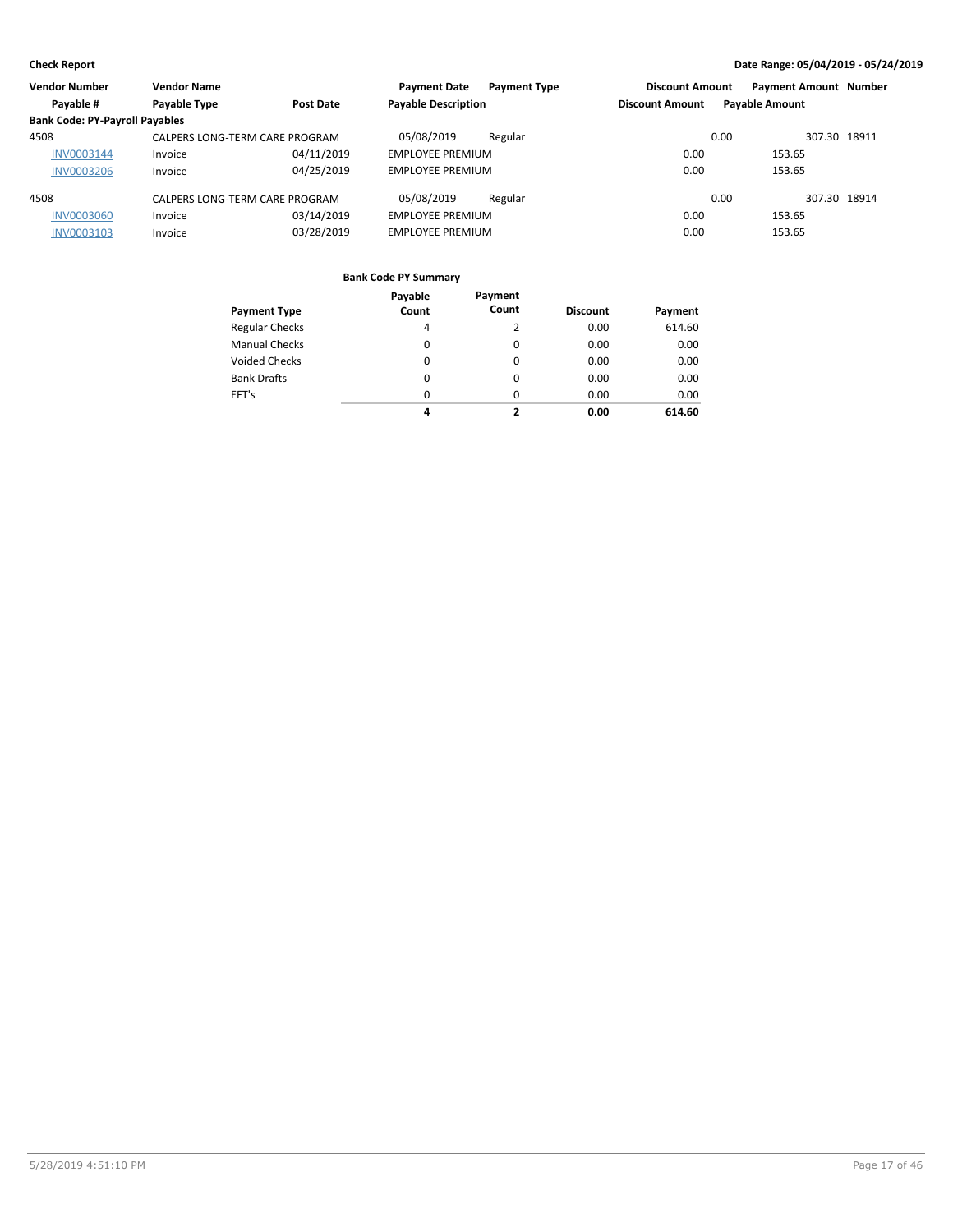| <b>Vendor Number</b>                  | <b>Vendor Name</b>               |            | <b>Payment Date</b>                 | <b>Payment Type</b>                          | <b>Discount Amount</b> | <b>Payment Amount Number</b> |              |
|---------------------------------------|----------------------------------|------------|-------------------------------------|----------------------------------------------|------------------------|------------------------------|--------------|
| Payable #                             | <b>Payable Type</b>              | Post Date  | <b>Payable Description</b>          |                                              | <b>Discount Amount</b> | <b>Payable Amount</b>        |              |
| <b>Bank Code: AP-Regular Payables</b> |                                  |            |                                     |                                              |                        |                              |              |
| 4560                                  | <b>CONTE'S GENERATOR SERVICE</b> |            | 05/24/2019                          | Regular                                      |                        | 0.00<br>5,426.73 98250       |              |
| 82448                                 | Invoice                          | 05/24/2019 |                                     | MARCH 2019 - Monthly Maint Emerg Genera      | 0.00                   | 1,200.00                     |              |
| 82482                                 | Invoice                          | 05/24/2019 |                                     | Bldg #4463; Additional repair work on gener  | 0.00                   | 1,123.71                     |              |
| 82487                                 | Invoice                          | 05/24/2019 |                                     | Bldg #4463 - Repair work on generator        | 0.00                   | 1,903.02                     |              |
| 82488                                 | Invoice                          | 05/24/2019 |                                     | APRIL 2019 - Monthly Maint on Emergency      | 0.00                   | 1,200.00                     |              |
| 4838                                  | HIRE RIGHT, LLC                  |            | 05/10/2019                          | Regular                                      |                        | 0.00                         | 109.40 98079 |
| P0872167                              | Invoice                          | 05/10/2019 |                                     | APRIL 2019 - BACKGROUND SCREENING SVCS       | 0.00                   | 109.40                       |              |
| 4892                                  | <b>EDGES ELECTRICAL GROUP</b>    |            | 05/10/2019                          | Regular                                      |                        | 0.00                         | 586.59 98066 |
| S4636297.001                          | Invoice                          | 05/10/2019 |                                     | (3) HTR ELEMENTS, (1) 9PC HEX SET, (1) 8PC   | 0.00                   | 156.30                       |              |
| S4645622.001                          | Invoice                          | 05/10/2019 |                                     | SUPPLIES FOR HOME DEPOT PARKING              | 0.00                   | 58.29                        |              |
| S4645634.001                          | Invoice                          | 05/10/2019 | (6) PHIL MHC 100UM4KELITE           |                                              | 0.00                   | 149.37                       |              |
| S4647639.001                          | Invoice                          | 05/10/2019 |                                     | (3) PHIL 35ED23.5/LED/740/D (2) PHIL 26ED    | 0.00                   | 222.63                       |              |
| 4892                                  | <b>EDGES ELECTRICAL GROUP</b>    |            | 05/17/2019                          | Regular                                      |                        | 0.00                         | 177.36 98167 |
| S4650109.001                          | Invoice                          | 05/17/2019 | <b>MISC POMA SUPPLIES</b>           |                                              | 0.00                   | 30.49                        |              |
| S4650120.001                          | Invoice                          | 05/17/2019 | (1) ROUND LED FIXTURE 35K           |                                              | 0.00                   | 51.47                        |              |
| S4651213.001                          | Invoice                          | 05/17/2019 | <b>MISC POMA SUPPLIES</b>           |                                              | 0.00                   | 95.40                        |              |
| 4892                                  | <b>EDGES ELECTRICAL GROUP</b>    |            | 05/24/2019                          | Regular                                      |                        | 0.00                         | 346.68 98258 |
| S4656465.001                          | Invoice                          | 05/24/2019 |                                     | Misc Supplies for City Hall Council Chambers | 0.00                   | 123.50                       |              |
| S4656894.001                          | Invoice                          | 05/24/2019 | Misc Supplies/PO #405037            |                                              | 0.00                   | 223.18                       |              |
| 4896                                  | <b>DEPARTMENT OF JUSTICE</b>     |            | 05/17/2019                          | Regular                                      |                        | 0.00                         | 465.00 98165 |
| 371785                                | Invoice                          | 05/17/2019 | APRIL 2019 - POLICE DEPT SVCS       |                                              | 0.00                   | 66.00                        |              |
| 372528                                | Invoice                          | 05/17/2019 | <b>APRIL 2019 - FINERPRINT APPS</b> |                                              | 0.00                   | 399.00                       |              |

|                       | Payable  | Payment  |                 |          |
|-----------------------|----------|----------|-----------------|----------|
| <b>Payment Type</b>   | Count    | Count    | <b>Discount</b> | Payment  |
| <b>Regular Checks</b> | 16       | 6        | 0.00            | 7,111.76 |
| <b>Manual Checks</b>  | 0        | 0        | 0.00            | 0.00     |
| Voided Checks         | 0        | 0        | 0.00            | 0.00     |
| <b>Bank Drafts</b>    | 0        | 0        | 0.00            | 0.00     |
| EFT's                 | $\Omega$ | $\Omega$ | 0.00            | 0.00     |
|                       | 16       | 6        | 0.00            | 7.111.76 |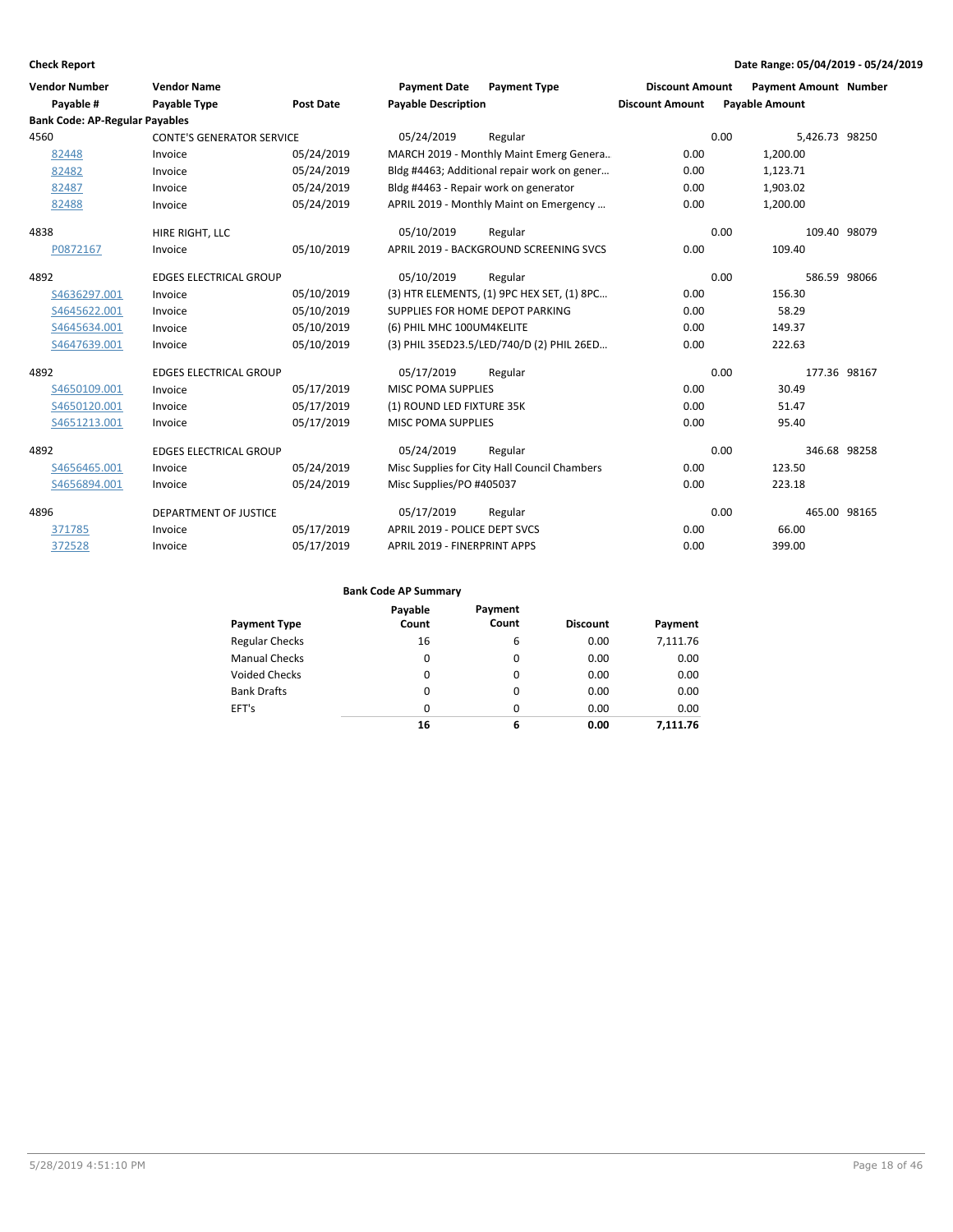| <b>Vendor Number</b>                  | <b>Vendor Name</b>               |                  | Payment Date Payment Type       |                                        | <b>Discount Amount</b> |                       | <b>Payment Amount Number</b> |                      |
|---------------------------------------|----------------------------------|------------------|---------------------------------|----------------------------------------|------------------------|-----------------------|------------------------------|----------------------|
| Payable #                             | Payable Type                     | <b>Post Date</b> | <b>Payable Description</b>      |                                        | <b>Discount Amount</b> | <b>Payable Amount</b> |                              |                      |
| <b>Bank Code: PY-Payroll Payables</b> |                                  |                  |                                 |                                        |                        |                       |                              |                      |
| 4920                                  | ICMA RETIREMENT TRUST-457        |                  | 05/24/2019                      | <b>Bank Draft</b>                      |                        | 0.00                  |                              | 31,981.88 1608413479 |
| INV0003318                            | Invoice                          | 05/23/2019       | <b>CONTRIBUTIONS</b>            |                                        | 0.00                   | 31,981.88             |                              |                      |
| 4920                                  | ICMA RETIREMENT TRUST-457        |                  | 05/24/2019                      | <b>Bank Draft</b>                      |                        | 0.00                  |                              | 653.08 1608413479    |
| DM0000208                             | Debit Memo                       | 05/23/2019       | HIGGINS REIMB ADJ               |                                        | 0.00                   | 653.08                |                              |                      |
| 4920                                  | <b>ICMA RETIREMENT TRUST-457</b> |                  | 05/24/2019                      | <b>Bank Draft</b>                      |                        | 0.00                  |                              | 205.70 1608413479    |
| DM0000209                             | Debit Memo                       | 05/23/2019       | ENRIQUEZ, J REIMB ADJ           |                                        | 0.00                   | 205.70                |                              |                      |
| 4920                                  | ICMA RETIREMENT TRUST-457        |                  | 05/09/2019                      | <b>Bank Draft</b>                      |                        | 0.00                  |                              | -253.25 2933263710   |
| CM0000201                             | Credit Memo                      | 05/09/2019       | <b>CONTRIBUTIONS</b>            |                                        | 0.00                   | $-253.25$             |                              |                      |
| 4920                                  | ICMA RETIREMENT TRUST-457        |                  | 05/09/2019                      | <b>Bank Draft</b>                      |                        | 0.00                  |                              | -5.66 2933263710     |
| CM0000200                             | Credit Memo                      | 05/08/2019       |                                 | F. CARLIN ER CONT ADJ TO MATCH EE CONT | 0.00                   |                       | $-5.66$                      |                      |
| 4920                                  | <b>ICMA RETIREMENT TRUST-457</b> |                  | 05/09/2019                      | <b>Bank Draft</b>                      |                        | 0.00                  |                              | 33.112.74 2933263710 |
| <b>INV0003270</b>                     | Invoice                          | 05/09/2019       | <b>CONTRIBUTIONS</b>            |                                        | 0.00                   | 33,112.74             |                              |                      |
| 4920                                  | <b>ICMA RETIREMENT TRUST-457</b> |                  | 05/08/2019                      | <b>Bank Draft</b>                      |                        | 0.00                  |                              | 524.75 DFT0001885    |
| DM0000099                             | Debit Memo                       | 08/30/2018       | SUAREZ, G CONT 8/16 & 8/30      |                                        | 0.00                   | 524.75                |                              |                      |
| 4920                                  | <b>ICMA RETIREMENT TRUST-457</b> |                  | 05/08/2019                      | <b>Bank Draft</b>                      |                        | 0.00                  |                              | 646.16 DFT0001885    |
| DM0000100                             | Debit Memo                       | 08/30/2018       | DILLON CONT 8/16 & 8/30         |                                        | 0.00                   | 646.16                |                              |                      |
| 4920                                  | ICMA RETIREMENT TRUST-457        |                  | 05/08/2019                      | <b>Bank Draft</b>                      |                        | 0.00                  |                              | -646.16 DFT0001885   |
| CM0000202                             | Credit Memo                      | 05/08/2019       |                                 | DILLON CONT SENT ALONG W/10/25/2018    | 0.00                   | $-646.16$             |                              |                      |
| 4920                                  | <b>ICMA RETIREMENT TRUST-457</b> |                  | 05/08/2019                      | <b>Bank Draft</b>                      |                        | 0.00                  |                              | -524.75 DFT0001885   |
| CM0000203                             | Credit Memo                      | 05/08/2019       | SUAREZ, G CONT REIMB 10/25/2018 |                                        | 0.00                   | $-524.75$             |                              |                      |

| <b>Payment Type</b>   | Payable<br>Count | Payment<br>Count | <b>Discount</b> | Payment   |
|-----------------------|------------------|------------------|-----------------|-----------|
| <b>Regular Checks</b> | 0                | 0                | 0.00            | 0.00      |
| <b>Manual Checks</b>  | 0                | 0                | 0.00            | 0.00      |
| <b>Voided Checks</b>  | 0                | 0                | 0.00            | 0.00      |
| <b>Bank Drafts</b>    | 10               | 10               | 0.00            | 65,694.49 |
| EFT's                 | $\Omega$         | $\Omega$         | 0.00            | 0.00      |
|                       | 10               | 10               | 0.00            | 65.694.49 |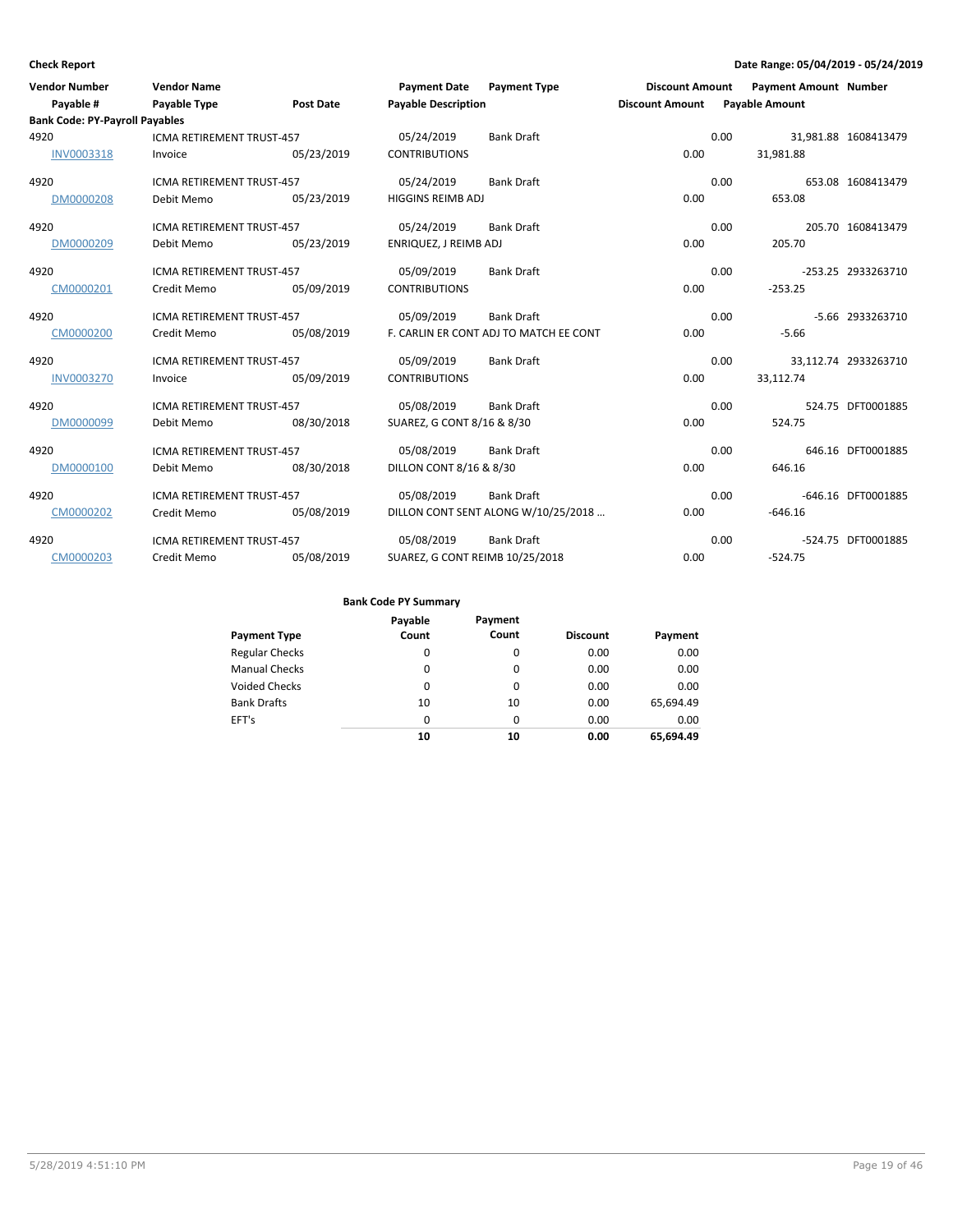| <b>Vendor Number</b>                  | <b>Vendor Name</b>        |                  | <b>Payment Date</b>         | <b>Payment Type</b>                  | <b>Discount Amount</b> | <b>Payment Amount Number</b> |                |
|---------------------------------------|---------------------------|------------------|-----------------------------|--------------------------------------|------------------------|------------------------------|----------------|
| Payable #                             | Payable Type              | <b>Post Date</b> | <b>Payable Description</b>  |                                      | <b>Discount Amount</b> | <b>Payable Amount</b>        |                |
| <b>Bank Code: AP-Regular Payables</b> |                           |                  |                             |                                      |                        |                              |                |
| 4970                                  | <b>WHITSON ENGINEERS</b>  |                  | 05/10/2019                  | Regular                              |                        | 0.00                         | 5.916.00 98144 |
| 0022154                               | Invoice                   | 05/10/2019       |                             | MARCH 2019 - MANZANITA PARK SVCS     | 0.00                   | 5.916.00                     |                |
| 4970                                  | <b>WHITSON ENGINEERS</b>  |                  | 05/24/2019                  | Regular                              |                        | 0.00                         | 57.50 98313    |
| 0021425                               | Invoice                   | 05/24/2019       | Update Traffic Control Plan |                                      | 0.00                   | 57.50                        |                |
| 5038                                  | THE VILLAGE PROJECT, INC. |                  | 05/24/2019                  | Regular                              |                        | 0.00                         | 1,739.07 98302 |
| <b>APRIL 2019</b>                     | Invoice                   | 05/24/2019       |                             | APRIL 2019 - Cal Grant reimbursement | 0.00                   | 1.739.07                     |                |

| <b>Payment Type</b>   | Payable<br>Count | Payment<br>Count | <b>Discount</b> | Payment  |
|-----------------------|------------------|------------------|-----------------|----------|
| <b>Regular Checks</b> | 3                | 3                | 0.00            | 7,712.57 |
| <b>Manual Checks</b>  | 0                | 0                | 0.00            | 0.00     |
| <b>Voided Checks</b>  | 0                | 0                | 0.00            | 0.00     |
| <b>Bank Drafts</b>    | 0                | 0                | 0.00            | 0.00     |
| EFT's                 | 0                | 0                | 0.00            | 0.00     |
|                       | 3                | 3                | 0.00            | 7,712.57 |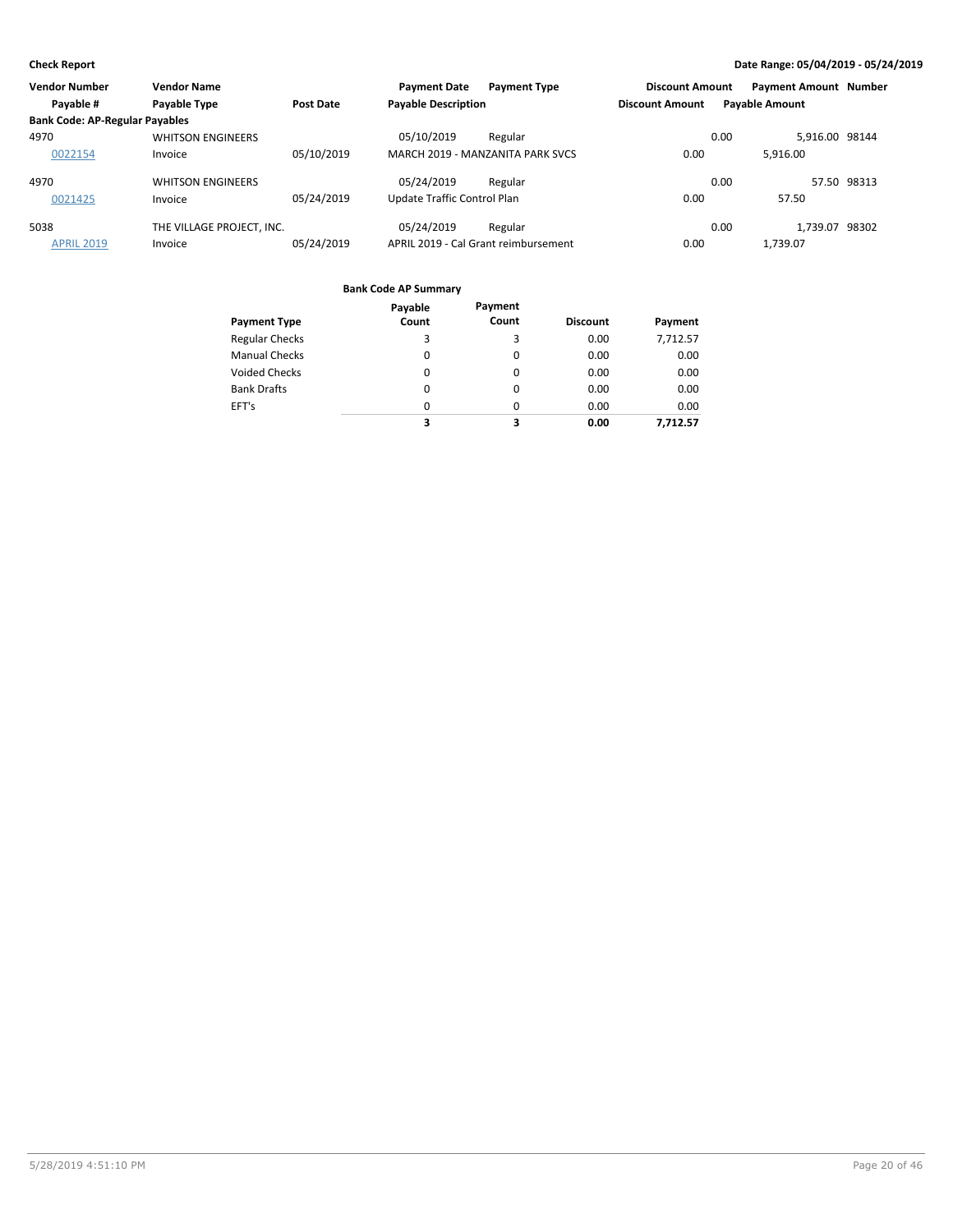| <b>Vendor Number</b>                  | <b>Vendor Name</b>         |                  | <b>Payment Date</b>        | <b>Payment Type</b> | <b>Discount Amount</b> |      | <b>Payment Amount Number</b> |                           |
|---------------------------------------|----------------------------|------------------|----------------------------|---------------------|------------------------|------|------------------------------|---------------------------|
| Payable #                             | Payable Type               | <b>Post Date</b> | <b>Payable Description</b> |                     | <b>Discount Amount</b> |      | <b>Payable Amount</b>        |                           |
| <b>Bank Code: PY-Payroll Payables</b> |                            |                  |                            |                     |                        |      |                              |                           |
| 5103                                  | CALIF LAW ENFRCMNT ASSOC   |                  | 05/08/2019                 | Regular             |                        | 0.00 | 664.00 18910                 |                           |
| INV0003163                            | Invoice                    | 04/11/2019       | POLICE DISABILITY          |                     | 0.00                   |      | 31.14                        |                           |
| INV0003164                            | Invoice                    | 04/11/2019       | POLICE DISABILITY          |                     | 0.00                   |      | 301.02                       |                           |
| INV0003223                            | Invoice                    | 04/25/2019       | POLICE DISABILITY          |                     | 0.00                   |      | 31.11                        |                           |
| <b>INV0003224</b>                     | Invoice                    | 04/25/2019       | POLICE DISABILITY          |                     | 0.00                   |      | 300.73                       |                           |
| 5144                                  | <b>STATE OF CALIFORNIA</b> |                  | 05/10/2019                 | <b>Bank Draft</b>   |                        | 0.00 |                              | 23,027.66 1-797-813-440   |
| INV0003274                            | Invoice                    | 05/09/2019       | <b>SIT PAYABLE</b>         |                     | 0.00                   |      | 23,027.66                    |                           |
| 5144                                  | <b>STATE OF CALIFORNIA</b> |                  | 05/10/2019                 | <b>Bank Draft</b>   |                        | 0.00 |                              | 662.85 1-797-813-440      |
| INV0003197                            | Invoice                    | 04/05/2019       | <b>SIT PAYABLE</b>         |                     | 0.00                   |      | 662.85                       |                           |
| 5144                                  | <b>STATE OF CALIFORNIA</b> |                  | 05/10/2019                 | Bank Draft          |                        | 0.00 |                              | $-1,127.13$ 1-797-813-440 |
| CM0000188                             | Credit Memo                | 04/05/2019       | <b>SIT PAYABLE</b>         |                     | 0.00                   |      | $-1,127.13$                  |                           |
| 5144                                  | <b>STATE OF CALIFORNIA</b> |                  | 05/24/2019                 | <b>Bank Draft</b>   |                        | 0.00 |                              | 22.780.23 1-873-308-864   |
| INV0003322                            | Invoice                    | 05/23/2019       | <b>SIT PAYABLE</b>         |                     | 0.00                   |      | 22,780.23                    |                           |

|                       | Payable  | Payment  |                 |           |
|-----------------------|----------|----------|-----------------|-----------|
| <b>Payment Type</b>   | Count    | Count    | <b>Discount</b> | Payment   |
| <b>Regular Checks</b> | 4        |          | 0.00            | 664.00    |
| <b>Manual Checks</b>  | $\Omega$ | 0        | 0.00            | 0.00      |
| <b>Voided Checks</b>  | $\Omega$ | $\Omega$ | 0.00            | 0.00      |
| <b>Bank Drafts</b>    | 4        | 4        | 0.00            | 45,343.61 |
| EFT's                 | $\Omega$ | 0        | 0.00            | 0.00      |
|                       | 8        | 5        | 0.00            | 46.007.61 |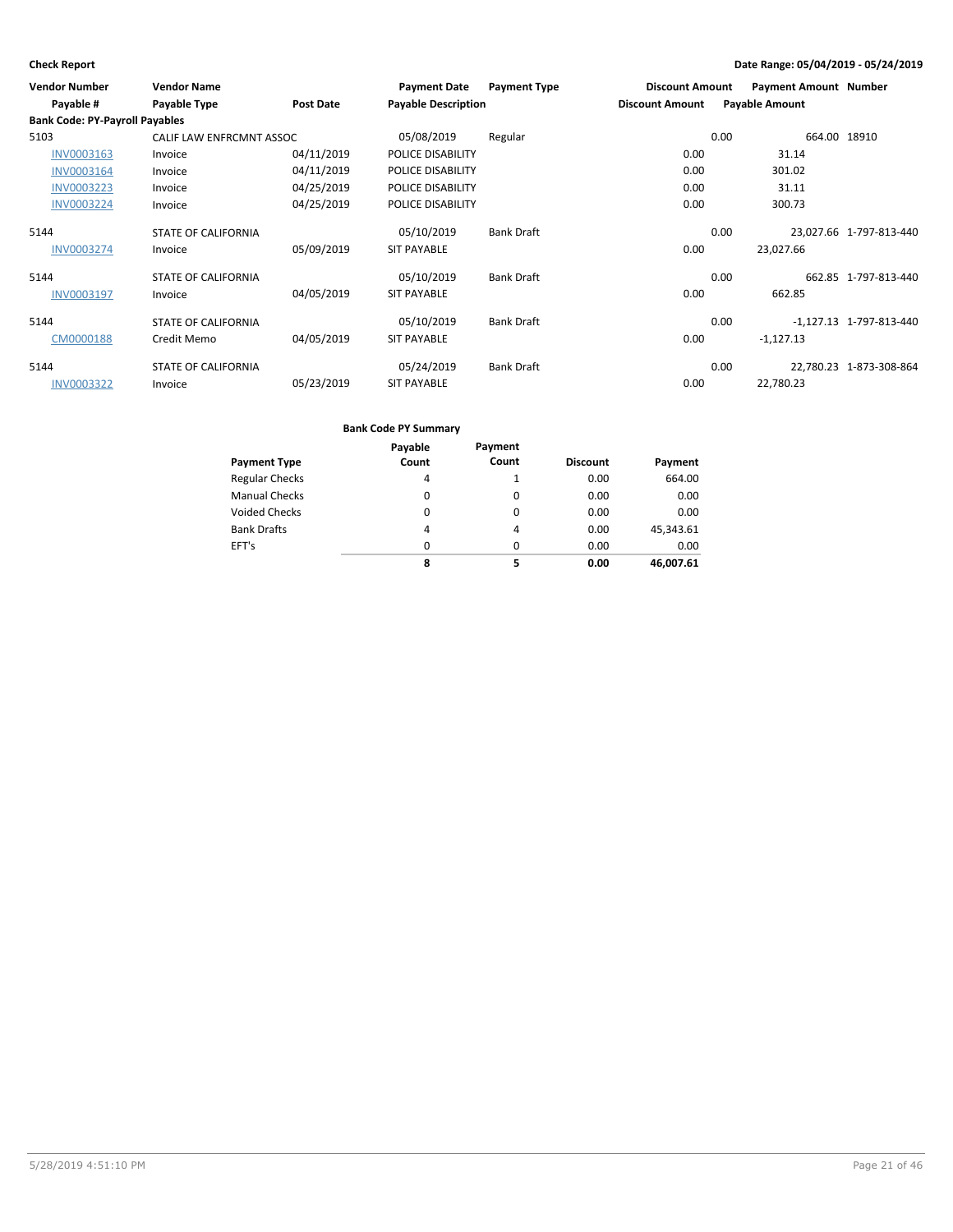| <b>Vendor Number</b>                  | Vendor Name                   |            | <b>Payment Date</b><br><b>Payment Type</b> | <b>Discount Amount</b> | <b>Payment Amount Number</b> |  |
|---------------------------------------|-------------------------------|------------|--------------------------------------------|------------------------|------------------------------|--|
| Payable #                             | Payable Type                  | Post Date  | <b>Payable Description</b>                 | <b>Discount Amount</b> | <b>Pavable Amount</b>        |  |
| <b>Bank Code: AP-Regular Payables</b> |                               |            |                                            |                        |                              |  |
| 5198                                  | <b>GOLDEN STATE PORTABLES</b> |            | 05/10/2019<br>Regular                      |                        | 1.215.80 98071<br>0.00       |  |
| 39908                                 | Invoice                       | 05/10/2019 | MARCH 2019 - OFFICE TRAILERS 440 HARCO     | 0.00                   | 487.54                       |  |
| 39909                                 | Invoice                       | 05/10/2019 | MARCH 2019 - 610 OLYMPIA AVE               | 0.00                   | 120.36                       |  |
| 40033                                 | Invoice                       | 05/10/2019 | APRIL 2019 - OFFICE TRAILERS 440 HARCOU    | 0.00                   | 487.54                       |  |
| 40034                                 | Invoice                       | 05/10/2019 | APRIL 2019 - 610 OLYMPIA AVE.              | 0.00                   | 120.36                       |  |

| <b>Payment Type</b>   | Payable<br>Count | Payment<br>Count | <b>Discount</b> | Payment  |
|-----------------------|------------------|------------------|-----------------|----------|
| <b>Regular Checks</b> | 4                |                  | 0.00            | 1,215.80 |
| <b>Manual Checks</b>  | 0                | 0                | 0.00            | 0.00     |
| <b>Voided Checks</b>  | 0                | 0                | 0.00            | 0.00     |
| <b>Bank Drafts</b>    | 0                | 0                | 0.00            | 0.00     |
| EFT's                 | 0                | 0                | 0.00            | 0.00     |
|                       | 4                | 1                | 0.00            | 1.215.80 |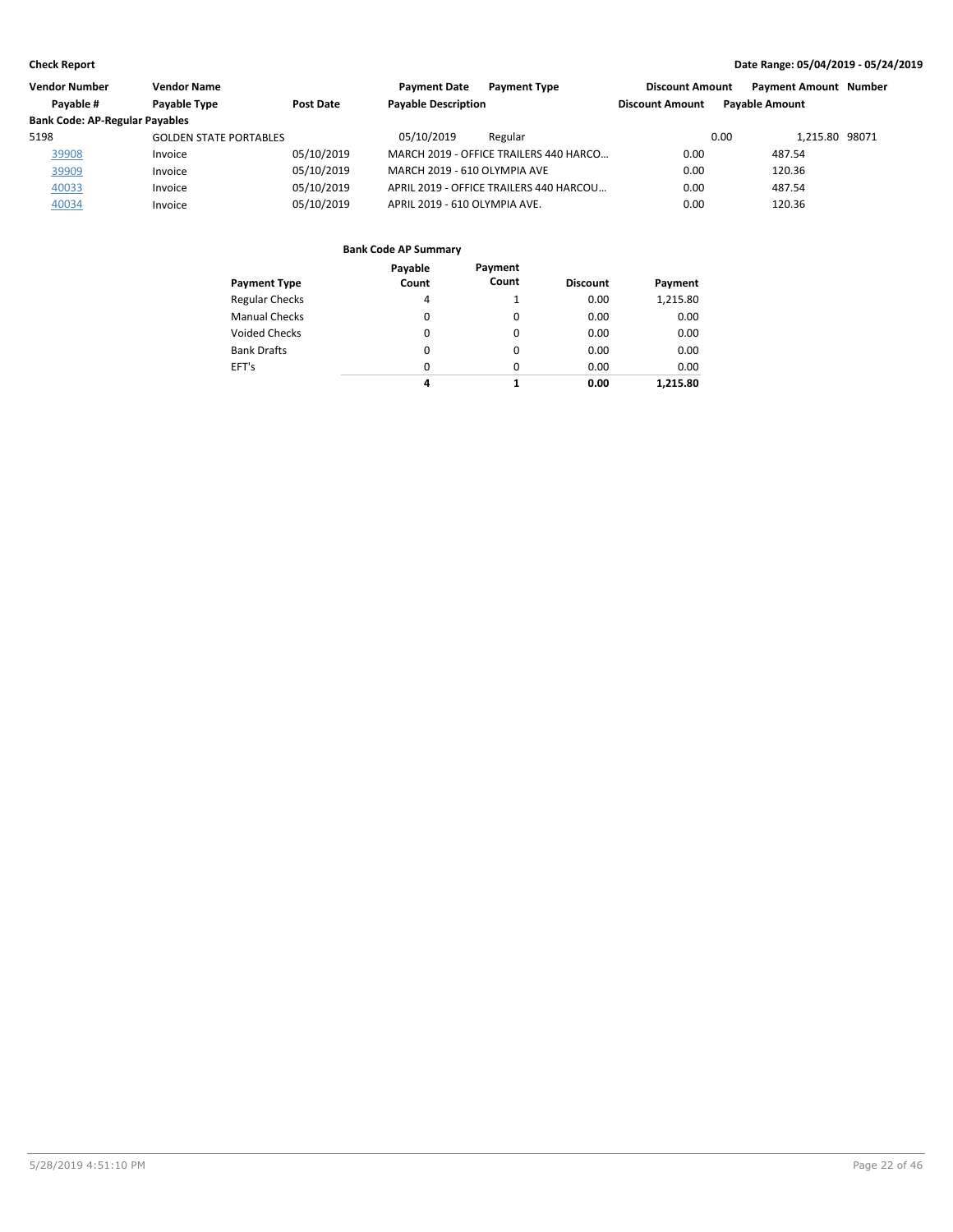| <b>Vendor Number</b><br>Payable #     | <b>Vendor Name</b><br>Payable Type | <b>Post Date</b> | <b>Payment Date</b><br><b>Payable Description</b> | <b>Payment Type</b> | <b>Discount Amount</b><br><b>Discount Amount</b> | <b>Payment Amount Number</b><br><b>Payable Amount</b> |                         |
|---------------------------------------|------------------------------------|------------------|---------------------------------------------------|---------------------|--------------------------------------------------|-------------------------------------------------------|-------------------------|
| <b>Bank Code: PY-Payroll Payables</b> |                                    |                  |                                                   |                     |                                                  |                                                       |                         |
| 5264                                  | RABOBANK, N.A.                     |                  | 05/10/2019                                        | Bank Draft          |                                                  | 0.00                                                  | 17,160.84 2709530326969 |
| <b>INV0003276</b>                     | Invoice                            | 05/09/2019       | <b>MEDICARE PAYABLE</b>                           |                     | 0.00                                             | 17,160.84                                             |                         |
| 5264                                  | RABOBANK, N.A.                     |                  | 05/10/2019                                        | Bank Draft          |                                                  | 0.00                                                  | 61,268.05 2709530326969 |
| <b>INV0003275</b>                     | Invoice                            | 05/09/2019       | FIT PAYABLE                                       |                     | 0.00                                             | 61,268.05                                             |                         |
| 5264                                  | RABOBANK, N.A.                     |                  | 05/10/2019                                        | Bank Draft          |                                                  | 0.00                                                  | 385.76 2709530326969    |
| <b>INV0003198</b>                     | Invoice                            | 04/05/2019       | <b>MEDICARE PAYABLE</b>                           |                     | 0.00                                             | 385.76                                                |                         |
| 5264                                  | RABOBANK, N.A.                     |                  | 05/10/2019                                        | Bank Draft          |                                                  | 0.00                                                  | -385.76 2709530326969   |
| CM0000190                             | Credit Memo                        | 04/05/2019       | <b>MEDICARE PAYABLE</b>                           |                     | 0.00                                             | $-385.76$                                             |                         |
| 5264                                  | RABOBANK, N.A.                     |                  | 05/10/2019                                        | <b>Bank Draft</b>   |                                                  | 0.00                                                  | -3,022.57 2709530326969 |
| CM0000189                             | Credit Memo                        | 04/05/2019       | FIT PAYABLE                                       |                     | 0.00                                             | $-3,022.57$                                           |                         |
| 5264                                  | RABOBANK, N.A.                     |                  | 05/24/2019                                        | Bank Draft          |                                                  | 0.00                                                  | 61,183.61 2709544312499 |
| <b>INV0003323</b>                     | Invoice                            | 05/23/2019       | FIT PAYABLE                                       |                     | 0.00                                             | 61,183.61                                             |                         |
| 5264                                  | RABOBANK, N.A.                     |                  | 05/24/2019                                        | <b>Bank Draft</b>   |                                                  | 0.00                                                  | 17,175.78 2709544312499 |
| INV0003324                            | Invoice                            | 05/23/2019       | <b>MEDICARE PAYABLE</b>                           |                     | 0.00                                             | 17,175.78                                             |                         |

| <b>Payment Type</b>   | Payable<br>Count | Payment<br>Count | <b>Discount</b> | Payment    |
|-----------------------|------------------|------------------|-----------------|------------|
| <b>Regular Checks</b> | 0                | 0                | 0.00            | 0.00       |
| <b>Manual Checks</b>  | 0                | 0                | 0.00            | 0.00       |
| <b>Voided Checks</b>  | 0                | 0                | 0.00            | 0.00       |
| <b>Bank Drafts</b>    | 7                |                  | 0.00            | 153,765.71 |
| EFT's                 | 0                | $\Omega$         | 0.00            | 0.00       |
|                       |                  |                  | 0.00            | 153,765.71 |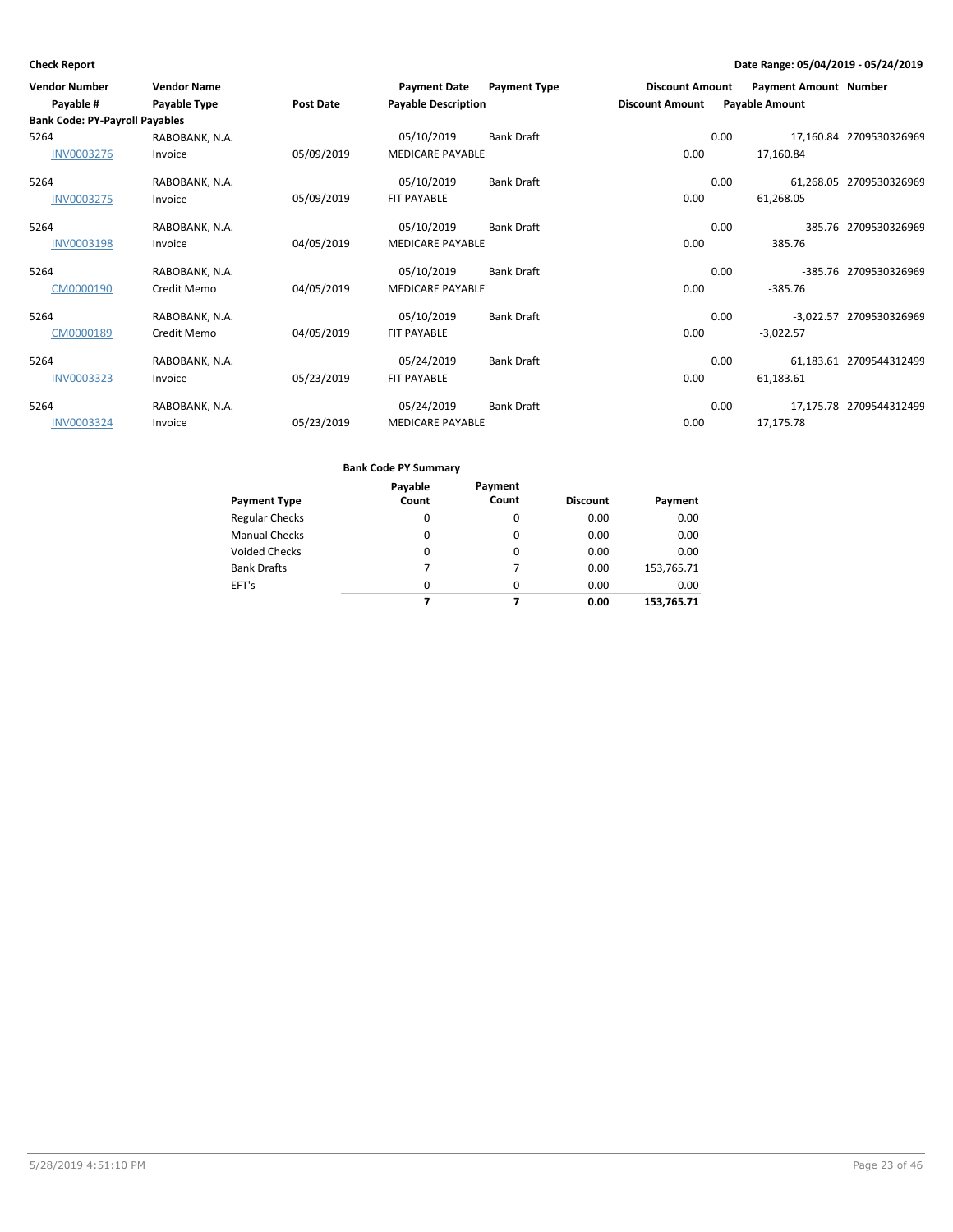| Vendor Number                         | <b>Vendor Name</b>       |                  | <b>Payment Date</b><br><b>Payment Type</b>  | <b>Discount Amount</b> | <b>Payment Amount Number</b> |
|---------------------------------------|--------------------------|------------------|---------------------------------------------|------------------------|------------------------------|
| Pavable #                             | <b>Pavable Type</b>      | <b>Post Date</b> | <b>Payable Description</b>                  | <b>Discount Amount</b> | <b>Pavable Amount</b>        |
| <b>Bank Code: AP-Regular Payables</b> |                          |                  |                                             |                        |                              |
| 5326                                  | TYLER TECHNOLOGIES, INC. |                  | 05/24/2019<br>Regular                       | 0.00                   | 4.000.00 98305               |
| 025-257911                            | Invoice                  | 05/24/2019       | 4/22/19-4/25/19 - Utility Billing migration | 0.00                   | 4.000.00                     |

| <b>Payment Type</b>   | Payable<br>Count | Payment<br>Count | <b>Discount</b> | Payment  |
|-----------------------|------------------|------------------|-----------------|----------|
|                       | 1                |                  |                 |          |
| <b>Regular Checks</b> |                  |                  | 0.00            | 4,000.00 |
| <b>Manual Checks</b>  | $\Omega$         | $\Omega$         | 0.00            | 0.00     |
| Voided Checks         | 0                | 0                | 0.00            | 0.00     |
| <b>Bank Drafts</b>    | $\Omega$         | $\Omega$         | 0.00            | 0.00     |
| EFT's                 | $\Omega$         | $\Omega$         | 0.00            | 0.00     |
|                       | 1                | 1                | 0.00            | 4.000.00 |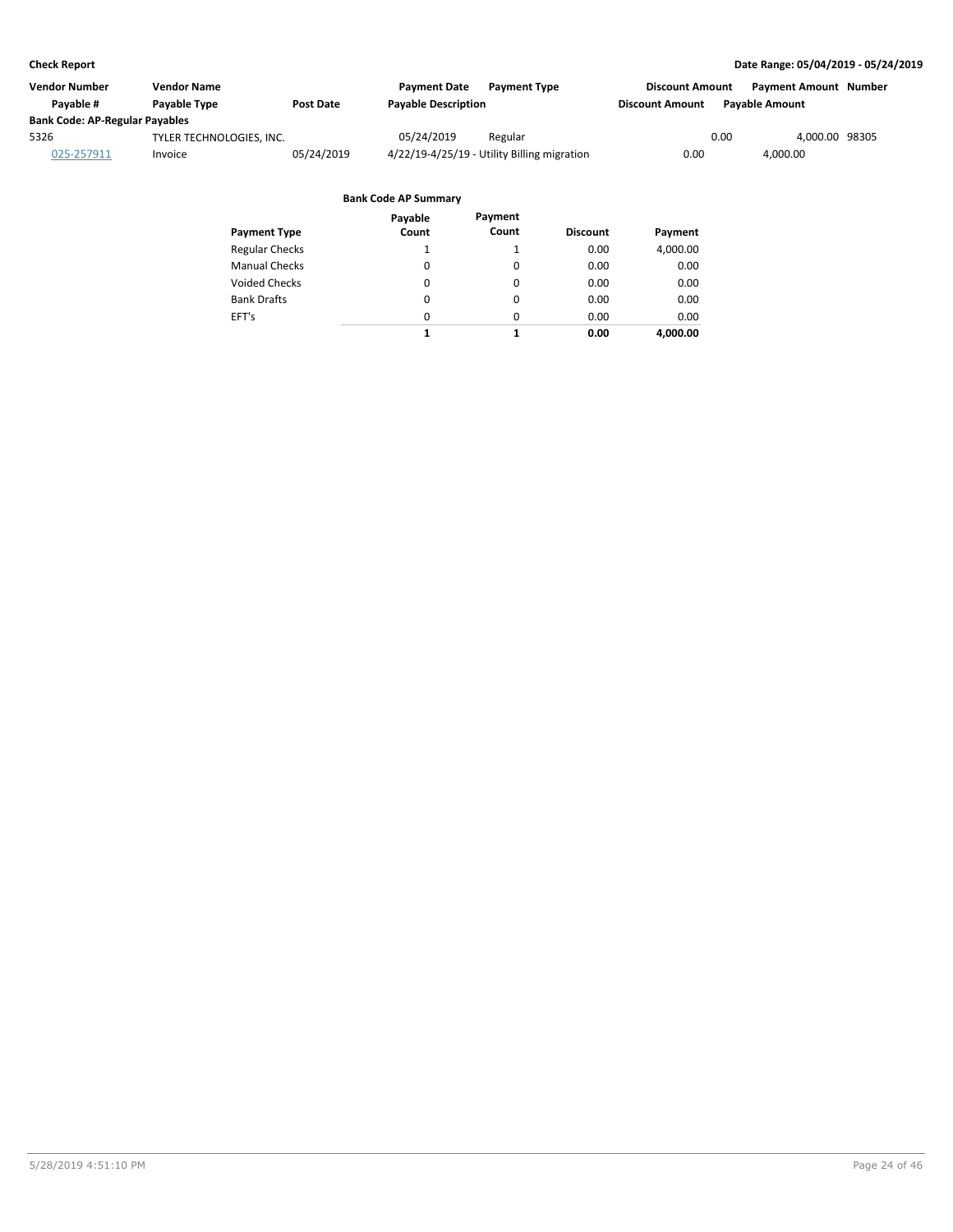| Vendor Number                         | <b>Vendor Name</b>               |            | <b>Payment Type</b><br><b>Payment Date</b> | <b>Discount Amount</b> | <b>Payment Amount Number</b> |  |
|---------------------------------------|----------------------------------|------------|--------------------------------------------|------------------------|------------------------------|--|
| Payable #                             | Payable Type                     | Post Date  | <b>Payable Description</b>                 | <b>Discount Amount</b> | <b>Payable Amount</b>        |  |
| <b>Bank Code: PY-Payroll Payables</b> |                                  |            |                                            |                        |                              |  |
| 5462                                  | <b>LABORERS NATIONAL PENSION</b> |            | 05/08/2019<br>Regular                      | 0.00                   | 7.586.40 18909               |  |
| INV0003165                            | Invoice                          | 04/11/2019 | LIUNA PENSION                              | 0.00                   | 3.400.80                     |  |
| INV0003166                            | Invoice                          | 04/11/2019 | LIUNA PENSION POST 7/11                    | 0.00                   | 261.60                       |  |
| <b>INV0003225</b>                     | Invoice                          | 04/25/2019 | LIUNA PENSION                              | 0.00                   | 3.662.40                     |  |
| <b>INV0003226</b>                     | Invoice                          | 04/25/2019 | LIUNA PENSION POST 7/11                    | 0.00                   | 261.60                       |  |

|                       | Payable | Payment  |                 |          |
|-----------------------|---------|----------|-----------------|----------|
| <b>Payment Type</b>   | Count   | Count    | <b>Discount</b> | Payment  |
| <b>Regular Checks</b> | 4       |          | 0.00            | 7,586.40 |
| <b>Manual Checks</b>  | 0       | 0        | 0.00            | 0.00     |
| <b>Voided Checks</b>  | 0       | $\Omega$ | 0.00            | 0.00     |
| <b>Bank Drafts</b>    | 0       | 0        | 0.00            | 0.00     |
| EFT's                 | 0       | $\Omega$ | 0.00            | 0.00     |
|                       | 4       |          | 0.00            | 7.586.40 |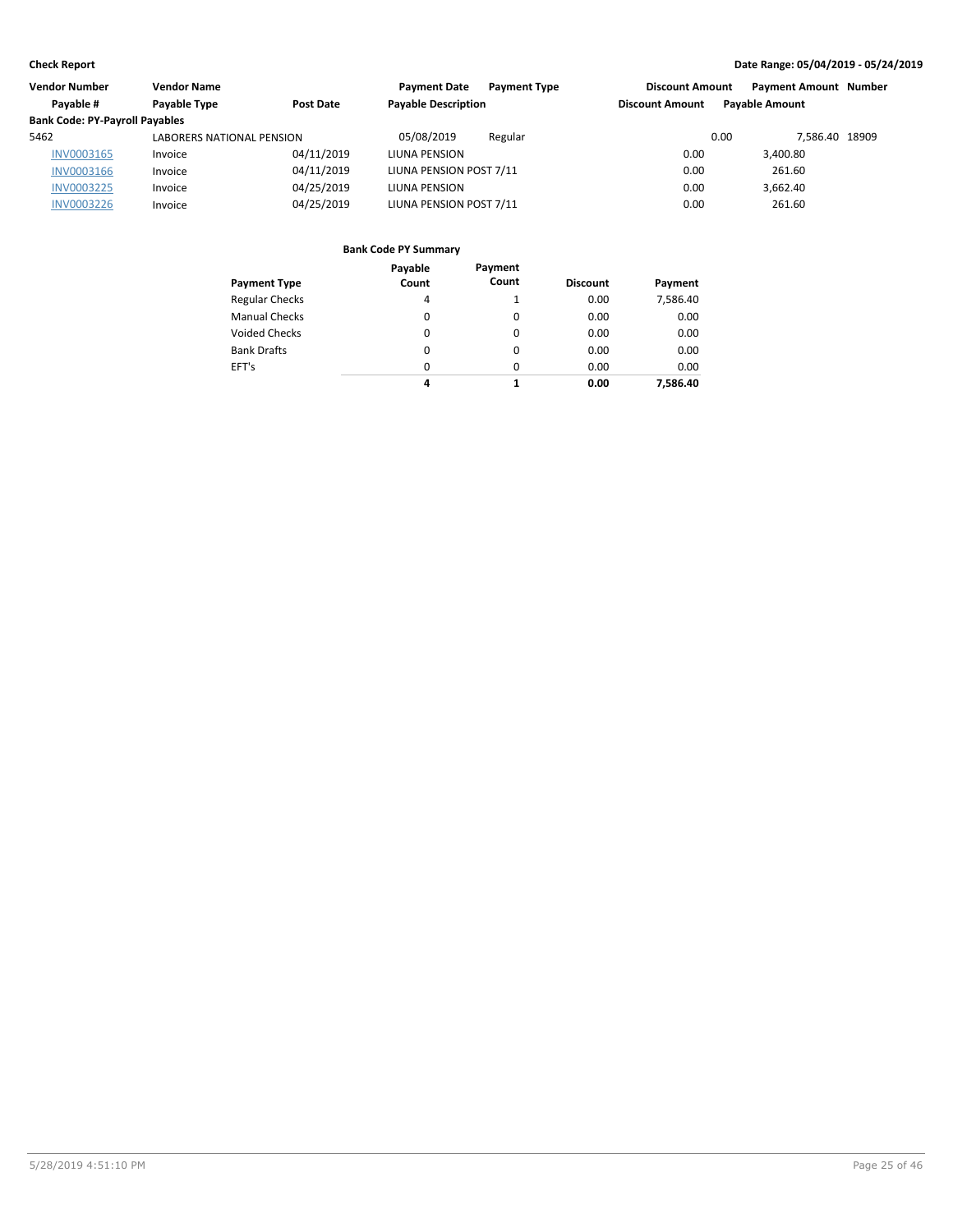| Vendor Number                         | <b>Vendor Name</b> |            | <b>Payment Date</b><br><b>Payment Type</b> | <b>Discount Amount</b> | <b>Payment Amount Number</b> |
|---------------------------------------|--------------------|------------|--------------------------------------------|------------------------|------------------------------|
| Pavable #                             | Payable Type       | Post Date  | <b>Payable Description</b>                 | <b>Discount Amount</b> | <b>Pavable Amount</b>        |
| <b>Bank Code: AP-Regular Payables</b> |                    |            |                                            |                        |                              |
| 5475                                  | TERRYBERRY         |            | 05/10/2019<br>Regular                      | 0.00                   | 137.45 98135                 |
| G09173                                | Invoice            | 05/10/2019 | <b>FOSSIL RFID MENS WALLET BROWN</b>       | 0.00                   | 137.45                       |

| Payment Type          | Payable<br>Count | Payment<br>Count | <b>Discount</b> | Payment |
|-----------------------|------------------|------------------|-----------------|---------|
| <b>Regular Checks</b> | 1                |                  | 0.00            | 137.45  |
| Manual Checks         | 0                | 0                | 0.00            | 0.00    |
| <b>Voided Checks</b>  | 0                | 0                | 0.00            | 0.00    |
| <b>Bank Drafts</b>    | 0                | 0                | 0.00            | 0.00    |
| EFT's                 | $\Omega$         | 0                | 0.00            | 0.00    |
|                       | 1                | 1                | 0.00            | 137.45  |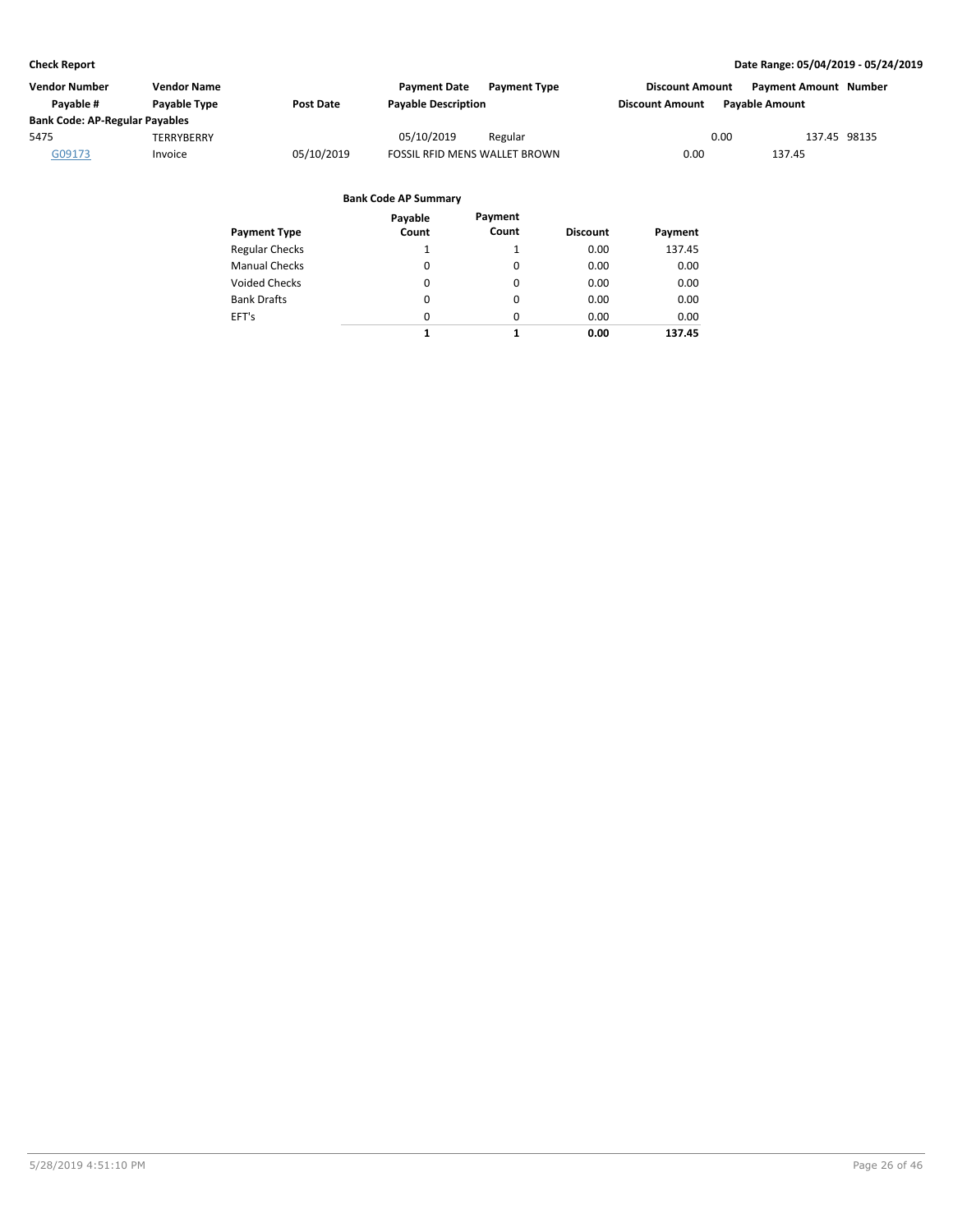| <b>Vendor Name</b>                    |                  | <b>Payment Date</b> | <b>Payment Type</b> |                                                   |                       |                                                                |
|---------------------------------------|------------------|---------------------|---------------------|---------------------------------------------------|-----------------------|----------------------------------------------------------------|
| Payable Type                          | <b>Post Date</b> |                     |                     | <b>Discount Amount</b>                            | <b>Pavable Amount</b> |                                                                |
| <b>Bank Code: PY-Payroll Payables</b> |                  |                     |                     |                                                   |                       |                                                                |
| <b>GUARDIAN</b>                       |                  | 05/06/2019          | <b>Bank Draft</b>   |                                                   |                       | 2,844.35 1556912199565                                         |
| Invoice                               | 05/03/2019       |                     |                     | 0.00                                              | 2,844.35              |                                                                |
|                                       |                  |                     |                     | <b>Payable Description</b><br>MAY 2019 ADMIN FEES |                       | <b>Payment Amount Number</b><br><b>Discount Amount</b><br>0.00 |

| <b>Payment Type</b>   | Payable<br>Count | Payment<br>Count | <b>Discount</b> | Payment  |
|-----------------------|------------------|------------------|-----------------|----------|
|                       |                  |                  |                 |          |
| <b>Regular Checks</b> | 0                | 0                | 0.00            | 0.00     |
| <b>Manual Checks</b>  | 0                | 0                | 0.00            | 0.00     |
| <b>Voided Checks</b>  | 0                | 0                | 0.00            | 0.00     |
| <b>Bank Drafts</b>    | 1                | 1                | 0.00            | 2,844.35 |
| EFT's                 | $\Omega$         | $\Omega$         | 0.00            | 0.00     |
|                       | 1                | 1                | 0.00            | 2.844.35 |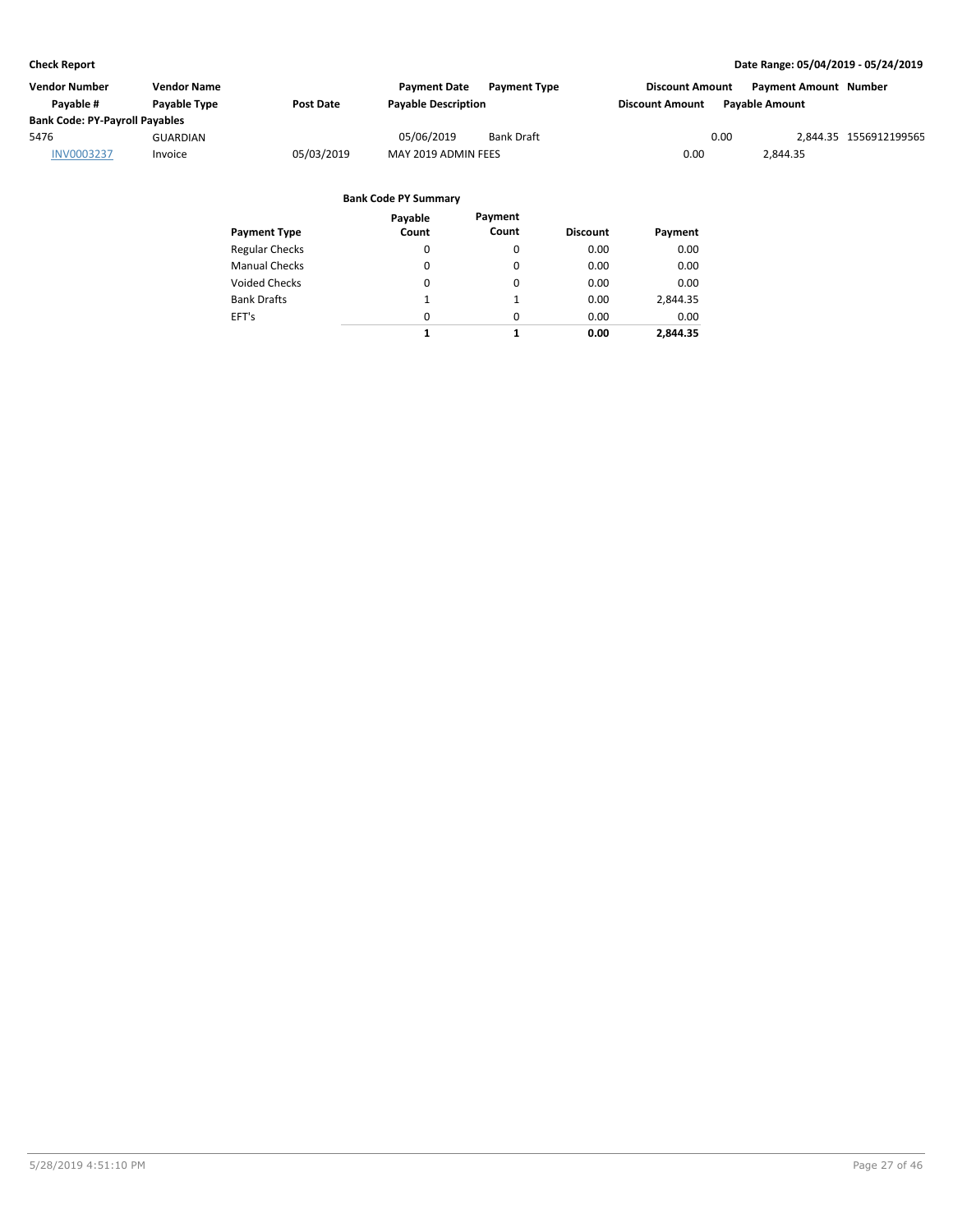| Vendor Number                         | <b>Vendor Name</b>              |                  | <b>Payment Date</b><br><b>Payment Type</b> | <b>Discount Amount</b> |                       | <b>Payment Amount Number</b> |  |
|---------------------------------------|---------------------------------|------------------|--------------------------------------------|------------------------|-----------------------|------------------------------|--|
| Pavable #                             | <b>Pavable Type</b>             | <b>Post Date</b> | <b>Payable Description</b>                 | <b>Discount Amount</b> | <b>Pavable Amount</b> |                              |  |
| <b>Bank Code: AP-Regular Payables</b> |                                 |                  |                                            |                        |                       |                              |  |
| 5523                                  | ADVANCE WATER ENGINEERING. INC. |                  | 05/17/2019<br>Regular                      |                        | 0.00                  | 266.25 98147                 |  |
| 13605                                 | Invoice                         | 05/17/2019       | APRIL 2019 - FT ORD CHEM TREATMT PRG       | 0.00                   |                       | 266.25                       |  |

| Payment Type          | Payable<br>Count | Payment<br>Count | <b>Discount</b> | Payment |
|-----------------------|------------------|------------------|-----------------|---------|
| <b>Regular Checks</b> | 1                |                  | 0.00            | 266.25  |
| <b>Manual Checks</b>  | $\Omega$         | $\Omega$         | 0.00            | 0.00    |
| Voided Checks         | 0                | 0                | 0.00            | 0.00    |
| <b>Bank Drafts</b>    | 0                | 0                | 0.00            | 0.00    |
| EFT's                 | 0                | $\Omega$         | 0.00            | 0.00    |
|                       | 1                | 1                | 0.00            | 266.25  |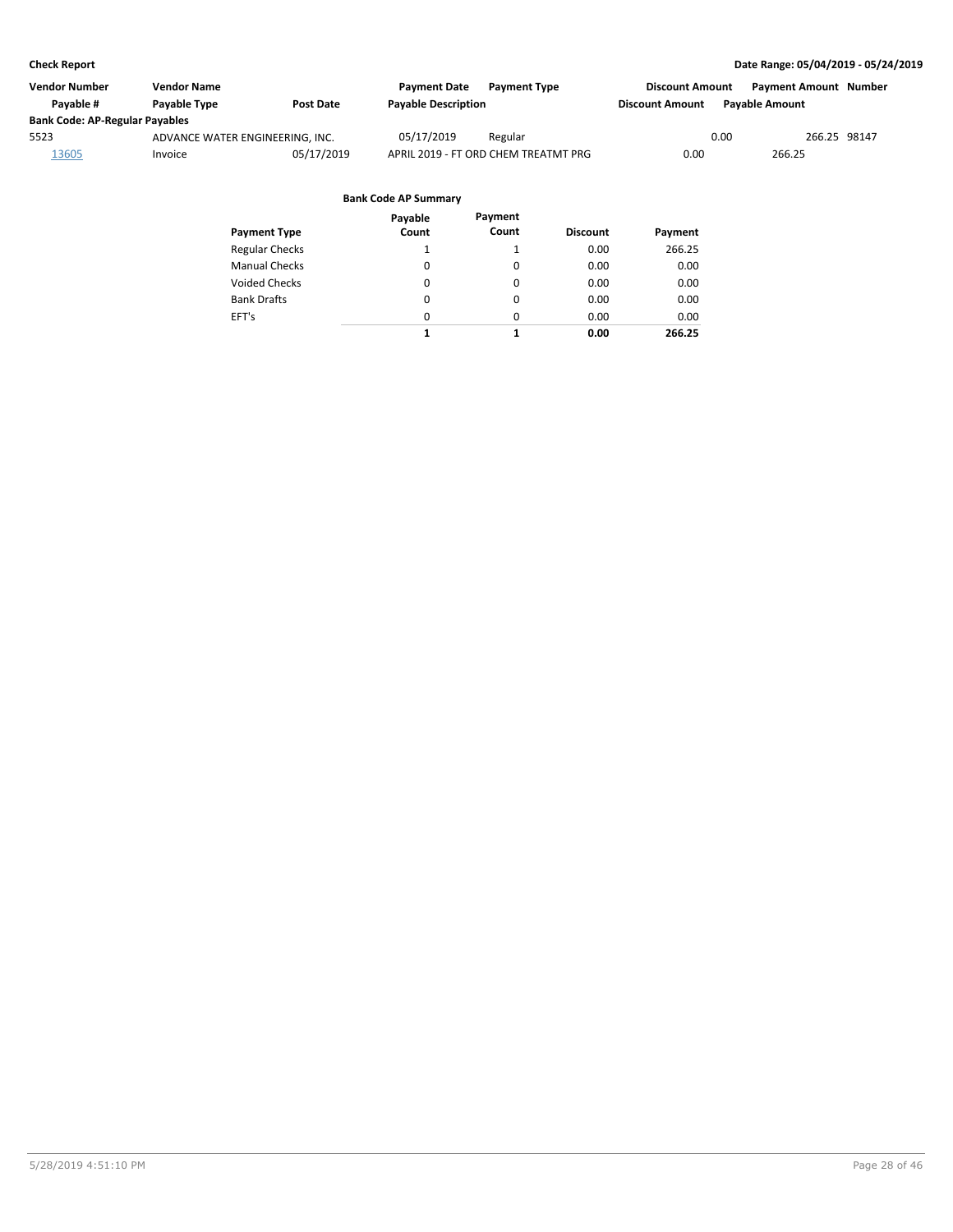| Vendor Number                         | <b>Vendor Name</b> |                  | <b>Payment Date</b>        | <b>Payment Type</b> | <b>Discount Amount</b> | <b>Payment Amount Number</b> |               |
|---------------------------------------|--------------------|------------------|----------------------------|---------------------|------------------------|------------------------------|---------------|
| Payable #                             | Payable Type       | <b>Post Date</b> | <b>Payable Description</b> |                     | <b>Discount Amount</b> | <b>Payable Amount</b>        |               |
| <b>Bank Code: PY-Payroll Payables</b> |                    |                  |                            |                     |                        |                              |               |
| 5539                                  | AFLAC              |                  | 05/06/2019                 | <b>Bank Draft</b>   | 0.00                   |                              | 121.37 365735 |
| INV0003110                            | Invoice            | 03/28/2019       | AFLAC PRE-TAX PRODUCT      |                     | 0.00                   | 121.37                       |               |
| 5539                                  | AFLAC              |                  | 05/06/2019                 | <b>Bank Draft</b>   | 0.00                   |                              | 205.95 365735 |
| <b>INV0003072</b>                     | Invoice            | 03/14/2019       | AFLAC AFTER-TAX PRODUCT    |                     | 0.00                   | 205.95                       |               |
| 5539                                  | AFLAC              |                  | 05/06/2019                 | <b>Bank Draft</b>   | 0.00                   |                              | 121.35 365735 |
| <b>INV0003071</b>                     | Invoice            | 03/14/2019       | AFLAC PRE-TAX PRODUCT      |                     | 0.00                   | 121.35                       |               |
| 5539                                  | AFLAC              |                  | 05/06/2019                 | <b>Bank Draft</b>   | 0.00                   |                              | 205.98 365735 |
| INV0003111                            | Invoice            | 03/28/2019       | AFLAC AFTER-TAX PRODUCT    |                     | 0.00                   | 205.98                       |               |

|                       | Payable  | Payment  |                 |         |
|-----------------------|----------|----------|-----------------|---------|
| <b>Payment Type</b>   | Count    | Count    | <b>Discount</b> | Payment |
| <b>Regular Checks</b> | 0        | 0        | 0.00            | 0.00    |
| <b>Manual Checks</b>  | 0        | $\Omega$ | 0.00            | 0.00    |
| <b>Voided Checks</b>  | 0        | 0        | 0.00            | 0.00    |
| <b>Bank Drafts</b>    | 4        | 4        | 0.00            | 654.65  |
| EFT's                 | $\Omega$ | $\Omega$ | 0.00            | 0.00    |
|                       | 4        | 4        | 0.00            | 654.65  |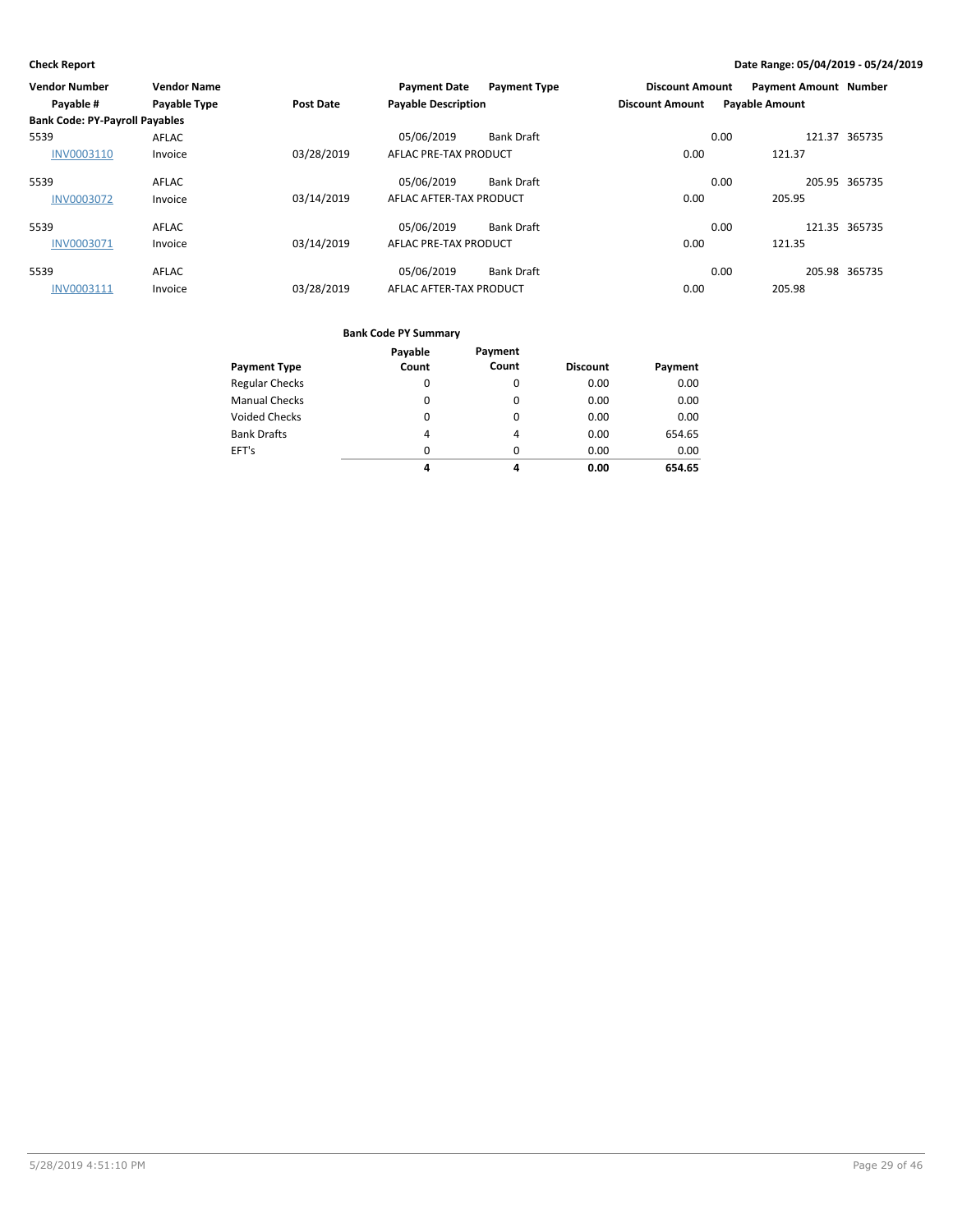| <b>Vendor Number</b>                  | <b>Vendor Name</b>         |                  | <b>Payment Date</b>              | <b>Payment Type</b>                       | <b>Discount Amount</b> | <b>Payment Amount Number</b> |             |
|---------------------------------------|----------------------------|------------------|----------------------------------|-------------------------------------------|------------------------|------------------------------|-------------|
| Payable #                             | Payable Type               | <b>Post Date</b> | <b>Payable Description</b>       |                                           | <b>Discount Amount</b> | <b>Payable Amount</b>        |             |
| <b>Bank Code: AP-Regular Payables</b> |                            |                  |                                  |                                           |                        |                              |             |
| 5543                                  | <b>MONTEREY BAY URGENT</b> |                  | 05/10/2019                       | Regular                                   |                        | 0.00<br>372.00 98100         |             |
| 258066                                | Invoice                    | 05/10/2019       | POLICE DEPT                      |                                           | 0.00                   | 286.00                       |             |
| 258072                                | Invoice                    | 05/10/2019       | POLICE DEPT                      |                                           | 0.00                   | 61.00                        |             |
| 258094                                | Invoice                    | 05/10/2019       | <b>RECREATION PRE-EMPLOYMENT</b> |                                           | 0.00                   | 25.00                        |             |
| 5543                                  | <b>MONTEREY BAY URGENT</b> |                  | 05/17/2019                       | Regular                                   |                        | 0.00<br>270.00 98203         |             |
| 258712                                | Invoice                    | 05/17/2019       |                                  | PRE-EMPLOYMENT TESTING - PUBLIC WORKS     | 0.00                   | 60.00                        |             |
| 258713                                | Invoice                    | 05/17/2019       |                                  | PRE-EMPLOYMENT TESTING - REC DEPT         | 0.00                   | 25.00                        |             |
| 258990                                | Invoice                    | 05/17/2019       | PRE-EMPLOYMENT TESTING           |                                           | 0.00                   | 25.00                        |             |
| 259182                                | Invoice                    | 05/17/2019       |                                  | PRE-EMPLOYMENT TESTING - MAINT & UTIL     | 0.00                   | 60.00                        |             |
| 259379                                | Invoice                    | 05/17/2019       | PRE-EMPLOYMENT TESTING           |                                           | 0.00                   | 25.00                        |             |
| 259394                                | Invoice                    | 05/17/2019       | PRE-EMPLOYMENT TESTING           |                                           | 0.00                   | 25.00                        |             |
| 259410                                | Invoice                    | 05/17/2019       |                                  | PRE-EMPLOYMENT TESTING - REC DEPT         | 0.00                   | 25.00                        |             |
| 259500                                | Invoice                    | 05/17/2019       |                                  | PRE-EMPLOYMENT TESTING - REC DEPT         | 0.00                   | 25.00                        |             |
| 5582                                  | O'REILLY AUTO PARTS        |                  | 05/10/2019                       | Regular                                   |                        | 0.00<br>102.53 98114         |             |
| 3503-369068                           | Invoice                    | 05/10/2019       | (1) BATTERY/FEE                  |                                           | 0.00                   | 102.53                       |             |
| 5582                                  | O'REILLY AUTO PARTS        |                  | 05/17/2019                       | Regular                                   |                        | 0.00                         | 72.90 98211 |
| 3503-370753                           | Invoice                    | 05/17/2019       |                                  | (1) ADAPTER, (1) EXT&BRKR BAR, (1) EXT ST | 0.00                   | 72.90                        |             |

|                       | Payable  | Payment  |                 |         |
|-----------------------|----------|----------|-----------------|---------|
| <b>Payment Type</b>   | Count    | Count    | <b>Discount</b> | Payment |
| <b>Regular Checks</b> | 13       | 4        | 0.00            | 817.43  |
| <b>Manual Checks</b>  | $\Omega$ | $\Omega$ | 0.00            | 0.00    |
| <b>Voided Checks</b>  | $\Omega$ | $\Omega$ | 0.00            | 0.00    |
| <b>Bank Drafts</b>    | $\Omega$ | $\Omega$ | 0.00            | 0.00    |
| EFT's                 | 0        | $\Omega$ | 0.00            | 0.00    |
|                       | 13       | 4        | 0.00            | 817.43  |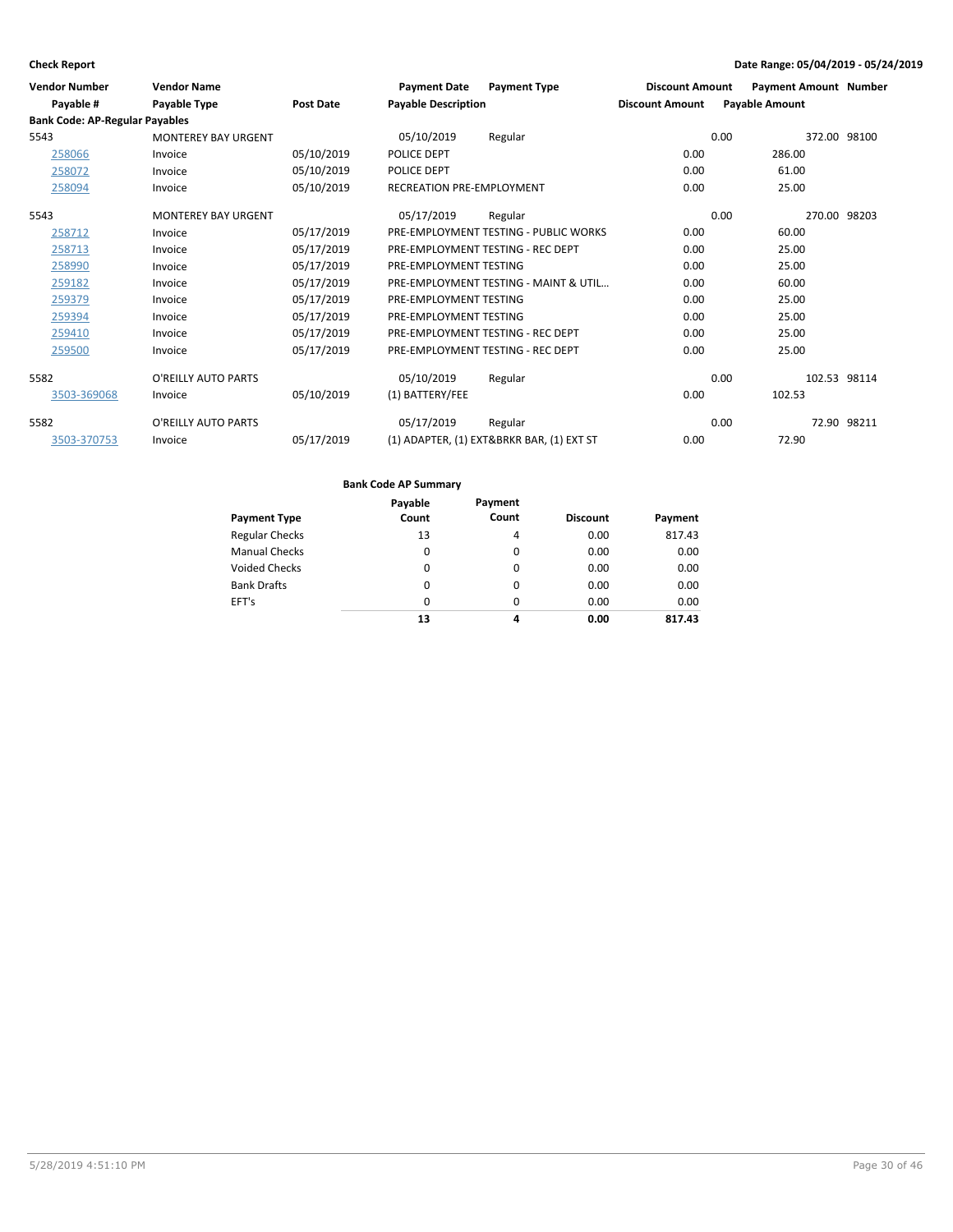| <b>Vendor Number</b>                  | <b>Vendor Name</b>                |            | <b>Payment Date</b>            | <b>Payment Type</b> | <b>Discount Amount</b> |                       | <b>Payment Amount Number</b> |  |
|---------------------------------------|-----------------------------------|------------|--------------------------------|---------------------|------------------------|-----------------------|------------------------------|--|
| Pavable #                             | Payable Type                      | Post Date  | <b>Payable Description</b>     |                     | <b>Discount Amount</b> | <b>Pavable Amount</b> |                              |  |
| <b>Bank Code: PY-Payroll Payables</b> |                                   |            |                                |                     |                        |                       |                              |  |
| 5705                                  | PUBLIC AGENCY RETIREMENT SERVICES |            | 05/17/2019                     | Regular             |                        | 0.00                  | 1.179.92 18917               |  |
| DM0000207                             | Debit Memo                        | 05/17/2019 | MARCH 2019 REP FEE INV# 42940  |                     | 0.00                   | 750.00                |                              |  |
| <b>INV0003285</b>                     | Invoice                           | 05/17/2019 | MARCH 2019 ARS FEES INV# 42859 |                     | 0.00                   | 429.92                |                              |  |

| Payment Type          | Payable<br>Count | Payment<br>Count | <b>Discount</b> | Payment  |
|-----------------------|------------------|------------------|-----------------|----------|
| <b>Regular Checks</b> | 2                | 1                | 0.00            | 1,179.92 |
| <b>Manual Checks</b>  | 0                | 0                | 0.00            | 0.00     |
| Voided Checks         | 0                | 0                | 0.00            | 0.00     |
| <b>Bank Drafts</b>    | $\Omega$         | $\Omega$         | 0.00            | 0.00     |
| EFT's                 | 0                | 0                | 0.00            | 0.00     |
|                       | 2                | 1                | 0.00            | 1.179.92 |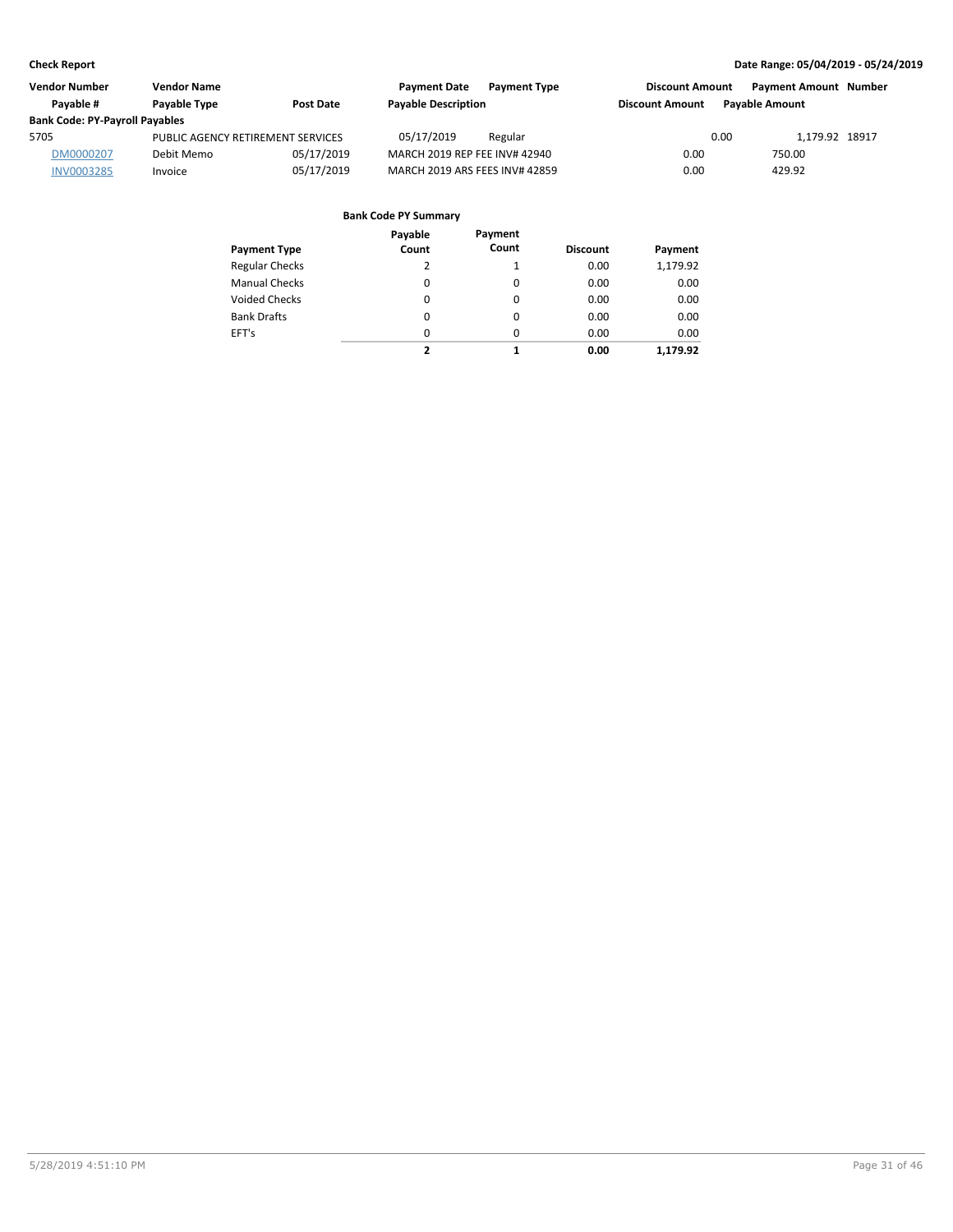| <b>Vendor Number</b><br>Payable #     | <b>Vendor Name</b><br>Payable Type | <b>Post Date</b> | <b>Payment Date</b><br><b>Payable Description</b> | <b>Payment Type</b>                            | <b>Discount Amount</b><br><b>Discount Amount</b> | <b>Payment Amount Number</b><br><b>Payable Amount</b> |              |
|---------------------------------------|------------------------------------|------------------|---------------------------------------------------|------------------------------------------------|--------------------------------------------------|-------------------------------------------------------|--------------|
| <b>Bank Code: AP-Regular Payables</b> |                                    |                  |                                                   |                                                |                                                  |                                                       |              |
| 5873                                  | UNITED SITE SERVICES, INC.         |                  | 05/10/2019                                        | Regular                                        |                                                  | 0.00<br>2,833.33 98139                                |              |
| 114-8248423.                          | Invoice                            | 05/10/2019       |                                                   | UNDER PAYMENT FOR INV #114-8248423             | 0.00                                             | 0.17                                                  |              |
| 114-8363815                           | Invoice                            | 05/10/2019       |                                                   | 3/22/19 - 4/18/19 - WEEKLY SVC/TRAILER KIT     | 0.00                                             | 223.40                                                |              |
| 114-8379589                           | Invoice                            | 05/10/2019       |                                                   | 4/18/19 - 5/15/19 FENCE RENTAL (GIGLING        | 0.00                                             | 2,609.76                                              |              |
| 5969                                  | <b>FASTENAL COMPANY</b>            |                  | 05/10/2019                                        | Regular                                        |                                                  | 0.00<br>858.33 98068                                  |              |
| <b>CASEA92738</b>                     | Invoice                            | 05/10/2019       | (2) DF EYE NUT 3/4P (PARKS)                       |                                                | 0.00                                             | 20.74                                                 |              |
| <b>CASEA92739</b>                     | Invoice                            | 05/10/2019       |                                                   | (24) AA ALK ENERGIZER BATTERIES (SHOP S        | 0.00                                             | 15.47                                                 |              |
| <b>CASEA92825</b>                     | Invoice                            | 05/10/2019       |                                                   | (1) ANTI-SEIZE (CPR), (50) 5/16-18 X 1 S/S HCS | 0.00                                             | 42.68                                                 |              |
| <b>CASEA92834</b>                     | Invoice                            | 05/10/2019       | (10) Z FLANGE, (25) Z FLANGE                      |                                                | 0.00                                             | 7.28                                                  |              |
| <b>CASEA92835</b>                     | Invoice                            | 05/10/2019       | (50) 5/16-18X1/25S/S HCS                          |                                                | 0.00                                             | 13.60                                                 |              |
| <b>CASEA92838</b>                     | Invoice                            | 05/10/2019       | CITY OF SEASIDE - VENDING                         |                                                | 0.00                                             | 758.56                                                |              |
| 5969                                  | <b>FASTENAL COMPANY</b>            |                  | 05/17/2019                                        | Regular                                        |                                                  | 0.00                                                  | 207.76 98171 |
| <b>CASEA92966</b>                     | Invoice                            | 05/17/2019       | (1) 3/8x20 BINDER PACKAGED                        |                                                | 0.00                                             | 136.88                                                |              |
| <b>CASEA92972</b>                     | Invoice                            | 05/17/2019       | (1) 3/16" - 7/8" RR STEP DR                       |                                                | 0.00                                             | 43.69                                                 |              |
| <b>CASEA92978</b>                     | Invoice                            | 05/17/2019       | (1) 1" x 15' RAT TD 3CT                           |                                                | 0.00                                             | 27.19                                                 |              |
| 5989                                  | <b>HdL COREN &amp; CONE</b>        |                  | 05/10/2019                                        | Regular                                        |                                                  | 0.00<br>3,200.00 98078                                |              |
| 0026549-IN                            | Invoice                            | 05/10/2019       |                                                   | CONTRACT SVCS PROP TAX (APR - JUN 2019)        | 0.00                                             | 3,200.00                                              |              |
| 6017                                  | <b>AIRTEC SERVICE</b>              |                  | 05/10/2019                                        | Regular                                        |                                                  | 0.00<br>420.00 98046                                  |              |
| 7711                                  | Invoice                            | 05/10/2019       |                                                   | 440 HARCOURT AVE - ENGR TRAILER - NO AC        | 0.00                                             | 420.00                                                |              |
| 6027                                  | RICHARDS, WATSON & GERSHON         |                  | 05/10/2019                                        | Regular                                        |                                                  | 0.00<br>2,436.85 98127                                |              |
| 221518                                | Invoice                            | 05/10/2019       | MARCH 2019 - GENERAL SVCS                         |                                                | 0.00                                             | 306.50                                                |              |
| 221519                                | Invoice                            | 05/10/2019       |                                                   | MARCH 2019 - SEASIDE RESORT PROJECT            | 0.00                                             | 2,130.35                                              |              |
| 6028                                  | <b>MARCOS OGDEN</b>                |                  | 05/17/2019                                        | Regular                                        |                                                  | 0.00<br>106.72 98193                                  |              |
| <b>BOOT</b>                           | Invoice                            | 05/17/2019       | <b>BOOT REIMBURSEMENT</b>                         |                                                | 0.00                                             | 106.72                                                |              |
| 6088                                  | MONTEREY FIRE EXTINGUISHER, INC.   |                  | 05/10/2019                                        | Regular                                        |                                                  | 0.00                                                  | 350.00 98104 |
| 73268                                 | Invoice                            | 05/10/2019       | LABOR - FIRE EXT SERVICE - FIRE DEPT              |                                                | 0.00                                             | 350.00                                                |              |

|                       | Payable  | Payment  |                 |           |
|-----------------------|----------|----------|-----------------|-----------|
| <b>Payment Type</b>   | Count    | Count    | <b>Discount</b> | Payment   |
| <b>Regular Checks</b> | 18       | 8        | 0.00            | 10,412.99 |
| <b>Manual Checks</b>  | $\Omega$ | $\Omega$ | 0.00            | 0.00      |
| <b>Voided Checks</b>  | $\Omega$ | $\Omega$ | 0.00            | 0.00      |
| <b>Bank Drafts</b>    | 0        | 0        | 0.00            | 0.00      |
| EFT's                 | $\Omega$ | $\Omega$ | 0.00            | 0.00      |
|                       | 18       | 8        | 0.00            | 10.412.99 |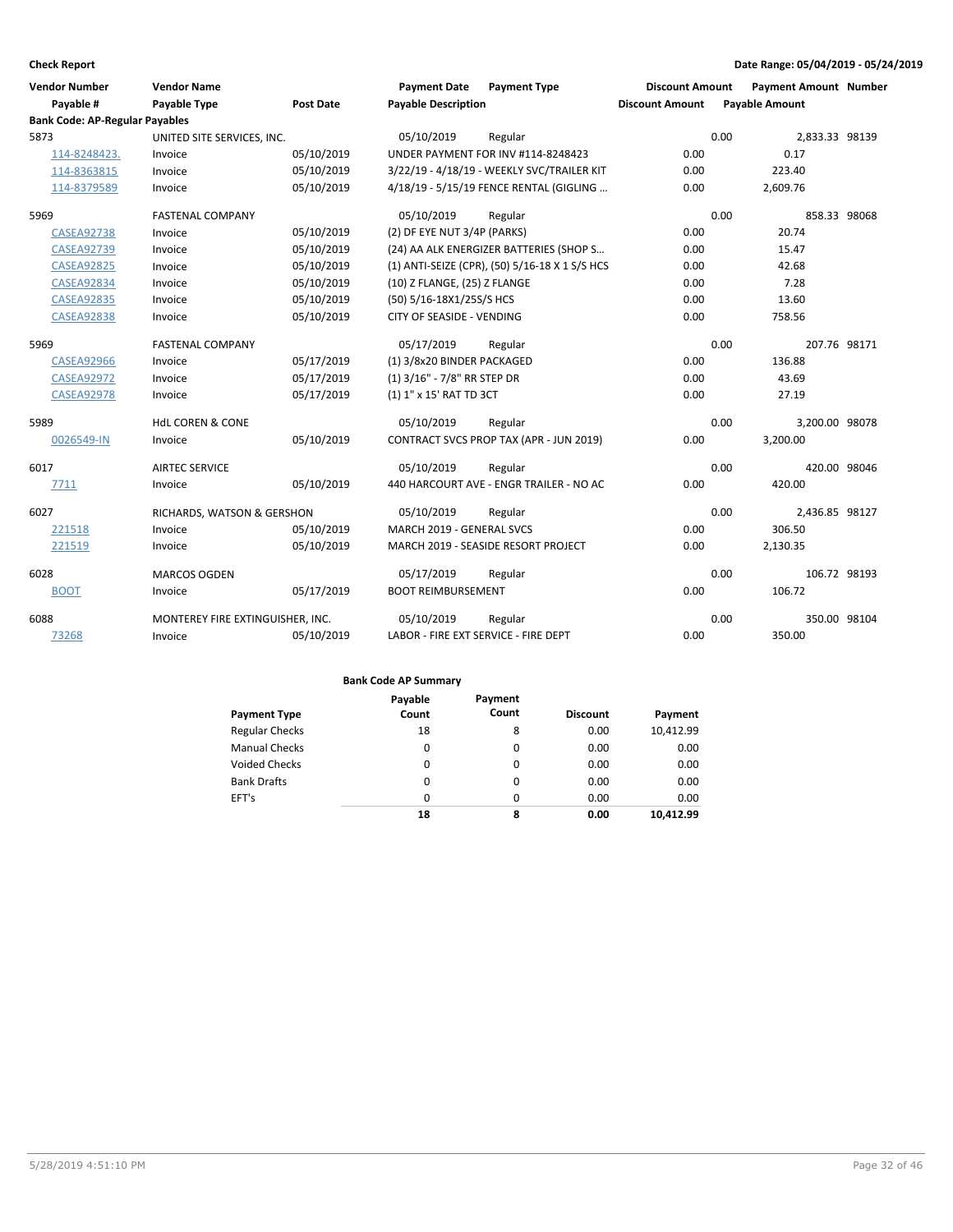| <b>Vendor Number</b>                  | <b>Vendor Name</b>                     |                  | <b>Payment Date</b>        | <b>Payment Type</b>                   | <b>Discount Amount</b> |                       | <b>Payment Amount Number</b> |                   |
|---------------------------------------|----------------------------------------|------------------|----------------------------|---------------------------------------|------------------------|-----------------------|------------------------------|-------------------|
| Payable #                             | Payable Type                           | <b>Post Date</b> | <b>Payable Description</b> |                                       | <b>Discount Amount</b> | <b>Payable Amount</b> |                              |                   |
| <b>Bank Code: PY-Payroll Payables</b> |                                        |                  |                            |                                       |                        |                       |                              |                   |
| 6105                                  | VISION SERVICE PLAN-(CA)               |                  | 05/17/2019                 | <b>Bank Draft</b>                     |                        | 0.00                  |                              | -20.66 0063008550 |
| CM0000209                             | Credit Memo                            | 05/17/2019       | <b>GUEVARA OP ADJ</b>      |                                       | 0.00                   |                       | $-20.66$                     |                   |
| 6105                                  | VISION SERVICE PLAN-(CA)               |                  | 05/17/2019                 | <b>Bank Draft</b>                     |                        | 0.00                  |                              | 11.52 0063008550  |
| DM0000195                             | Debit Memo                             | 05/17/2019       | KOTOUC FEB CREDIT ADJ      |                                       | 0.00                   |                       | 11.52                        |                   |
| 6105                                  | VISION SERVICE PLAN-(CA)               |                  | 05/17/2019                 | <b>Bank Draft</b>                     |                        | 0.00                  |                              | 0.01 0063008550   |
| DM0000200                             | Debit Memo                             | 05/17/2019       |                            | PLAN CHANGES: MASCORRO, SARDINA, VICK | 0.00                   |                       | 0.01                         |                   |
|                                       |                                        |                  |                            |                                       |                        |                       |                              |                   |
| 6105<br><b>INV0003048</b>             | VISION SERVICE PLAN-(CA)<br>Invoice    | 02/28/2019       | 05/17/2019<br>VISION - E+1 | <b>Bank Draft</b>                     | 0.00                   | 0.00                  | 948.83                       | 948.83 0063008550 |
|                                       |                                        |                  |                            |                                       |                        |                       |                              |                   |
| 6105                                  | VISION SERVICE PLAN-(CA)               |                  | 05/17/2019                 | <b>Bank Draft</b>                     |                        | 0.00                  |                              | 326.66 0063008550 |
| DM0000199                             | Debit Memo                             | 05/17/2019       | <b>RETIREES MARCH</b>      |                                       | 0.00                   |                       | 326.66                       |                   |
| 6105                                  | VISION SERVICE PLAN-(CA)               |                  | 05/17/2019                 | <b>Bank Draft</b>                     |                        | 0.00                  |                              | 0.34 0063008550   |
| DM0000196                             | Debit Memo                             | 05/17/2019       | SINGLE PLAN TRUE-UP ADJ    |                                       | 0.00                   |                       | 0.34                         |                   |
|                                       |                                        |                  |                            | <b>Bank Draft</b>                     |                        | 0.00                  |                              |                   |
| 6105<br><b>INV0002998</b>             | VISION SERVICE PLAN-(CA)<br>Invoice    | 02/14/2019       | 05/17/2019<br>VISION - E+1 |                                       | 0.00                   |                       | 945.26                       | 945.26 0063008550 |
|                                       |                                        |                  |                            |                                       |                        |                       |                              |                   |
| 6105                                  | VISION SERVICE PLAN-(CA)               |                  | 05/17/2019                 | <b>Bank Draft</b>                     |                        | 0.00                  |                              | 20.66 0063008550  |
| <b>INV0002953</b>                     | Invoice                                | 01/31/2019       | VISION - E+2               |                                       | 0.00                   |                       | 20.66                        |                   |
| 6105                                  | VISION SERVICE PLAN-(CA)               |                  | 05/17/2019                 | <b>Bank Draft</b>                     |                        | 0.00                  |                              | 7.95 0063008550   |
| DM0000197                             | Debit Memo                             | 05/17/2019       | <b>WIZARD ADJ</b>          |                                       | 0.00                   |                       | 7.95                         |                   |
| 6105                                  |                                        |                  | 05/17/2019                 | <b>Bank Draft</b>                     |                        | 0.00                  |                              | 0.01 9544358938   |
| DM0000204                             | VISION SERVICE PLAN-(CA)<br>Debit Memo | 05/17/2019       |                            | PLAN CHANGES MEYER, SARDINA, MASCOR   | 0.00                   |                       | 0.01                         |                   |
|                                       |                                        |                  |                            |                                       |                        |                       |                              |                   |
| 6105                                  | VISION SERVICE PLAN-(CA)               |                  | 05/17/2019                 | <b>Bank Draft</b>                     |                        | 0.00                  |                              | 326.66 9544358938 |
| DM0000205                             | Debit Memo                             | 05/17/2019       | <b>RETIREES APRIL</b>      |                                       | 0.00                   |                       | 326.66                       |                   |
| 6105                                  | VISION SERVICE PLAN-(CA)               |                  | 05/17/2019                 | <b>Bank Draft</b>                     |                        | 0.00                  |                              | 10.33 9544358938  |
| DM0000202                             | Debit Memo                             | 05/17/2019       | <b>GARCIA ADJ</b>          |                                       | 0.00                   |                       | 10.33                        |                   |
| 6105                                  | VISION SERVICE PLAN-(CA)               |                  | 05/17/2019                 | <b>Bank Draft</b>                     |                        | 0.00                  |                              | 20.66 9544358938  |
| DM0000201                             | Debit Memo                             | 05/17/2019       | <b>GUEVARA ADJ</b>         |                                       | 0.00                   |                       | 20.66                        |                   |
|                                       |                                        |                  |                            |                                       |                        |                       |                              |                   |
| 6105                                  | VISION SERVICE PLAN-(CA)               |                  | 05/17/2019                 | <b>Bank Draft</b>                     |                        | 0.00                  |                              | 942.47 9544358938 |
| INV0003126                            | Invoice                                | 03/28/2019       | VISION - E+1               |                                       | 0.00                   |                       | 942.47                       |                   |
| 6105                                  | <b>VISION SERVICE PLAN-(CA)</b>        |                  | 05/17/2019                 | <b>Bank Draft</b>                     |                        | 0.00                  |                              | 0.35 9544358938   |
| DM0000206                             | Debit Memo                             | 05/17/2019       | SINGLE PLAN TRUE-UP ADJ    |                                       | 0.00                   |                       | 0.35                         |                   |
| 6105                                  | VISION SERVICE PLAN-(CA)               |                  | 05/17/2019                 | <b>Bank Draft</b>                     |                        | 0.00                  |                              | 7.95 9544358938   |
| DM0000203                             | Debit Memo                             | 05/17/2019       | <b>WIZARD ADJ</b>          |                                       | 0.00                   |                       | 7.95                         |                   |
|                                       |                                        |                  |                            |                                       |                        |                       |                              |                   |
| 6105                                  | VISION SERVICE PLAN-(CA)               |                  | 05/17/2019                 | <b>Bank Draft</b>                     |                        | 0.00                  |                              | 940.09 9544358938 |
| <b>INV0003089</b>                     | Invoice                                | 03/14/2019       | VISION - E+1               |                                       | 0.00                   |                       | 940.09                       |                   |

| <b>Payment Type</b>   | Payable<br>Count | Payment<br>Count | <b>Discount</b> | Payment  |
|-----------------------|------------------|------------------|-----------------|----------|
| <b>Regular Checks</b> | 0                | 0                | 0.00            | 0.00     |
| <b>Manual Checks</b>  | 0                | 0                | 0.00            | 0.00     |
| Voided Checks         | 0                | 0                | 0.00            | 0.00     |
| <b>Bank Drafts</b>    | 17               | 17               | 0.00            | 4,489.09 |
| EFT's                 | $\Omega$         | $\Omega$         | 0.00            | 0.00     |
|                       | 17               | 17               | 0.00            | 4.489.09 |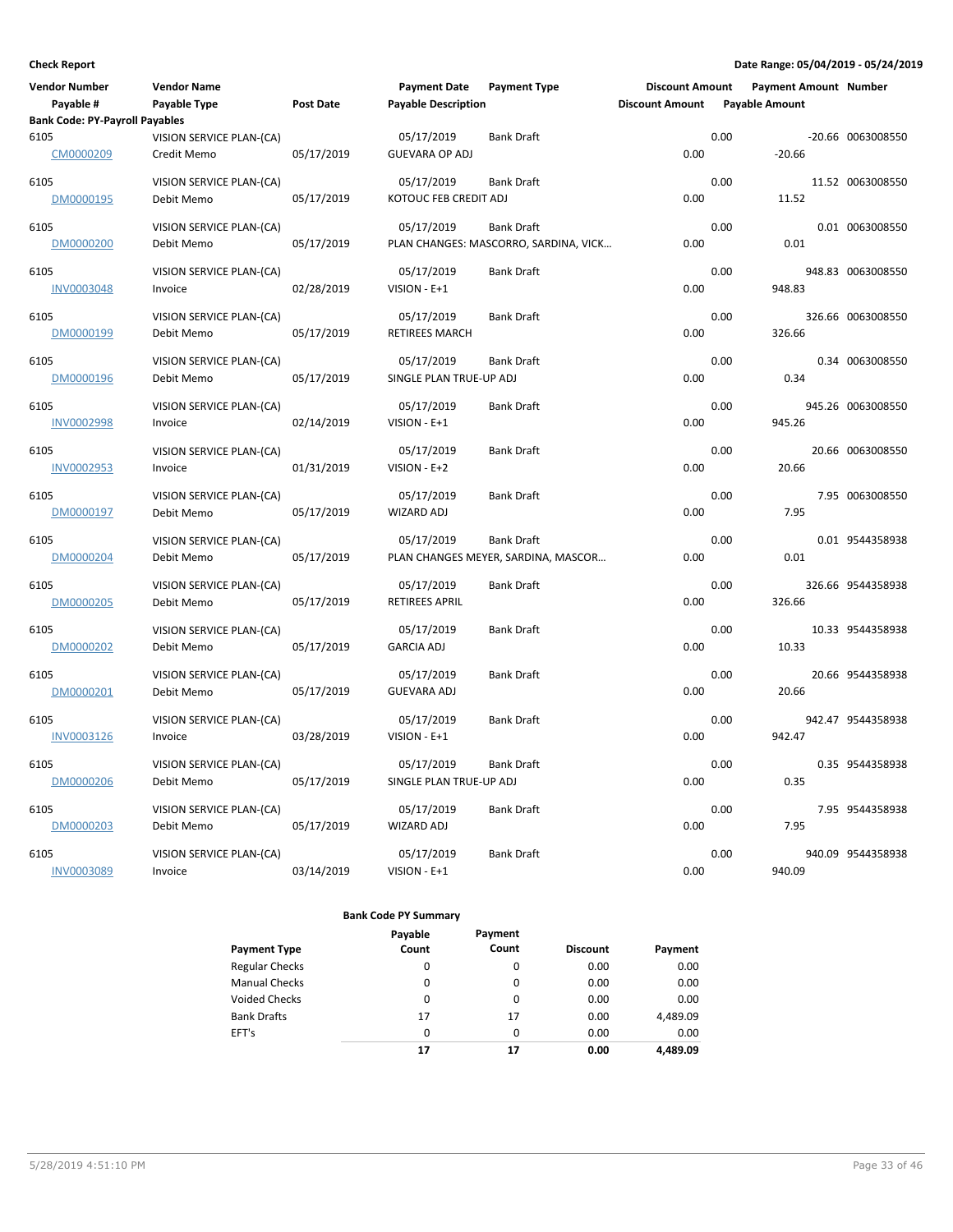| <b>Vendor Number</b>                                   | <b>Vendor Name</b>                         |                          | <b>Payment Date</b>                                                    | <b>Payment Type</b>                              | <b>Discount Amount</b> |      | <b>Payment Amount Number</b> |             |
|--------------------------------------------------------|--------------------------------------------|--------------------------|------------------------------------------------------------------------|--------------------------------------------------|------------------------|------|------------------------------|-------------|
| Payable #<br><b>Bank Code: AP-Regular Payables</b>     | Payable Type                               | Post Date                | <b>Payable Description</b>                                             |                                                  | <b>Discount Amount</b> |      | <b>Payable Amount</b>        |             |
| 6114                                                   | R.D. OFFUTT COMPANY                        |                          | 05/10/2019                                                             | Regular                                          |                        | 0.00 | 597.64 98125                 |             |
| P03392                                                 | Invoice                                    | 05/10/2019               |                                                                        | ORDER #212759; STRAPS, BRACE, SPACERS            | 0.00                   |      | 597.64                       |             |
| 6172                                                   | LEXIS NEXIS RISK SOLUTIONS                 |                          | 05/17/2019                                                             | Regular                                          |                        | 0.00 |                              | 50.00 98192 |
| 1035416-20190430 Invoice                               |                                            | 05/17/2019               |                                                                        | APRIL 2019 - MINIMUM COMMITMENT BAL              | 0.00                   |      | 50.00                        |             |
| 6193                                                   | <b>PURCHASE POWER</b>                      |                          | 05/24/2019                                                             | Regular                                          |                        | 0.00 | 1,000.00 98291               |             |
| 4/26/19                                                | Invoice                                    | 05/24/2019               |                                                                        | 4/26/19 Meter Refill; Acct #8000-9000-1135       | 0.00                   |      | 1,000.00                     |             |
| 6197                                                   | U.S. BANK EQUIPMENT FINANCE                |                          | 05/24/2019                                                             | Regular                                          |                        | 0.00 | 197.31 98306                 |             |
| 384930160                                              | Invoice                                    | 05/24/2019               | 656 Broadway Ave - Konica Minolta                                      |                                                  | 0.00                   |      | 197.31                       |             |
| 6237                                                   | MARTIN B. FEENEY, PG, CHg                  |                          | 05/17/2019                                                             | Regular                                          |                        | 0.00 | 7,175.29 98194               |             |
| 2019-007                                               | Invoice                                    | 05/17/2019               |                                                                        | 1/1/19 - 4/1/19 SENTINELWELLS DATA COLL.         | 0.00                   |      | 7,175.29                     |             |
|                                                        |                                            |                          |                                                                        |                                                  |                        |      |                              |             |
| 6290<br>240396                                         | BURKE, WILLIAMS & SORENSEN, LLP<br>Invoice | 05/17/2019               | 05/17/2019                                                             | Regular<br>APR 2019 - LABOR RELATIONS / EMPLYMNT | 0.00                   | 0.00 | 165.00 98156<br>165.00       |             |
|                                                        |                                            |                          |                                                                        |                                                  |                        |      |                              |             |
| 6306                                                   | <b>GAVILAN PEST CONTROL</b>                |                          | 05/17/2019                                                             | Regular                                          |                        | 0.00 | 166.00 98174                 |             |
| 0122956<br>0123218                                     | Invoice<br>Invoice                         | 05/17/2019<br>05/17/2019 | 1136 WHEELER ST - GENERAL PEST SVC<br>986 HILBY AVE - GENERAL PEST SVC |                                                  | 0.00<br>0.00           |      | 83.00<br>83.00               |             |
|                                                        |                                            |                          |                                                                        |                                                  |                        |      |                              |             |
| 6313                                                   | <b>WILLIAM B. CONNERS</b>                  |                          | 05/24/2019                                                             | Regular                                          |                        | 0.00 | 12,360.00 98314              |             |
| 5/24/2019                                              | Invoice                                    | 05/24/2019               |                                                                        | 4/29/19-5/23/19 - Hearing Officer legal svcs     | 0.00                   |      | 3,300.00                     |             |
| 5/6/2019                                               | Invoice                                    | 05/24/2019               |                                                                        | MARCH/APRIL 2019 - Seaside Legal Svcs            | 0.00                   |      | 9,060.00                     |             |
| 6324                                                   | The Home Depot Pro                         |                          | 05/10/2019                                                             | Regular                                          |                        | 0.00 | 748.03 98134                 |             |
| 487849325                                              | Invoice                                    | 05/10/2019               |                                                                        | DEGREASER, NITRILE GLOVES-LG, MED, XLG           | 0.00                   |      | 167.02                       |             |
| 489514547                                              | Invoice                                    | 05/10/2019               | NITRILE GLOVES-LG                                                      |                                                  | 0.00                   |      | 62.82                        |             |
| 490529567                                              | Invoice                                    | 05/10/2019               |                                                                        | (8) KLEENEX TOWEL ROLL HARD 1PLY WHITE           | 0.00                   |      | 518.19                       |             |
| 6324                                                   | The Home Depot Pro                         |                          | 05/24/2019                                                             | Regular                                          |                        | 0.00 | 2,035.45 98301               |             |
| 486444441                                              | Invoice                                    | 05/24/2019               | (2) Urinal Screen, (6) Wet Mop Head                                    |                                                  | 0.00                   |      | 154.48                       |             |
| 490529559<br>492582887                                 | Invoice<br>Credit Memo                     | 05/24/2019<br>05/15/2019 | (1) Slim Jim Untouch Top Blu 4/cs                                      | Credit for (1) Untouchable Sq Top for 3958       | 0.00<br>0.00           |      | 182.01<br>$-70.63$           |             |
| 492881883                                              | Invoice                                    | 05/24/2019               | (3) Sanitouch handsfree grey                                           |                                                  | 0.00                   |      | 184.36                       |             |
| 492881891                                              | Invoice                                    | 05/24/2019               |                                                                        | Misc Janitorial Supplies for 986 Hilby Ave.      | 0.00                   |      | 1,585.23                     |             |
| 6374                                                   | MEDTOX LABORATORIES, INC.                  |                          | 05/10/2019                                                             | Regular                                          |                        | 0.00 |                              | 17.53 98095 |
| 04201991625                                            | Invoice                                    | 05/10/2019               | ACCT #91625 / SAMPLE #E0333118                                         |                                                  | 0.00                   |      | 17.53                        |             |
|                                                        |                                            |                          |                                                                        |                                                  |                        |      |                              |             |
| 6464<br>00002186                                       | <b>JOSE CARDONA</b><br>Invoice             | 05/17/2019               | 05/17/2019                                                             | Regular<br>REIMBURSEMENT FOR SALINAS URGENT CA   | 0.00                   | 0.00 | 150.00 98186<br>150.00       |             |
|                                                        |                                            |                          |                                                                        |                                                  |                        |      |                              |             |
| 6477                                                   | ROBERT S. JAQUES                           |                          | 05/17/2019                                                             | Regular                                          |                        | 0.00 | 4,500.00 98224               |             |
| 07/02/18-07/31/18 Invoice                              |                                            | 05/17/2019               |                                                                        | JULY 2018 - WATERMASTER TECH PROG M              | 0.00                   |      | 4,500.00                     |             |
| 6553                                                   | COMCAST                                    |                          | 05/10/2019                                                             | Regular                                          |                        | 0.00 | 270.88 98057                 |             |
| $\frac{5}{2}/\frac{2}{19} - \frac{6}{1}/\frac{19}{19}$ | Invoice                                    | 05/10/2019               |                                                                        | ACCT #8155 10 027 0272432; 4/27/19 BILL          | 0.00                   |      | 270.88                       |             |
| 6553                                                   | <b>COMCAST</b>                             |                          | 05/17/2019                                                             | Regular                                          |                        | 0.00 |                              | 68.06 98158 |
| $5/6/19 - 6/5/19$                                      | Invoice                                    | 05/17/2019               |                                                                        | ACCT #8155 10 027 0002821; 5/3/19 BILL D         | 0.00                   |      | 28.38                        |             |
| $5/6/19-6/5/19$                                        | Invoice                                    | 05/17/2019               |                                                                        | ACCT #8155 10 027 0033792; 5/3/19 BILL D         | 0.00                   |      | 39.68                        |             |
| 6671                                                   | <b>VERIZON WIRELESS</b>                    |                          | 05/10/2019                                                             | Regular                                          |                        | 0.00 | 3,086.61 98141               |             |
| 9828826000                                             | Invoice                                    | 05/10/2019               |                                                                        | ACCT #772515511-00003; 4/23/19 BILL DATE         | 0.00                   |      | 778.41                       |             |
| 9828826001                                             | Invoice                                    | 05/10/2019               |                                                                        | ACCT #772515511-00004; 4/23/19 BILL DATE         | 0.00                   |      | 38.01                        |             |
| 9828826002                                             | Invoice                                    | 05/10/2019               |                                                                        | ACCT #772515511-00005; 4/23/19 BILL DATE         | 0.00                   |      | 59.07                        |             |
| 9828826003                                             | Invoice                                    | 05/10/2019               |                                                                        | ACCT #772515511-00006; 4/23/19 BILL DATE         | 0.00                   |      | 512.37                       |             |
| 9828826004                                             | Invoice                                    | 05/10/2019               |                                                                        | ACCT #772515511-00007; 4/23/19 BILL DATE         | 0.00                   |      | 56.22                        |             |
| 9828826005                                             | Invoice                                    | 05/10/2019               |                                                                        | ACCT #772515511-00008; 4/23/19 BILL DATE         | 0.00                   |      | 111.24                       |             |
| 9828826006                                             | Invoice                                    | 05/10/2019               |                                                                        | ACCT #772515511-00009; 4/23/19 BILL DATE         | 0.00                   |      | 1,531.29                     |             |
| 6671                                                   | <b>VERIZON WIRELESS</b>                    |                          | 05/17/2019                                                             | Regular                                          |                        | 0.00 | 209.58 98233                 |             |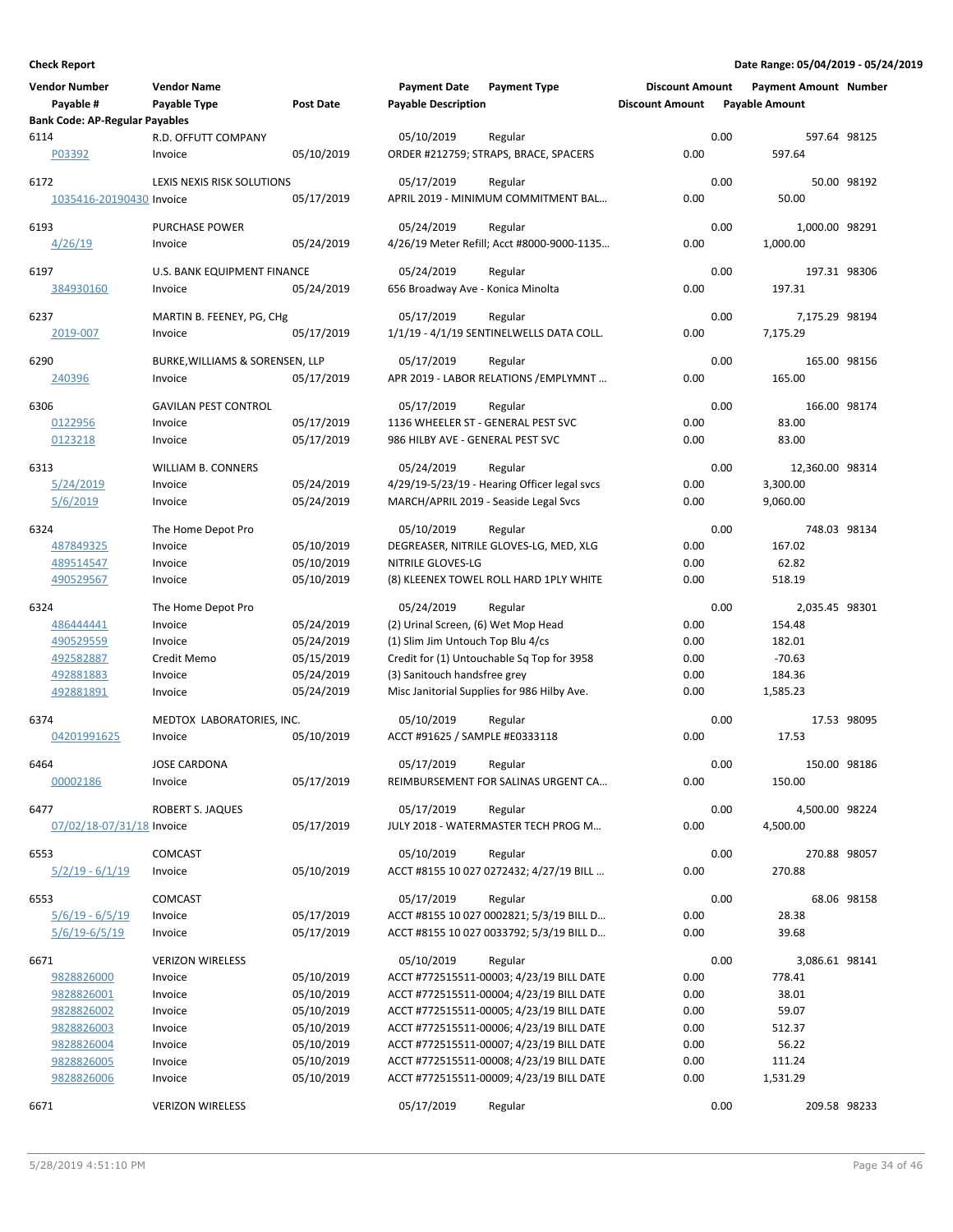| <b>Vendor Number</b> | <b>Vendor Name</b>             |            | <b>Payment Date</b>                  | <b>Payment Type</b>                        | <b>Discount Amount</b> |      | Payment Amount Number |             |
|----------------------|--------------------------------|------------|--------------------------------------|--------------------------------------------|------------------------|------|-----------------------|-------------|
| Payable #            | Payable Type                   | Post Date  | <b>Payable Description</b>           |                                            | <b>Discount Amount</b> |      | <b>Payable Amount</b> |             |
| 9828823410           | Invoice                        | 05/17/2019 |                                      | ACCT #742236901-00001; 4/23/19 BILL DATE   | 0.00                   |      | 38.01                 |             |
| 9829216140           | Invoice                        | 05/17/2019 | ACCT #472229021-00003                |                                            | 0.00                   |      | 171.57                |             |
|                      |                                |            |                                      |                                            |                        |      |                       |             |
| 6671                 | <b>VERIZON WIRELESS</b>        |            | 05/24/2019                           | Regular                                    |                        | 0.00 | 688.41 98311          |             |
| 9829216138           | Invoice                        | 05/24/2019 |                                      | Acct #472229021-00001; 5/1/19 Bill Date    | 0.00                   |      | 650.40                |             |
| 9829216139           | Invoice                        | 05/24/2019 |                                      | Acct #472229021-00002; 5/1/19 Bill Date    | 0.00                   |      | 38.01                 |             |
| 6685                 | <b>JONES &amp; MAYER</b>       |            | 05/17/2019                           | Regular                                    |                        | 0.00 |                       | 45.00 98185 |
| 91893                | Invoice                        | 05/17/2019 | SEASIDE PD - MJM                     |                                            | 0.00                   |      | 45.00                 |             |
|                      |                                |            |                                      |                                            |                        |      |                       |             |
| 6727                 | DATAPROSE, INC.                |            | 05/10/2019                           | Regular                                    |                        | 0.00 | 448.55 98062          |             |
| DP1901352            | Invoice                        | 05/10/2019 | APRIL 2019 - WATER BILLING PERIOD    |                                            | 0.00                   |      | 448.55                |             |
| 6747                 | <b>AT&amp;T MOBILITY</b>       |            | 05/24/2019                           | Regular                                    |                        | 0.00 | 2,351.73 98240        |             |
| $4/9/19 - 5/8/19$    | Invoice                        | 05/24/2019 |                                      | ACCT #287256319516; 5/8/19 Bill Date       | 0.00                   |      | 1,169.49              |             |
| 4/9/19-5/8/19        | Invoice                        | 05/24/2019 |                                      | ACCT #287021335618; 5/8/19 Bill Date       | 0.00                   |      | 624.04                |             |
| $4/9/19 - 5/8/19$ PD | Invoice                        | 05/24/2019 | Acct #287272498122; 4/9/19 - 5/8/19  |                                            | 0.00                   |      | 558.20                |             |
|                      |                                |            |                                      |                                            |                        |      |                       |             |
| 6761                 | <b>MONTEREY SIGNS</b>          |            | 05/10/2019                           | Regular                                    |                        | 0.00 |                       | 81.94 98110 |
| 16101                | Invoice                        | 05/10/2019 |                                      | (1) BANNER PATCH FOR SUNDAY BLUES BA       | 0.00                   |      | 81.94                 |             |
|                      |                                |            |                                      |                                            |                        |      |                       |             |
| 6761                 | <b>MONTEREY SIGNS</b>          |            | 05/17/2019                           | Regular                                    |                        | 0.00 | 1,234.53 98208        |             |
| 15868                | Invoice                        | 05/17/2019 | (40) GREEN VINYL PATCHES             |                                            | 0.00                   |      | 152.95                |             |
| 16115                | Invoice                        | 05/17/2019 | FT ORD NATL MONUMENT SIGNS (6)       |                                            | 0.00                   |      | 1,081.58              |             |
| 6818                 | DE LAGE LANDEN                 |            | 05/24/2019                           | Regular                                    |                        | 0.00 | 518.35 98254          |             |
| 63570105             | Invoice                        | 05/24/2019 | MAY 2019 - Sharp / MXM904            |                                            | 0.00                   |      | 518.35                |             |
|                      |                                |            |                                      |                                            |                        |      |                       |             |
| 6835                 | LANGUAGE TESTING INTL., INC    |            | 05/10/2019                           | Regular                                    |                        | 0.00 | 119.00 98091          |             |
| L25825-IN            | Invoice                        | 05/10/2019 | SPANISH TESTING (ID #5224)           |                                            | 0.00                   |      | 119.00                |             |
| 6936                 | <b>SWRCB</b>                   |            | 05/17/2019                           | Regular                                    |                        | 0.00 | 484.00 98227          |             |
| SW-0171505           | Invoice                        | 05/17/2019 | 4/1/19-3/31/20 - FAC ID: 3 27C379727 |                                            | 0.00                   |      | 484.00                |             |
|                      |                                |            |                                      |                                            |                        |      |                       |             |
| 6963                 | MNS ENGINEERS, INC.            |            | 05/24/2019                           | Regular                                    |                        | 0.00 | 11,892.85 98281       |             |
| 72420                | Invoice                        | 05/24/2019 |                                      | FEB 2019 - W. Broadway Urban Village Impr  | 0.00                   |      | 5,217.10              |             |
| 72566                | Invoice                        | 05/24/2019 |                                      | MAR 2019 - W. Broadway Urban Village Imp   | 0.00                   |      | 6,675.75              |             |
| 6970                 | ID CONCEPTS, LLC               |            | 05/17/2019                           | Regular                                    |                        | 0.00 | 195.12 98179          |             |
| 19353                | Invoice                        | 05/17/2019 |                                      | (6) EMPL ID CRED CARD / INV BKKPNG FEE     | 0.00                   |      | 195.12                |             |
|                      |                                |            |                                      |                                            |                        |      |                       |             |
| 7044                 | CSG CONSULTANTS, INC.          |            | 05/24/2019                           | Regular                                    |                        | 0.00 | 2,475.00 98252        |             |
| 24593                | Invoice                        | 05/24/2019 |                                      | 3/30/19 - 4/26/19 - M. Snowden (Bldg Inspe | 0.00                   |      | 2,475.00              |             |
| 7045                 | REGINA LUALEMANA               |            | 05/17/2019                           | Regular                                    |                        | 0.00 | 3,598.00 98221        |             |
| <b>CAMERA</b>        | Invoice                        | 05/17/2019 |                                      | REIMBURSEMENT FOR (2) CAMERA PKGS - C      | 0.00                   |      | 3,598.00              |             |
|                      |                                |            |                                      |                                            |                        |      |                       |             |
| 7065                 | JAN ROEHL CONSULTING           |            | 05/10/2019                           | Regular                                    |                        | 0.00 | 1,572.50 98085        |             |
| $\underline{8}$      | Invoice                        | 05/10/2019 |                                      | APRIL 2019 - CALVIP EVALUATION SVCS        | 0.00                   |      | 1,572.50              |             |
| 7071                 | AT&T                           |            | 05/10/2019                           | Regular                                    |                        | 0.00 | 153.18 98051          |             |
| $4/28 - 5/27/19$     | Invoice                        | 05/10/2019 |                                      | ACCT #237 841-1403 201 6; 4/28/19 BILL DA  | 0.00                   |      | 51.06                 |             |
| 4/28/19-5/27/19      |                                | 05/10/2019 |                                      | ACCT #237 841-1401 204 2; 4/28/19 BILL D   | 0.00                   |      | 51.06                 |             |
|                      | Invoice                        |            |                                      |                                            |                        |      |                       |             |
| $4/28 - 5/27/19$     | Invoice                        | 05/10/2019 |                                      | ACCT #237 841-1412 213 0; 4/28/19 BILL DA  | 0.00                   |      | 51.06                 |             |
| 7112                 | <b>ART BLACK</b>               |            | 05/10/2019                           | Regular                                    |                        | 0.00 | 415.00 98050          |             |
| 119169               | Invoice                        | 05/10/2019 | ESPINOSA 24 - 755 BROADWAY           |                                            | 0.00                   |      | 415.00                |             |
|                      |                                |            |                                      |                                            |                        |      |                       |             |
| 7112                 | ART BLACK                      |            | 05/24/2019                           | Regular                                    |                        | 0.00 | 415.00 98238          |             |
| 119179               | Invoice                        | 05/24/2019 |                                      | Runnoe-Zeve Bldg FA - 307 Roberts Ave.     | 0.00                   |      | 415.00                |             |
| 7135                 | MONTEREY SANITARY SUPPLY, INC. |            | 05/10/2019                           | Regular                                    |                        | 0.00 |                       | 53.90 98109 |
| 12235                | Invoice                        | 05/10/2019 | ON-CALL MED WASTE SVC 5/2/2019       |                                            | 0.00                   |      | 53.90                 |             |
|                      |                                |            |                                      |                                            |                        |      |                       |             |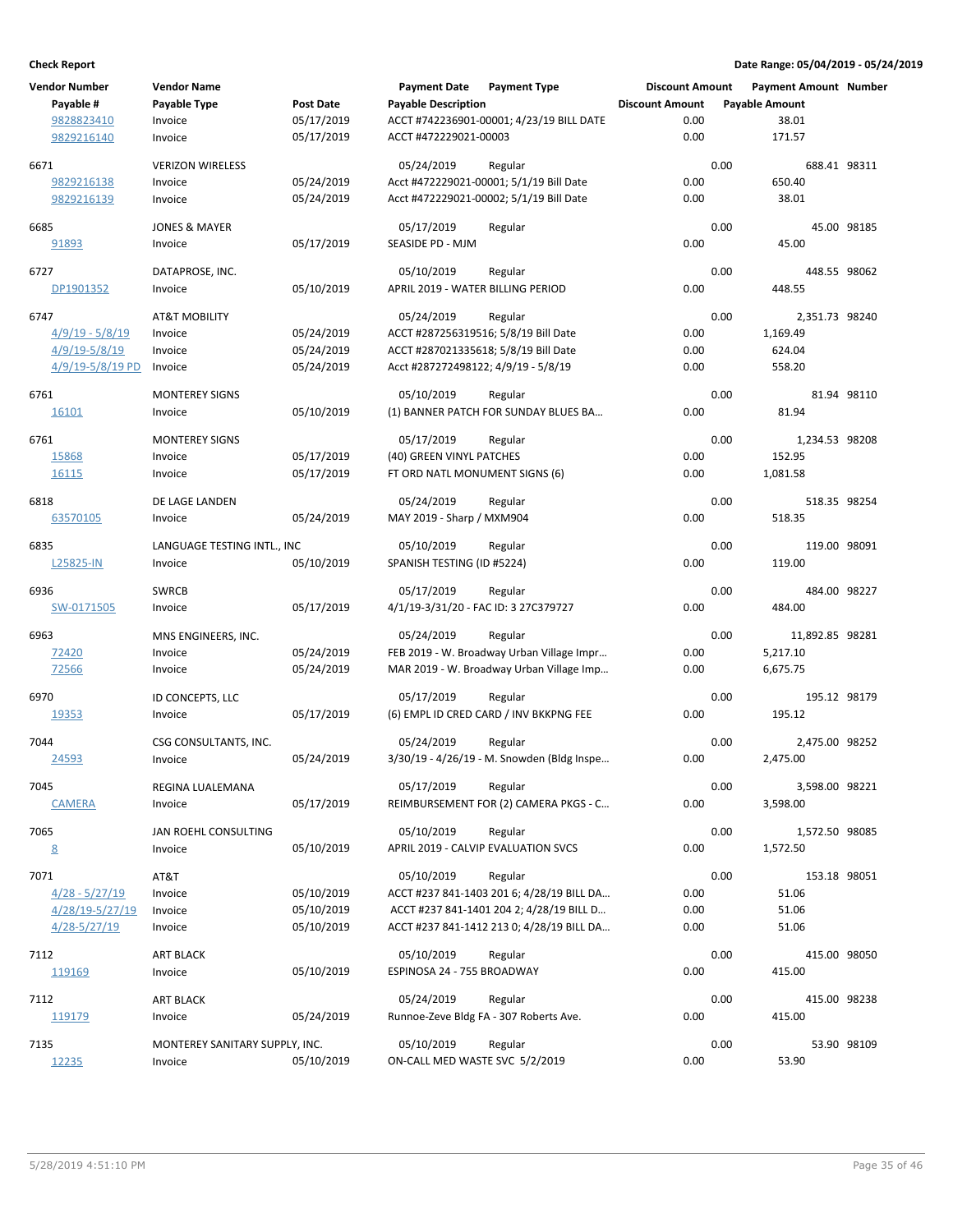| <b>Vendor Number</b><br>Payable # | <b>Vendor Name</b><br>Payable Type | <b>Post Date</b> | <b>Payment Date</b><br><b>Payable Description</b> | <b>Payment Type</b>                           | <b>Discount Amount</b><br><b>Discount Amount</b> | <b>Payment Amount Number</b><br><b>Payable Amount</b> |              |
|-----------------------------------|------------------------------------|------------------|---------------------------------------------------|-----------------------------------------------|--------------------------------------------------|-------------------------------------------------------|--------------|
| 7173                              | Iconix Waterworks (US) Inc.        |                  | 05/17/2019                                        | Regular                                       |                                                  | 0.00                                                  | 562.28 98160 |
| 17913010427                       | Invoice                            | 05/17/2019       | MISC SUPPLIES FOR TANK SITE                       |                                               | 0.00                                             | 748.56                                                |              |
| 17915000819                       | Credit Memo                        | 04/30/2019       | CREDIT FOR (2) ELL IMP                            |                                               | 0.00                                             | $-186.28$                                             |              |
| 7173                              | Iconix Waterworks (US) Inc.        |                  | 05/24/2019                                        | Regular                                       |                                                  | 0.00<br>1,283.58 98273                                |              |
| 17913010787                       | Invoice                            | 05/24/2019       |                                                   | (1) Galv Frame only, (1) Grate Galv Non-Traff | 0.00                                             | 263.03                                                |              |
| 17913011486                       | Invoice                            | 05/24/2019       | (1) Flg Swing Check Valve, Freight                |                                               | 0.00                                             | 769.27                                                |              |
| 17913011611                       | Invoice                            | 05/24/2019       | (2) 2 CLA-VAL Rubber Repair Kit                   |                                               | 0.00                                             | 251.28                                                |              |
| 7287                              | PNC EQUIPMENT FINANCE              |                  | 05/10/2019                                        | Regular                                       |                                                  | 0.00<br>18,956.11 98124                               |              |
| 433399                            | Invoice                            | 05/10/2019       |                                                   | 4/26/19-5/25/19 CONTRACT #184782000           | 0.00                                             | 18,956.11                                             |              |
| 7287                              | PNC EQUIPMENT FINANCE              |                  | 05/24/2019                                        | Regular                                       |                                                  | 0.00<br>5,507.04 98288                                |              |
| 446608                            | Invoice                            | 05/24/2019       |                                                   | Contract #207378000; 5/7/19-6/6/19 Lease      | 0.00                                             | 5,507.04                                              |              |
| 7287                              | PNC EQUIPMENT FINANCE              |                  | 05/24/2019                                        | Regular                                       |                                                  | 0.00<br>21,816.51 98289                               |              |
| 446609                            | Invoice                            | 05/24/2019       |                                                   | Contract #207377000; 5/7/19-6/6/19 Lease      | 0.00                                             | 21,816.51                                             |              |
| 7324                              | BEAR ELECTRICAL SOLUTIONS, INC.    |                  | 05/24/2019                                        | Regular                                       |                                                  | 0.00<br>5,440.00 98242                                |              |
| 8075                              | Invoice                            | 05/24/2019       |                                                   | APRIL 2019 - ROUTINE Traffic Signal Maint S   | 0.00                                             | 1,785.00                                              |              |
| 8076                              | Invoice                            | 05/24/2019       |                                                   | APRIL 2019 - ROUTINE Traffic Signal *OMC L    | 0.00                                             | 190.00                                                |              |
| 8255                              | Invoice                            | 05/24/2019       |                                                   | APRIL 2019 - RESPONSE Traffic Sginal Maint    | 0.00                                             | 2,490.00                                              |              |
| 8256                              | Invoice                            | 05/24/2019       |                                                   | APRIL 2019 - RESPONSE Traffic Sgnl ** OMC     | 0.00                                             | 975.00                                                |              |
| 7361                              | Keith C. Ketola                    |                  | 05/24/2019                                        | Regular                                       |                                                  | 0.00<br>1,302.86 98276                                |              |
| 1425                              | Invoice                            | 05/24/2019       | Repair work for Joe Rogish vehicle                |                                               | 0.00                                             | 1,302.86                                              |              |
| 7506                              | CODE PUBLISHING, INC.              |                  | 05/24/2019                                        | Regular                                       |                                                  | 0.00<br>1,042.50 98248                                |              |
| 63396                             | Invoice                            | 05/24/2019       |                                                   | Municipal Code - Web Update 4/17/19           | 0.00                                             | 262.50                                                |              |
| 63458                             | Invoice                            | 05/24/2019       |                                                   | Web Hosting - Annual Web Fees - 5/2019 - 5    | 0.00                                             | 780.00                                                |              |
| 7541                              | A TO Z PARTY RENTAL INC.           |                  | 05/17/2019                                        | Regular                                       |                                                  | 0.00<br>2,594.70 98146                                |              |
| 343795                            | Invoice                            | 05/17/2019       |                                                   | JOB #560991 - 3/30/19 SEASIDE FARMER'S        | 0.00                                             | 518.94                                                |              |
| 344998                            | Invoice                            | 05/17/2019       |                                                   | JOB #560998 - 4/13/19 SEASIDE FARMER'S        | 0.00                                             | 518.94                                                |              |
| 345043                            | Invoice                            | 05/17/2019       |                                                   | JOB #560995 - 4/6/19 SEASIDE FARMER'S M       | 0.00                                             | 518.94                                                |              |
| 349283                            | Invoice                            | 05/17/2019       |                                                   | JOB #560999 - 4/20/19 SEASIDE FARMER'S        | 0.00                                             | 518.94                                                |              |
| 351029                            | Invoice                            | 05/17/2019       |                                                   | JOB #561001 - 4/27/19 SEASIDE FARMER'S        | 0.00                                             | 518.94                                                |              |
| 7563                              | <b>MP EXPRESS</b>                  |                  | 05/17/2019                                        | Regular                                       |                                                  | 0.00                                                  | 202.39 98210 |
| 58053                             | Invoice                            | 05/16/2019       | (500) DUI FIELD EVALUATION CARD                   |                                               | 0.00                                             | 202.39                                                |              |
| 7644                              | <b>COMCAST BUSINESS</b>            |                  | 05/24/2019                                        | Regular                                       |                                                  | 0.00<br>4,609.13 98249                                |              |
| 80952784                          | Invoice                            | 05/24/2019       | ACCT #939827683; 5/15/19 Bill Date                |                                               | 0.00                                             | 4,609.13                                              |              |
| 7672                              | PATRICIA A. LINTELL                |                  | 05/17/2019                                        | Regular                                       |                                                  | 0.00                                                  | 200.00 98213 |
| 4/18/19                           | Invoice                            | 05/17/2019       |                                                   | 4/18/19 SANITATION DISTRICT BOARD MEET        | 0.00                                             | 100.00                                                |              |
| 5/14/19                           | Invoice                            | 05/17/2019       |                                                   | 5/14/19 SANITATION DISTRICT BOARD MEET        | 0.00                                             | 100.00                                                |              |
| 7910                              | <b>KOFF &amp; ASSOCIATES</b>       |                  | 05/10/2019                                        | Regular                                       |                                                  | 0.00<br>2,291.75 98088                                |              |
| 5310                              | Invoice                            | 05/10/2019       |                                                   | <b>EXEC PERF EVALUATION STUDY PROGRESS</b>    | 0.00                                             | 2,291.75                                              |              |

|                       | Payable | Payment  |                 |            |
|-----------------------|---------|----------|-----------------|------------|
| <b>Payment Type</b>   | Count   | Count    | <b>Discount</b> | Payment    |
| <b>Regular Checks</b> | 83      | 48       | 0.00            | 125,348.29 |
| <b>Manual Checks</b>  | 0       | 0        | 0.00            | 0.00       |
| <b>Voided Checks</b>  | 0       | 0        | 0.00            | 0.00       |
| <b>Bank Drafts</b>    | 0       | 0        | 0.00            | 0.00       |
| EFT's                 | 0       | $\Omega$ | 0.00            | 0.00       |
|                       | 83      | 48       | 0.00            | 125.348.29 |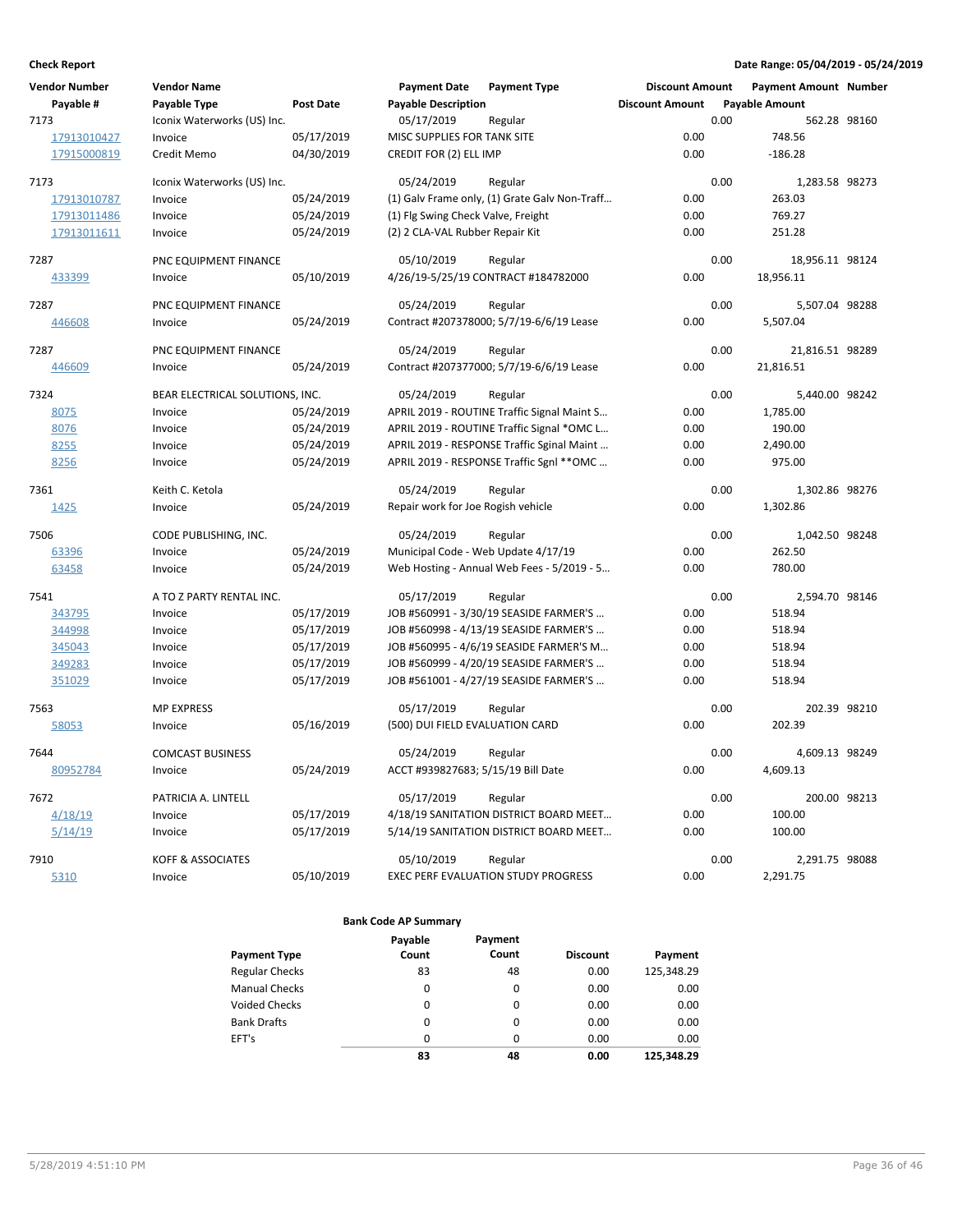| <b>Vendor Number</b><br>Payable #                           | <b>Vendor Name</b><br><b>Payable Type</b> | <b>Post Date</b> | <b>Payment Date</b><br><b>Payable Description</b> | <b>Payment Type</b> | <b>Discount Amount</b><br><b>Discount Amount</b> | <b>Payable Amount</b> | <b>Payment Amount Number</b> |                    |
|-------------------------------------------------------------|-------------------------------------------|------------------|---------------------------------------------------|---------------------|--------------------------------------------------|-----------------------|------------------------------|--------------------|
| <b>Bank Code: PY-Payroll Payables</b><br>7975<br>INV0003211 | <b>AMERICAN FIDELITY</b><br>Invoice       | 04/25/2019       | 05/06/2019<br>AF PRE-TAX PRODUCT                  | <b>Bank Draft</b>   | 0.00                                             | 0.00<br>2,218.15      | 2,218.15 B877442             |                    |
| 7975<br>DM0000191                                           | <b>AMERICAN FIDELITY</b><br>Debit Memo    | 05/02/2019       | 05/06/2019<br>GUEVARA, CADJ                       | <b>Bank Draft</b>   | 0.00                                             | 0.00                  | 76.47                        | 76.47 B877442      |
| 7975<br>INV0003153                                          | <b>AMERICAN FIDELITY</b><br>Invoice       | 04/11/2019       | 05/06/2019<br>AF AFTER-TAX PRODUCT                | <b>Bank Draft</b>   | 0.00                                             | 0.00<br>4,041.28      | 4,041.28 B877442             |                    |
| 7975<br>DM0000190                                           | <b>AMERICAN FIDELITY</b><br>Debit Memo    | 05/02/2019       | 05/06/2019<br>PACHECO, D AJD                      | Bank Draft          | 0.00                                             | 0.00                  | 15.33                        | 15.33 B877442      |
| 7975<br>INV0003212                                          | <b>AMERICAN FIDELITY</b><br>Invoice       | 04/25/2019       | 05/06/2019<br>AF AFTER-TAX PRODUCT                | <b>Bank Draft</b>   | 0.00                                             | 0.00<br>4,075.12      | 4,075.12 B877442             |                    |
| 7975<br>INV0003152                                          | <b>AMERICAN FIDELITY</b><br>Invoice       | 04/11/2019       | 05/06/2019<br>AF PRE-TAX PRODUCT                  | <b>Bank Draft</b>   | 0.00                                             | 0.00<br>2,190.85      | 2,190.85 B877442             |                    |
| 7976<br>INV0003213                                          | <b>AMERICAN FIDELITY</b><br>Invoice       | 04/25/2019       | 05/06/2019<br>AF FLEX SEC 125                     | <b>Bank Draft</b>   | 0.00                                             | 0.00<br>2,911.21      |                              | 2,911.21 602401937 |
| 7976<br>INV0003154                                          | <b>AMERICAN FIDELITY</b><br>Invoice       | 04/11/2019       | 05/06/2019<br>AF FLEX SEC 125                     | <b>Bank Draft</b>   | 0.00                                             | 0.00<br>2,911.21      |                              | 2,911.21 602401937 |

|                       | Payable | Payment |                 |           |
|-----------------------|---------|---------|-----------------|-----------|
| <b>Payment Type</b>   | Count   | Count   | <b>Discount</b> | Payment   |
| <b>Regular Checks</b> | 0       | 0       | 0.00            | 0.00      |
| <b>Manual Checks</b>  | 0       | 0       | 0.00            | 0.00      |
| <b>Voided Checks</b>  | 0       | 0       | 0.00            | 0.00      |
| <b>Bank Drafts</b>    | 8       | 8       | 0.00            | 18,439.62 |
| EFT's                 | 0       | 0       | 0.00            | 0.00      |
|                       | 8       | 8       | 0.00            | 18.439.62 |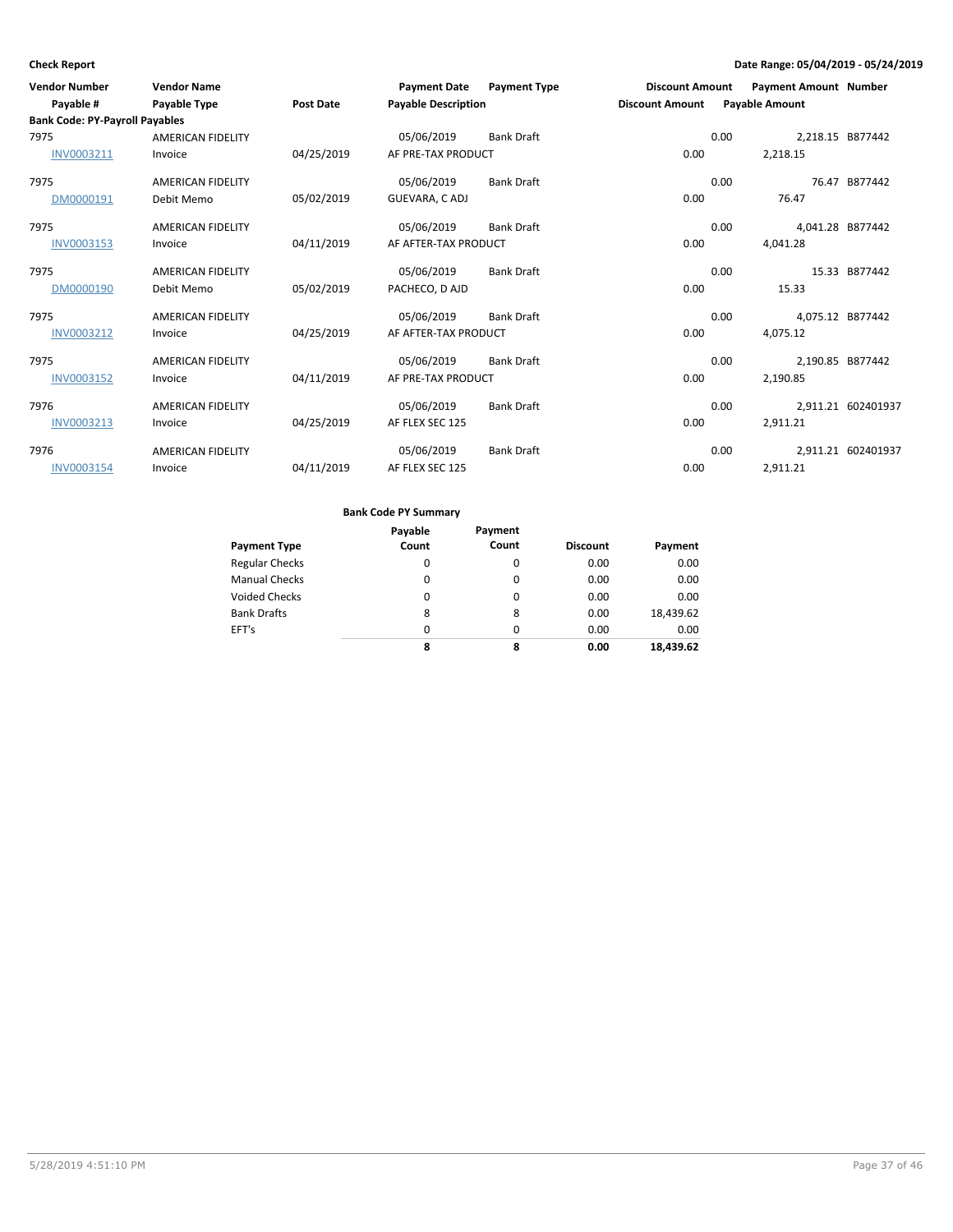| <b>Vendor Number</b>                  | <b>Vendor Name</b>            |                  | <b>Payment Date</b>                 | <b>Payment Type</b>                      | <b>Discount Amount</b> | <b>Payment Amount Number</b> |              |
|---------------------------------------|-------------------------------|------------------|-------------------------------------|------------------------------------------|------------------------|------------------------------|--------------|
| Payable #                             | <b>Payable Type</b>           | <b>Post Date</b> | <b>Payable Description</b>          |                                          | <b>Discount Amount</b> | <b>Payable Amount</b>        |              |
| <b>Bank Code: AP-Regular Payables</b> |                               |                  |                                     |                                          |                        |                              |              |
| 8014                                  | PAXTON ASSOCIATES             |                  | 05/17/2019                          | Regular                                  |                        | 0.00<br>3,000.00 98214       |              |
| 1330                                  | Invoice                       | 05/17/2019       |                                     | 3/26/19 - 4/25/19 - WATERMASTER ADMIN    | 0.00                   | 3,000.00                     |              |
| 8020                                  | RAIMI & ASSOCIATES, INC.      |                  | 05/17/2019                          | Regular                                  |                        | 0.00<br>12,851.10 98220      |              |
| 19-3194                               | Invoice                       | 05/17/2019       | FEB 2019 - GENERAL PLAN / EIR       |                                          | 0.00                   | 12,851.10                    |              |
| 8022                                  | JEFF K. BILLS                 |                  | 05/10/2019                          | Regular                                  |                        | 0.00<br>1,200.00 98086       |              |
| 2941919                               | Invoice                       | 05/10/2019       | (3) SUREHIRE ASSESSMENTS - 4/19/19  |                                          | 0.00                   | 1,200.00                     |              |
| 8091                                  | <b>BADGER METER INC.</b>      |                  | 05/17/2019                          | Regular                                  |                        | 0.00                         | 725.35 98151 |
| 80032248                              | Invoice                       | 05/17/2019       |                                     | APRIL 2019 - NATL MTR & AUTO INC/HOUSE   | 0.00                   | 725.35                       |              |
| 8129                                  | VORTEX INDUSTRIES, INC.       |                  | 05/10/2019                          | Regular                                  |                        | 0.00<br>1,498.00 98142       |              |
| 44-1340024                            | Invoice                       | 05/10/2019       |                                     | MAINT - 3 ROLLING STEEL DRS @ PRESIDIO F | 0.00                   | 498.00                       |              |
| 44-1341168                            | Invoice                       | 05/10/2019       |                                     | MAINT ON 6 ROLLING DRS @ 2836 2ND AVE    | 0.00                   | 1,000.00                     |              |
| 8129                                  | VORTEX INDUSTRIES, INC.       |                  | 05/17/2019                          | Regular                                  |                        | 0.00<br>1,930.00 98234       |              |
| 44-1341295                            | Invoice                       | 05/17/2019       |                                     | BLDG 4512 - PRVNT MAINT ROLLING DOORS    | 0.00                   | 1,180.00                     |              |
| 44-1343945                            | Invoice                       | 05/17/2019       |                                     | PRESIDIO FIRE DEPT - PRVNT MAINT ROLLIN  | 0.00                   | 750.00                       |              |
| 8142                                  | US FOODS, INC.                |                  | 05/17/2019                          | Regular                                  |                        | 0.00<br>1,352.92 98230       |              |
| 3999202                               | Invoice                       | 05/17/2019       |                                     | FOOD DELIVERED TO 986 HILBY AVE ON 5/9   | 0.00                   | 1,352.92                     |              |
| 8154                                  | GREEN VALLEY LANDSCAPE, INC.  |                  | 05/10/2019                          | Regular                                  |                        | 0.00                         | 197.17 98075 |
| 10314                                 | Invoice                       | 05/10/2019       |                                     | (3) 15 GAL PITTOSPORUM + .54 BALANCE F   | 0.00                   | 197.17                       |              |
| 8273                                  | SMILE BUSINESS PRODUCTS, INC. |                  | 05/24/2019                          | Regular                                  |                        | 0.00                         | 337.92 98297 |
| 736232                                | Invoice                       | 05/24/2019       | Engineering copier - Sharp/MX-3070N |                                          | 0.00                   | 337.92                       |              |

|                       | Payable  | Payment  |                 |           |
|-----------------------|----------|----------|-----------------|-----------|
| <b>Payment Type</b>   | Count    | Count    | <b>Discount</b> | Payment   |
| <b>Regular Checks</b> | 11       | 9        | 0.00            | 23,092.46 |
| <b>Manual Checks</b>  | 0        | $\Omega$ | 0.00            | 0.00      |
| <b>Voided Checks</b>  | 0        | $\Omega$ | 0.00            | 0.00      |
| <b>Bank Drafts</b>    | 0        | $\Omega$ | 0.00            | 0.00      |
| EFT's                 | $\Omega$ | $\Omega$ | 0.00            | 0.00      |
|                       | 11       | 9        | 0.00            | 23.092.46 |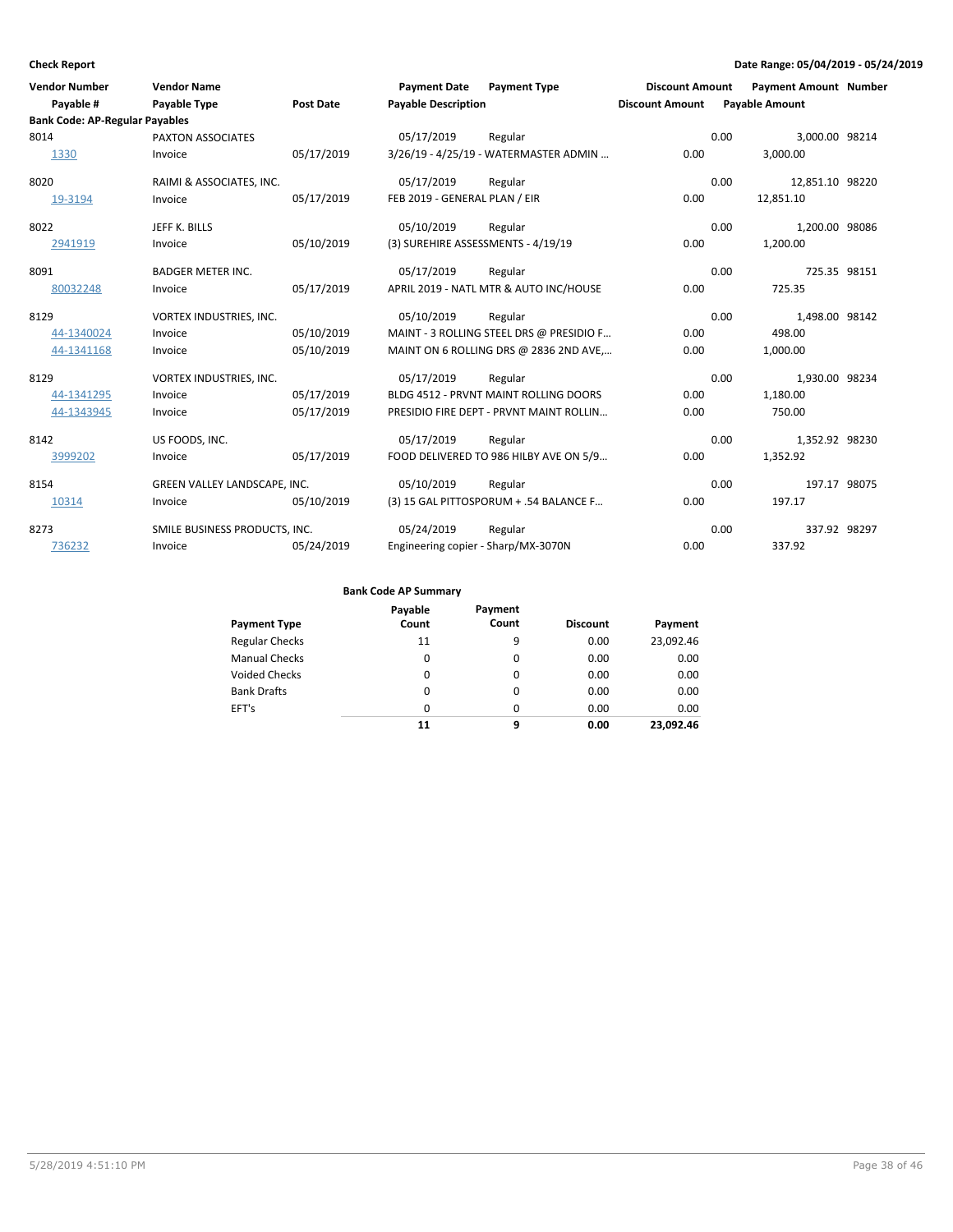| <b>Vendor Number</b>                  | <b>Vendor Name</b>  |                                                         | <b>Payment Date</b><br><b>Payment Type</b> | <b>Discount Amount</b> | <b>Payment Amount Number</b> |
|---------------------------------------|---------------------|---------------------------------------------------------|--------------------------------------------|------------------------|------------------------------|
| Pavable #                             | <b>Pavable Type</b> | <b>Post Date</b>                                        | <b>Payable Description</b>                 | <b>Discount Amount</b> | <b>Pavable Amount</b>        |
| <b>Bank Code: PY-Payroll Payables</b> |                     |                                                         |                                            |                        |                              |
| 8308                                  |                     | AMERICAN FIDELITY ADMINISTRATIVE SERVICES, L 05/16/2019 | Regular                                    | 0.00                   | 428.40 18916                 |
| <b>INV0003283</b>                     | Invoice             | 05/16/2019                                              | APR19 ADMIN SERV FEE INV# 37413            | 0.00                   | 214.20                       |
| <b>INV0003284</b>                     | Invoice             | 05/16/2019                                              | MAY19 ADMIN SERV FEE INV# 38045            | 0.00                   | 214.20                       |

| Payment Type          | Payable<br>Count | Payment<br>Count | <b>Discount</b> | Payment |
|-----------------------|------------------|------------------|-----------------|---------|
| <b>Regular Checks</b> | 2                | 1                | 0.00            | 428.40  |
| <b>Manual Checks</b>  | 0                | 0                | 0.00            | 0.00    |
| <b>Voided Checks</b>  | 0                | 0                | 0.00            | 0.00    |
| <b>Bank Drafts</b>    | 0                | $\Omega$         | 0.00            | 0.00    |
| EFT's                 | 0                | $\Omega$         | 0.00            | 0.00    |
|                       | 2                | 1                | 0.00            | 428.40  |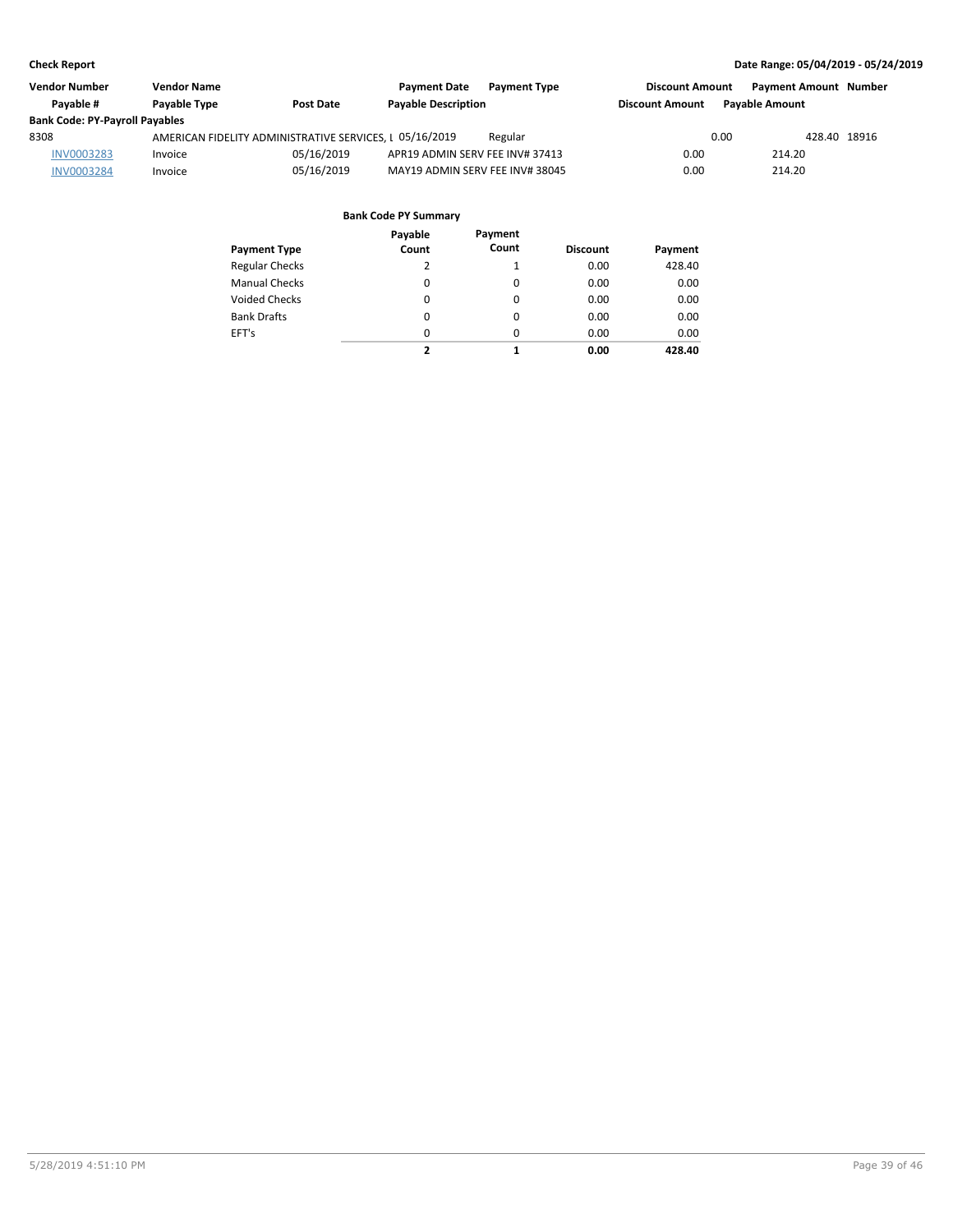| <b>Vendor Number</b><br>Pavable #     | <b>Vendor Name</b><br>Payable Type                  | <b>Post Date</b> | <b>Payment Date</b><br><b>Payable Description</b> | <b>Payment Type</b>                       | <b>Discount Amount</b><br><b>Discount Amount</b> |      | <b>Payment Amount Number</b><br><b>Payable Amount</b> |             |
|---------------------------------------|-----------------------------------------------------|------------------|---------------------------------------------------|-------------------------------------------|--------------------------------------------------|------|-------------------------------------------------------|-------------|
| <b>Bank Code: AP-Regular Payables</b> |                                                     |                  |                                                   |                                           |                                                  |      |                                                       |             |
| 8332                                  | <b>IVY SIMPSON</b>                                  |                  | 05/17/2019                                        | Regular                                   |                                                  | 0.00 | 210.00 98180                                          |             |
| 1326                                  | Invoice                                             | 05/17/2019       |                                                   | WEEKLY INTERIOR PLANT SVC - 5/2/19        | 0.00                                             |      | 210.00                                                |             |
| 8338                                  | <b>FEDEX</b>                                        |                  | 05/17/2019                                        | Regular                                   |                                                  | 0.00 |                                                       | 11.53 98172 |
| 6-547-56251                           | Invoice                                             | 05/17/2019       |                                                   | ACCT #1750-2541-3; SHIPMENT ON 5/2/19     | 0.00                                             |      | 11.53                                                 |             |
| 8338                                  | <b>FEDEX</b>                                        |                  | 05/24/2019                                        | Regular                                   |                                                  | 0.00 |                                                       | 11.23 98263 |
| 6-556-28181                           | Invoice                                             | 05/24/2019       |                                                   | Acct #1750-2541-3; Shipment on 5/8/2019   | 0.00                                             |      | 11.23                                                 |             |
| 8345                                  | RESTORATIVE JUSTICE PARTNERS, INC.                  |                  | 05/17/2019                                        | Regular                                   |                                                  | 0.00 | 3,307.05 98222                                        |             |
| <b>APRIL 2019</b>                     | Invoice                                             | 05/17/2019       |                                                   | APRIL 2019 - CAL VIP REIMBURSEMENT        | 0.00                                             |      | 3,307.05                                              |             |
| 8357                                  | PRESIDENT AND FELLOWS OF HARVARD COLLEGE 05/24/2019 |                  |                                                   | Regular                                   |                                                  | 0.00 | 16,800.00 98290                                       |             |
| <b>HKSEE009378</b>                    | Invoice                                             | 05/24/2019       |                                                   | N. Borges - Sr Executives; 6/1/20-6/19/20 | 0.00                                             |      | 16,800.00                                             |             |
| 8361                                  | <b>SPEAKWRITE LLC</b>                               |                  | 05/10/2019                                        | Regular                                   |                                                  | 0.00 | 1,175.96 98131                                        |             |
| 07e1b369                              | Invoice                                             | 05/10/2019       |                                                   | SEASIDE POLICE DEPT BLG ACCT - GrpLECAS   | 0.00                                             |      | 1,175.96                                              |             |
| 8368                                  | <b>KOSMONT COMPANIES</b>                            |                  | 05/17/2019                                        | Regular                                   |                                                  | 0.00 | 2.537.60 98189                                        |             |
| 1702.7 021                            | Invoice                                             | 05/17/2019       | APRIL 2019 - PROJECT 1702.7 - EIFD                |                                           | 0.00                                             |      | 2,537.60                                              |             |
| 8375                                  | STATE WATER RES. CONTROL BOARD                      |                  | 05/10/2019                                        | Regular                                   |                                                  | 0.00 |                                                       | 70.00 98133 |
| <b>EDWARDS</b>                        | Invoice                                             | 05/10/2019       |                                                   | TRAVIS EDWARDS - CERTIFICATION 3/16/19    | 0.00                                             |      | 70.00                                                 |             |

|                       | Payable | Payment  |                 |           |
|-----------------------|---------|----------|-----------------|-----------|
| <b>Payment Type</b>   | Count   | Count    | <b>Discount</b> | Payment   |
| <b>Regular Checks</b> | 8       | 8        | 0.00            | 24,123.37 |
| <b>Manual Checks</b>  | 0       | 0        | 0.00            | 0.00      |
| <b>Voided Checks</b>  | 0       | 0        | 0.00            | 0.00      |
| <b>Bank Drafts</b>    | 0       | $\Omega$ | 0.00            | 0.00      |
| EFT's                 | 0       | $\Omega$ | 0.00            | 0.00      |
|                       | 8       | 8        | 0.00            | 24.123.37 |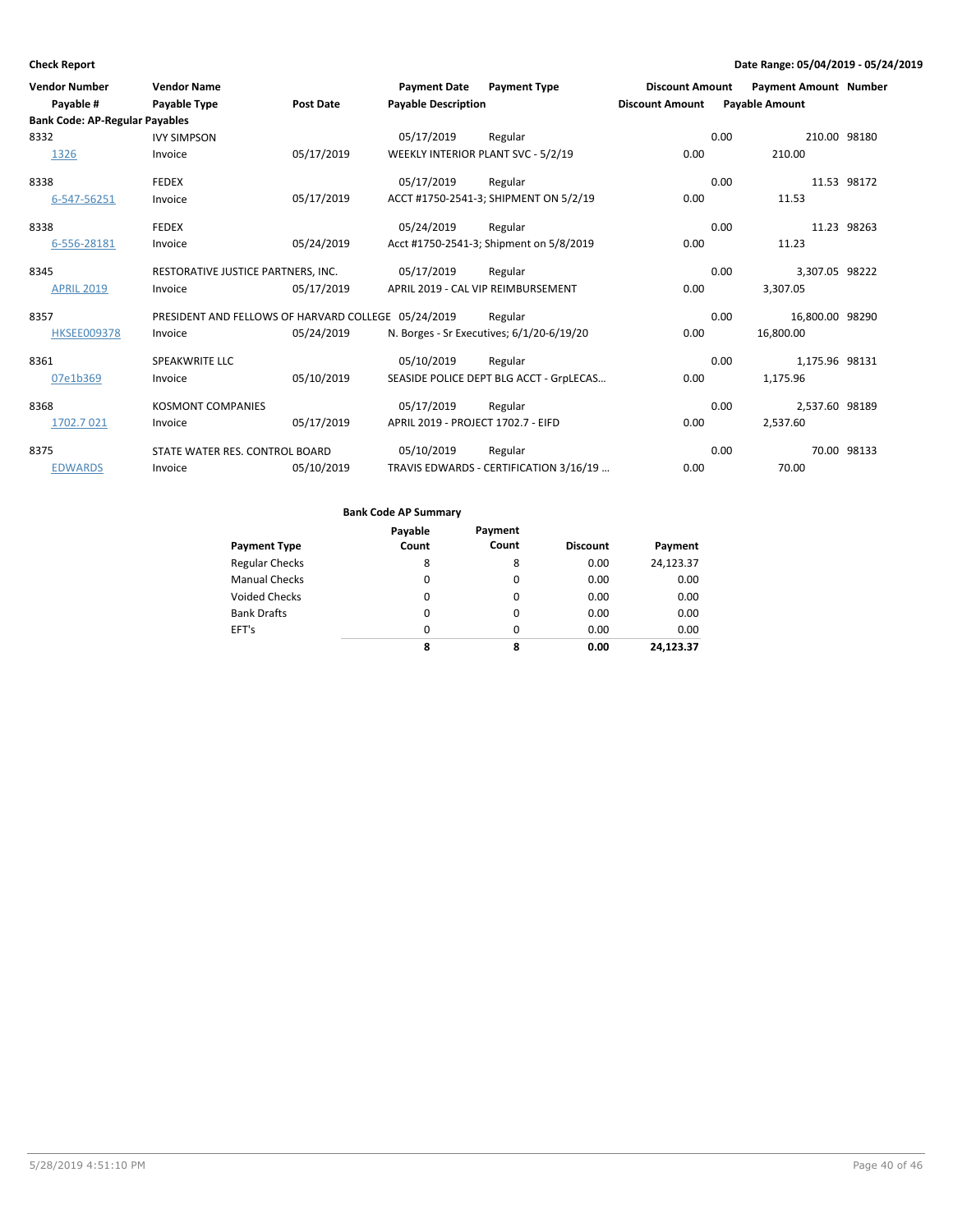| <b>Vendor Number</b>                  | <b>Vendor Name</b> |                  | <b>Payment Date</b>        | <b>Payment Type</b>                    | <b>Discount Amount</b> | <b>Payment Amount Number</b> |                       |
|---------------------------------------|--------------------|------------------|----------------------------|----------------------------------------|------------------------|------------------------------|-----------------------|
| Payable #                             | Payable Type       | <b>Post Date</b> | <b>Payable Description</b> |                                        | <b>Discount Amount</b> | <b>Payable Amount</b>        |                       |
| <b>Bank Code: PY-Payroll Payables</b> |                    |                  |                            |                                        |                        |                              |                       |
| 8378                                  | THE HARTFORD       |                  | 05/16/2019                 | <b>Bank Draft</b>                      |                        | 0.00                         | 80.75 655029845386    |
| DM0000194                             | Debit Memo         | 05/16/2019       |                            | CORRECTING APRIL ADJ ACCT# - CHARGED 2 | 0.00                   | 80.75                        |                       |
| 8378                                  | THE HARTFORD       |                  | 05/16/2019                 | <b>Bank Draft</b>                      |                        | 0.00                         | 45.57 655029845386    |
| DM0000193                             | Debit Memo         | 05/16/2019       | LTD ADJ: DAMON & KIM       |                                        | 0.00                   | 45.57                        |                       |
| 8378                                  | THE HARTFORD       |                  | 05/16/2019                 | <b>Bank Draft</b>                      |                        | 0.00                         | -80.75 655029845386   |
| CM0000208                             | Credit Memo        | 05/16/2019       |                            | CORRECTING APRIL ADJ ACCT# - CHARGED 2 | 0.00                   | $-80.75$                     |                       |
| 8378                                  | THE HARTFORD       |                  | 05/16/2019                 | <b>Bank Draft</b>                      |                        | 0.00                         | 179.04 655029845386   |
| DM0000192                             | Debit Memo         | 05/16/2019       | LIFE INS ADJ ER PAID       |                                        | 0.00                   | 179.04                       |                       |
| 8378                                  | THE HARTFORD       |                  | 05/16/2019                 | <b>Bank Draft</b>                      |                        | 0.00                         | 4.259.10 655029845386 |
| INV0003171                            | Invoice            | 04/11/2019       | <b>PREMIUMS - MISC</b>     |                                        | 0.00                   | 4,259.10                     |                       |
| 8378                                  | THE HARTFORD       |                  | 05/16/2019                 | <b>Bank Draft</b>                      |                        | 0.00                         | -19.63 656011999232   |
| CM0000207                             | Credit Memo        | 05/16/2019       | LTD ADJ                    |                                        | 0.00                   | $-19.63$                     |                       |
| 8378                                  | THE HARTFORD       |                  | 05/16/2019                 | <b>Bank Draft</b>                      |                        | 0.00                         | 4.207.46 656011999232 |
| <b>INV0003090</b>                     | Invoice            | 03/14/2019       | <b>PREMIUMS - MISC</b>     |                                        | 0.00                   | 4,207.46                     |                       |
| 8378                                  | THE HARTFORD       |                  | 05/16/2019                 | <b>Bank Draft</b>                      |                        | 0.00                         | 100.38 656011999232   |
| CM0000206                             | Debit Memo         | 05/16/2019       | LIFE INS ADJ               |                                        | 0.00                   | 100.38                       |                       |

|                       | Payable | Payment  |                 |          |
|-----------------------|---------|----------|-----------------|----------|
| <b>Payment Type</b>   | Count   | Count    | <b>Discount</b> | Payment  |
| <b>Regular Checks</b> | 0       | 0        | 0.00            | 0.00     |
| <b>Manual Checks</b>  | 0       | 0        | 0.00            | 0.00     |
| <b>Voided Checks</b>  | 0       | $\Omega$ | 0.00            | 0.00     |
| <b>Bank Drafts</b>    | 8       | 8        | 0.00            | 8,771.92 |
| EFT's                 | 0       | $\Omega$ | 0.00            | 0.00     |
|                       | 8       | 8        | 0.00            | 8.771.92 |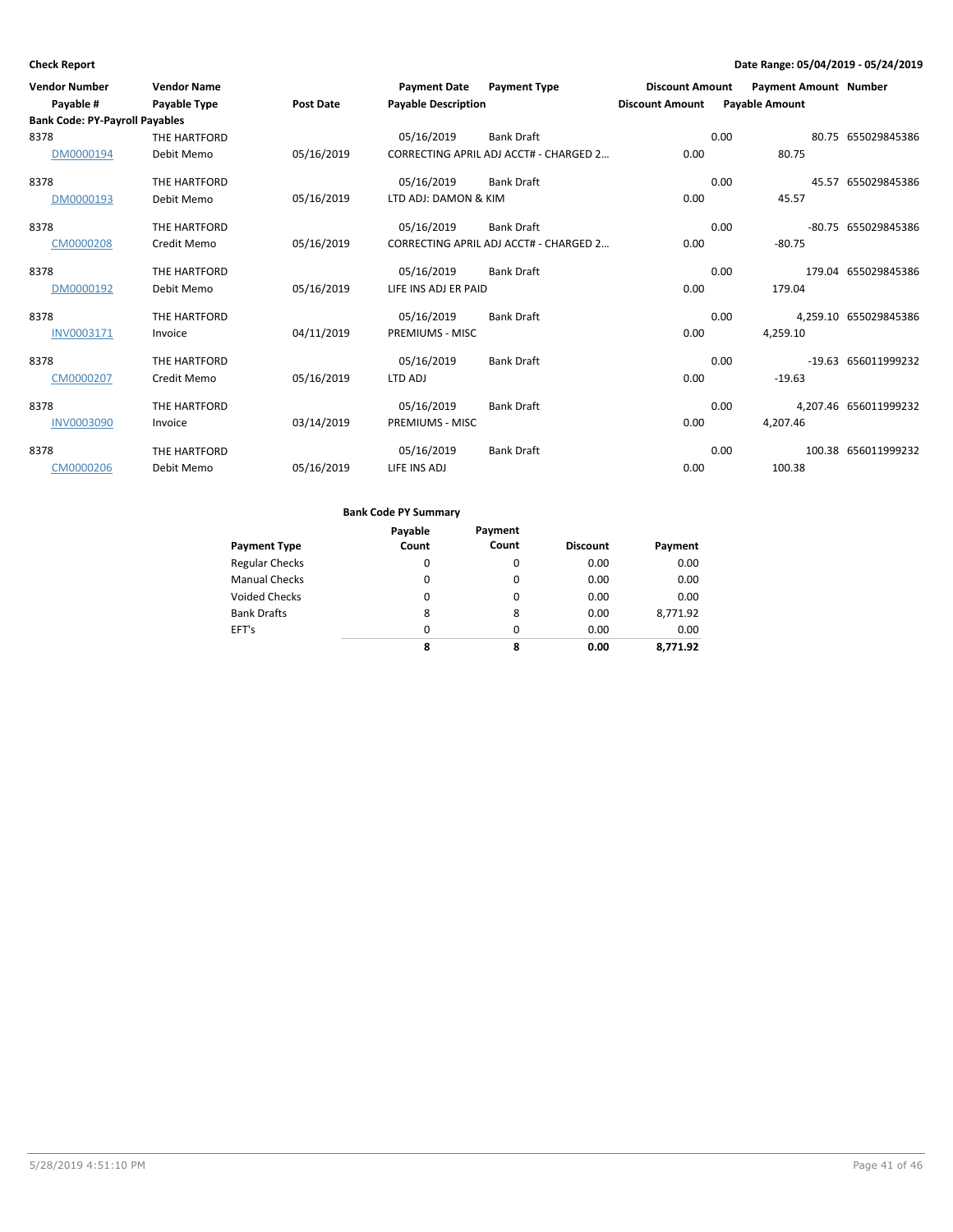| <b>Vendor Number</b>                  | <b>Vendor Name</b>                   |                  | <b>Payment Date</b>                             | <b>Payment Type</b>                           | <b>Discount Amount</b> |      | <b>Payment Amount Number</b> |             |
|---------------------------------------|--------------------------------------|------------------|-------------------------------------------------|-----------------------------------------------|------------------------|------|------------------------------|-------------|
| Payable #                             | Payable Type                         | <b>Post Date</b> | <b>Payable Description</b>                      |                                               | <b>Discount Amount</b> |      | <b>Payable Amount</b>        |             |
| <b>Bank Code: AP-Regular Payables</b> |                                      |                  |                                                 |                                               |                        |      |                              |             |
| 8380                                  | SOUTHEASTERN SECURITY                |                  | 05/10/2019                                      | Regular                                       |                        | 0.00 | 185.00 98130                 |             |
| 143251                                | Invoice                              | 05/10/2019       | APRIL 2019 - (10) APPLICANT PROFILES            |                                               | 0.00                   |      | 185.00                       |             |
| 8455                                  | <b>JERRY BLACKWELDER</b>             |                  | 05/17/2019                                      | Regular                                       |                        | 0.00 | 200.00 98182                 |             |
| 4/18/19                               | Invoice                              | 05/17/2019       |                                                 | 4/18/19 SANITATION DISTRICT BOARD MEET        | 0.00                   |      | 100.00                       |             |
| 5/14/19                               | Invoice                              | 05/17/2019       |                                                 | 5/14/19 SANITATION DISTRICT BOARD MEET        | 0.00                   |      | 100.00                       |             |
| 8493                                  | CORODATA RECORDS MGMT., INC.         |                  | 05/24/2019                                      | Regular                                       |                        | 0.00 | 499.93 98251                 |             |
| RS3071382                             | Invoice                              | 05/24/2019       | APRIL 2019 - Storage Services                   |                                               | 0.00                   |      | 499.93                       |             |
| 8512                                  | CALIFORNIA TOWING & TRANSPORT        |                  | 05/17/2019                                      | Regular                                       |                        | 0.00 | 275.00 98157                 |             |
| 186730                                | Invoice                              | 05/17/2019       | (1) POLICE TOW - INC #EG-1900855                |                                               | 0.00                   |      | 275.00                       |             |
|                                       |                                      |                  |                                                 |                                               |                        |      |                              |             |
| 8525                                  | <b>NEOGOV</b>                        |                  | 05/10/2019                                      | Regular                                       | 0.00                   | 0.00 | 6,353.32 98112               |             |
| <b>INV28340</b>                       | Invoice                              | 05/10/2019       | 5/1/19-4/30/20 INSIGHT SFTWR LIC                |                                               |                        |      | 6,353.32                     |             |
| 8536                                  | <b>VERDE DESIGN INC.</b>             |                  | 05/24/2019                                      | Regular                                       |                        | 0.00 | 35,205.67 98310              |             |
| 20-1706000                            | Invoice                              | 05/24/2019       |                                                 | 1/26/19-2/25/19 - Cutino Park Imprvmnts       | 0.00                   |      | 11,309.95                    |             |
| 21-1706000                            | Invoice                              | 05/24/2019       |                                                 | 2/26/19-3/25/19 - Cutino Park Imprymnts       | 0.00                   |      | 10,806.54                    |             |
| 22-1706000                            | Invoice                              | 05/24/2019       |                                                 | 3/26/19-4/25/19 - Cutino Park Imprvmnts       | 0.00                   |      | 13,089.18                    |             |
| 8622                                  | EDWARDS TRUCK CENTER, INC.           |                  | 05/24/2019                                      | Regular                                       |                        | 0.00 | 453.40 98259                 |             |
| 66084                                 | Invoice                              | 05/24/2019       | 2014 Peterbilt - Solenoid Assy Switch           |                                               | 0.00                   |      | 453.40                       |             |
| 8628                                  | TORTI GALLAS AND PARTNERS, INC.      |                  | 05/17/2019                                      | Regular                                       |                        | 0.00 | 19,301.25 98229              |             |
| 0065981                               | Invoice                              | 05/17/2019       |                                                 | APRIL 2019 - CAMPUS TOWN SPECIFIC PLAN        | 0.00                   |      | 19,301.25                    |             |
|                                       |                                      |                  |                                                 |                                               |                        |      |                              |             |
| 8646<br>203886                        | AMERICAN TRAINCO LLC<br>Invoice      | 05/10/2019       | 05/10/2019                                      | Regular<br>RONALD RODRIGUEZ-HVAC WORKSHOP 9/2 | 0.00                   | 0.00 | 2,200.00 98048<br>2,200.00   |             |
|                                       |                                      |                  |                                                 |                                               |                        |      |                              |             |
| 8755                                  | TRUST TWO - CORONA 1997 TRUST        |                  | 05/10/2019                                      | Regular                                       |                        | 0.00 | 456.46 98138                 |             |
| 05062019                              | Invoice                              | 05/10/2019       |                                                 | UTILITY BILLS-656 BROADWAY AVE 2/22-4/3       | 0.00                   |      | 456.46                       |             |
| 8755                                  | TRUST TWO - CORONA 1997 TRUST        |                  | 05/24/2019                                      | Regular                                       |                        | 0.00 | 2,730.00 98304               |             |
| INV0003325                            | Invoice                              | 05/24/2019       |                                                 | JUN 2019 - RENT FOR 656 BROADWAY AVE.         | 0.00                   |      | 2,730.00                     |             |
| 8783                                  | POWERDMS, INC.                       |                  | 05/17/2019                                      | Regular                                       |                        | 0.00 | 2,947.86 98216               |             |
| 25696                                 | Invoice                              | 05/17/2019       | (53) SDMS-AS 4/10/19 - 4/9/20                   |                                               | 0.00                   |      | 2.947.86                     |             |
|                                       |                                      |                  |                                                 |                                               |                        |      |                              |             |
| 8791<br>12823                         | <b>MONTEREY ONE WATER</b><br>Invoice | 05/10/2019       | 05/10/2019<br>OCT-NOV 2018 - LIFT STATION MAINT | Regular                                       | 0.00                   | 0.00 | 7,977.19 98105<br>7.977.19   |             |
|                                       |                                      |                  |                                                 |                                               |                        |      |                              |             |
| 8791                                  | MONTEREY ONE WATER                   |                  | 05/10/2019                                      | Regular                                       |                        | 0.00 | 3,205.46 98106               |             |
| <u>3/1/19-4/30/19</u>                 | Invoice                              | 05/10/2019       | MISC SEASIDE ACCTS 3/1/19 - 4/30/19             |                                               | 0.00                   |      | 3,205.46                     |             |
| 8791                                  | MONTEREY ONE WATER                   |                  | 05/17/2019                                      | Regular                                       |                        | 0.00 | 467.35 98206                 |             |
| 12938                                 | Invoice                              | 05/17/2019       |                                                 | JAN-MAR 2019 - SEASIDE GREASE PROGRAM         | 0.00                   |      | 254.68                       |             |
| 21-000055 3'19                        | Invoice                              | 05/17/2019       | MARCH 2019 - ACCT #21-000055                    |                                               | 0.00                   |      | 165.00                       |             |
| 22-000082 3'19                        | Invoice                              | 05/17/2019       | MARCH 2019 - ACCT #22-000082                    |                                               | 0.00                   |      | 47.67                        |             |
| 8882                                  | <b>EVERYONE'S HARVEST</b>            |                  | 05/17/2019                                      | Regular                                       |                        | 0.00 | 2,545.00 98170               |             |
| $04 - 19$                             | Invoice                              | 05/17/2019       |                                                 | APRIL 2019 - PROG EXP FOR SEASIDE FARME       | 0.00                   |      | 2,545.00                     |             |
| 8897                                  | CITY DATA SERVICES, LLC              |                  | 05/24/2019                                      | Regular                                       |                        | 0.00 | 1,275.00 98247               |             |
| 1907                                  | Invoice                              | 05/24/2019       |                                                 | APR - JUN, 2019 - Monthly Maintenance         | 0.00                   |      | 1,275.00                     |             |
|                                       |                                      |                  |                                                 |                                               |                        |      |                              |             |
| 8898                                  | <b>ABSOLUTE COURT REPORTERS</b>      |                  | 05/24/2019                                      | Regular                                       |                        | 0.00 | 1,000.00 98236               |             |
| <u>7535</u>                           | Invoice                              | 05/24/2019       |                                                 | Disciplinary Appeal Hearing - Full day per di | 0.00                   |      | 1,000.00                     |             |
| 8951                                  | MYSTAIRE, INC.                       |                  | 05/24/2019                                      | Regular                                       |                        | 0.00 | 5,986.00 98284               |             |
| 0008823-IN                            | Invoice                              | 05/24/2019       | FORSC EVDNC DRYING CABINET +                    |                                               | 0.00                   |      | 5,986.00                     |             |
| 8958                                  | VANESSA JENNINGS                     |                  | 05/24/2019                                      | Regular                                       |                        | 0.00 |                              | 65.25 98309 |
| 110285                                | Invoice                              | 05/24/2019       | Pool deposit refund from 5/18/2019              |                                               | 0.00                   |      | 65.25                        |             |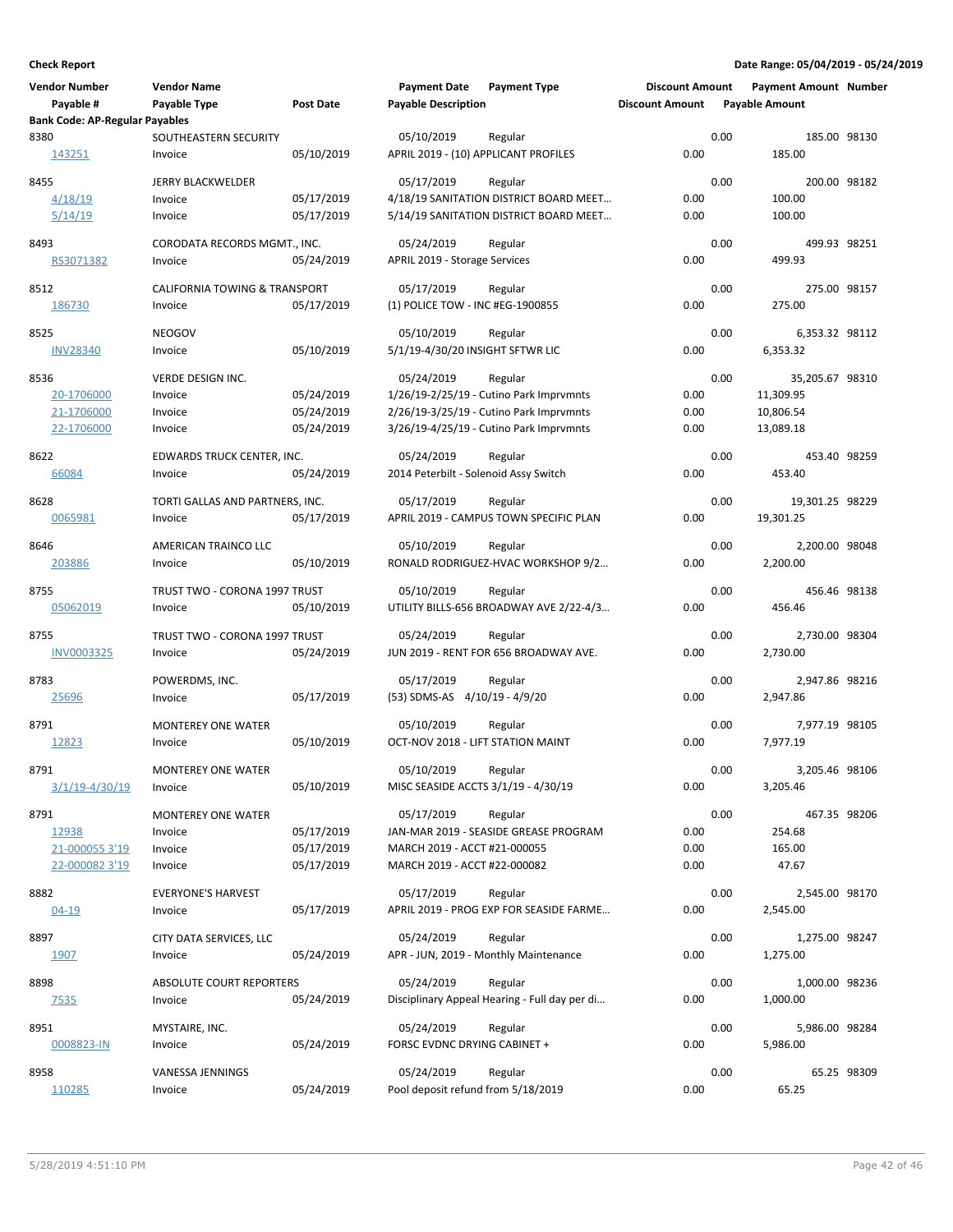| Vendor Number     | <b>Vendor Name</b>                     |                  | <b>Payment Date</b>               | <b>Payment Type</b>                            | <b>Discount Amount</b> |      | <b>Payment Amount Number</b> |             |
|-------------------|----------------------------------------|------------------|-----------------------------------|------------------------------------------------|------------------------|------|------------------------------|-------------|
| Payable #         | Payable Type                           | <b>Post Date</b> | <b>Payable Description</b>        |                                                | <b>Discount Amount</b> |      | <b>Payable Amount</b>        |             |
| 8979              | ERROL L. MONTGOMERY & ASSOCIATES, INC. |                  | 05/17/2019                        | Regular                                        |                        | 0.00 | 2,097.50 98169               |             |
| 9150-19-3A        | Invoice                                | 05/17/2019       |                                   | MARCH 2019 - GENERAL CONSULTING & TAC          | 0.00                   |      | 2,097.50                     |             |
| 8980              | ATHENA OCCMED                          |                  | 05/17/2019                        | Regular                                        |                        | 0.00 | 598.00 98150                 |             |
|                   |                                        |                  |                                   |                                                |                        |      |                              |             |
| 1157              | Invoice                                | 03/22/2019       | ANNUAL PHYSICAL - 03/05/2019      |                                                | 0.00                   |      | 598.00                       |             |
| 8988              | PENINSULA APARTMENT CLEANING INC.      |                  | 05/10/2019                        | Regular                                        |                        | 0.00 | 475.00 98118                 |             |
| 43290             | Invoice                                | 05/10/2019       |                                   | CARPET CLEANING- 220 COE AVE (SOPER FIE        | 0.00                   |      | 475.00                       |             |
|                   |                                        |                  |                                   |                                                |                        |      |                              |             |
| 9011              | PROJECT DIMENSIONS, INC.               |                  | 05/17/2019                        | Regular                                        |                        | 0.00 | 79,001.40 98218              |             |
| 49385             | Invoice                                | 05/17/2019       | MARCH 2019 - CUTINO PARK PH I     |                                                | 0.00                   |      | 41,186.40                    |             |
| 49399             | Invoice                                | 05/17/2019       | APRIL 2019 - CUTINO PARK PH I     |                                                | 0.00                   |      | 37,815.00                    |             |
| 9012              | mySidewalk, Inc.                       |                  | 05/24/2019                        | Regular                                        |                        | 0.00 | 210.00 98283                 |             |
| 31359             | Invoice                                | 05/24/2019       |                                   | 5/22/19-5/21/20 - Geocoding annual fee         | 0.00                   |      | 210.00                       |             |
|                   |                                        |                  |                                   |                                                |                        |      |                              |             |
| 9041              | PARTNERS FOR PEACE                     |                  | 05/24/2019                        | Regular                                        |                        | 0.00 | 3,335.59 98286               |             |
| <b>APRIL 2019</b> | Invoice                                | 05/24/2019       |                                   | APRIL 2019 - Cal VIP for Loving Solutions Exp. | 0.00                   |      | 3,335.59                     |             |
| 9046              | JONATHAN GABRIEL WIZARD                |                  | 05/17/2019                        | Regular                                        |                        | 0.00 | 200.00 98184                 |             |
| 4/18/19           | Invoice                                | 05/17/2019       |                                   | 4/18/19 SANITATION DISTRICT BOARD MEET         | 0.00                   |      | 100.00                       |             |
| 5/14/19           | Invoice                                | 05/17/2019       |                                   | 5/14/19 SANITATION DISTRICT BOARD MEET         | 0.00                   |      | 100.00                       |             |
| 9082              | ELITE PARTS, LLC                       |                  | 05/17/2019                        | Regular                                        |                        | 0.00 | 2,204.67 98168               |             |
| S14355            | Invoice                                | 05/17/2019       | (2) QUICK RELEASE WHEELS          |                                                | 0.00                   |      | 710.13                       |             |
| S14549            | Invoice                                | 05/17/2019       |                                   | (4) QUICK RELEASE WHEELS FOR 18" PIPE A        | 0.00                   |      | 1,494.54                     |             |
|                   |                                        |                  |                                   |                                                |                        |      |                              |             |
| 9084              | BUCHER MUNICIPAL NORTH AMERICA INC.    |                  | 05/10/2019                        | Regular                                        |                        | 0.00 | 782.86 98054                 |             |
| 36306             | Invoice                                | 05/10/2019       | (2) BROOM, WIDESWEEP PLUS FREIGHT |                                                | 0.00                   |      | 782.86                       |             |
| 9084              | BUCHER MUNICIPAL NORTH AMERICA INC.    |                  | 05/17/2019                        | Regular                                        |                        | 0.00 | 2,032.32 98155               |             |
| 36487             | Invoice                                | 05/17/2019       | <b>MISC SUPPLIES</b>              |                                                | 0.00                   |      | 2,032.32                     |             |
|                   |                                        |                  |                                   |                                                |                        |      |                              |             |
| 9085              | O'CONNOR & SONS INC.                   |                  | 05/10/2019                        | Regular                                        |                        | 0.00 | 150.00 98113                 |             |
| 40093609          | Invoice                                | 05/10/2019       | GENERAL PEST CONTROL - 4/27/19    |                                                | 0.00                   |      | 150.00                       |             |
| 9099              | DUDE SOLUTIONS, INC.                   |                  | 05/24/2019                        | Regular                                        |                        | 0.00 | 6,624.00 98256               |             |
| <b>INV-51449</b>  | Invoice                                | 05/24/2019       | Fees Configuration (Pages)        |                                                | 0.00                   |      | 6,624.00                     |             |
|                   |                                        |                  |                                   |                                                |                        |      |                              |             |
| 9106              | THE SOHAGI LAW GROUP                   |                  | 05/10/2019                        | Regular                                        |                        | 0.00 | 64,297.00 98136              |             |
| 15553             | Invoice                                | 05/10/2019       | MARCH 2019 - MAIN GATE LEGAL SVCS |                                                | 0.00                   |      | 7,536.00                     |             |
| 15554             | Invoice                                | 05/10/2019       | MARCH 2019 - CAMPUS TOWN CENTER   |                                                | 0.00                   |      | 53,111.00                    |             |
| 15555             | Invoice                                | 05/10/2019       | MARCH 2019 - GENERAL PLAN SVCS    |                                                | 0.00                   |      | 3,650.00                     |             |
| 9150              | <b>ANNE YOUNG</b>                      |                  | 05/10/2019                        | Regular                                        |                        | 0.00 |                              | 91.52 98049 |
| INV0003281        | Invoice                                | 05/08/2019       |                                   | WATER REFUND FROM 1346 SKYVIEW DR.             | 0.00                   |      | 91.52                        |             |
|                   |                                        |                  |                                   |                                                |                        |      |                              |             |
| 9155              | RAYMOND ROBINSON                       |                  | 05/10/2019                        | Regular                                        |                        | 0.00 | 360.00 98126                 |             |
| 4/5/2019          | Invoice                                | 05/10/2019       |                                   | ADULT BASKETBALL - GAME OFFICIAL (9 GA         | 0.00                   |      | 360.00                       |             |
| 9156              | DAVID ANDERSON                         |                  | 05/10/2019                        | Regular                                        |                        | 0.00 | 360.00 98063                 |             |
| 4/5/2019          | Invoice                                | 05/10/2019       |                                   | ADULT BASKETBALL - GAME OFFICIAL (9 GA         | 0.00                   |      | 360.00                       |             |
|                   |                                        |                  |                                   |                                                |                        |      |                              |             |
| 9157              | GREG S. OMOTO                          |                  | 05/10/2019                        | Regular                                        |                        | 0.00 | 240.00 98077                 |             |
| 4/5/2019          | Invoice                                | 05/10/2019       |                                   | ADULT BASKETBALL - GAME OFFICIAL (6 GA         | 0.00                   |      | 240.00                       |             |
| 9171              | Eric Reed                              |                  | 05/24/2019                        | Regular                                        |                        | 0.00 | 1,000.00 98262               |             |
| 0001              | Invoice                                | 05/24/2019       |                                   | Assist FD inspect new aerial unit at E-One fac | 0.00                   |      | 1,000.00                     |             |
|                   |                                        |                  |                                   |                                                |                        |      |                              |             |
| 9175              | IMAGEN, INC.                           |                  | 05/24/2019                        | Regular                                        |                        | 0.00 | 1,470.33 98274               |             |
| 19431             | Invoice                                | 05/24/2019       | PW Promos / Job # 19431           |                                                | 0.00                   |      | 1,470.33                     |             |
| 9176              | PACIFIC COAST FAMILY ENTERTAINMENT LLC |                  | 05/10/2019                        | Regular                                        |                        | 0.00 | 600.00 98115                 |             |
| 3                 | Invoice                                | 05/10/2019       |                                   | (40) MIRROR MAZE PACKAGE FOR 6/11/19           | 0.00                   |      | 600.00                       |             |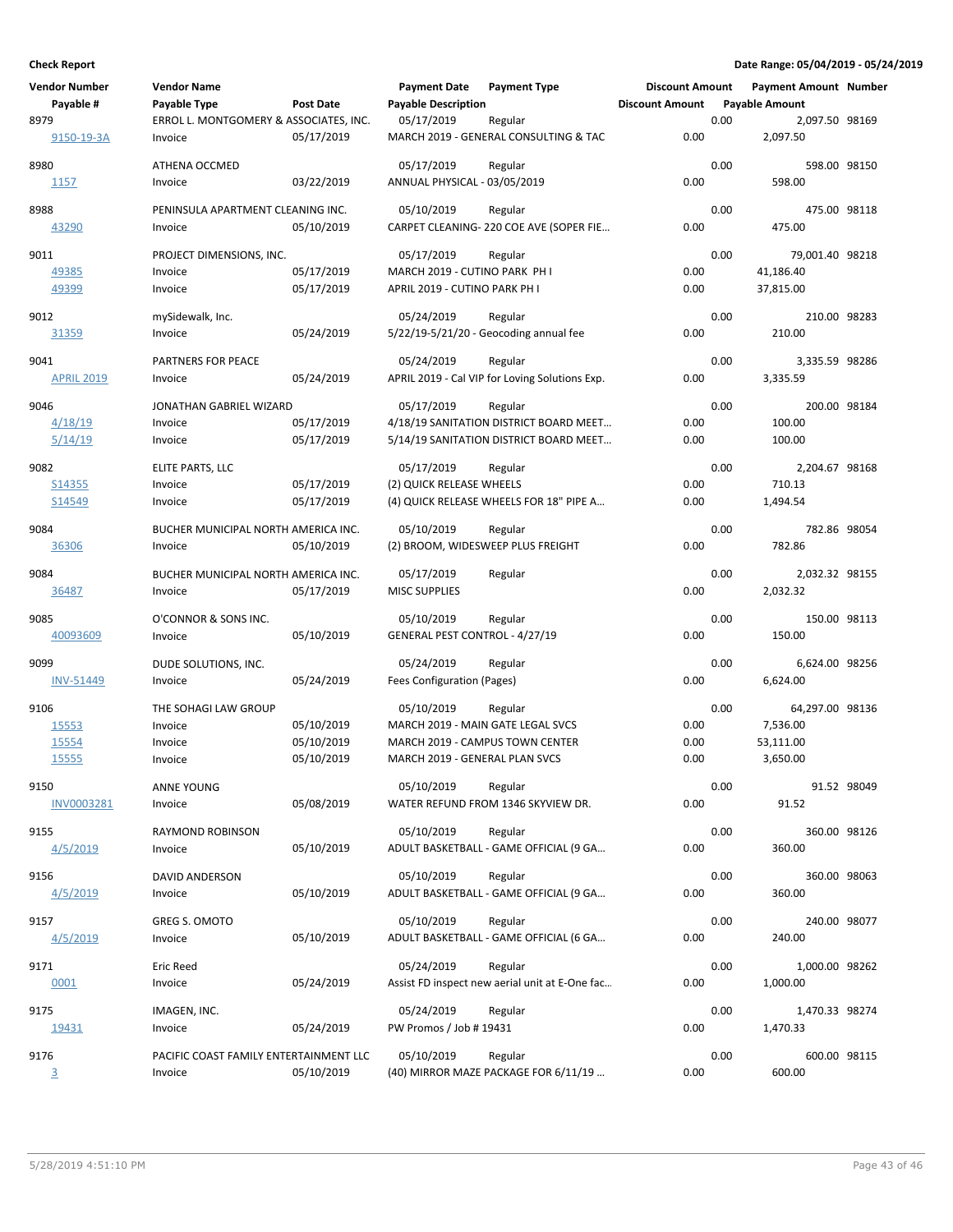| <b>Vendor Number</b>     | <b>Vendor Name</b>             |            | <b>Payment Date</b>                                  | <b>Payment Type</b>                           | <b>Discount Amount</b> |      | <b>Payment Amount Number</b> |             |
|--------------------------|--------------------------------|------------|------------------------------------------------------|-----------------------------------------------|------------------------|------|------------------------------|-------------|
| Payable #                | Payable Type                   | Post Date  | <b>Payable Description</b>                           |                                               | <b>Discount Amount</b> |      | <b>Payable Amount</b>        |             |
| 9177                     | <b>ISMAEL C PEREIDA</b>        |            | 05/10/2019                                           | Regular                                       |                        | 0.00 |                              | 37.12 98084 |
| <b>INV0003277</b>        | Invoice                        | 05/08/2019 | WATER REFUND FOR 1817 NADINA ST.                     |                                               | 0.00                   |      | 37.12                        |             |
| 9178                     | PATRICIA BAILEY                |            | 05/10/2019                                           | Regular                                       |                        | 0.00 |                              | 22.23 98117 |
| <b>INV0003278</b>        | Invoice                        | 05/08/2019 | WATER REFUND FOR 27 STOWE CT.                        |                                               | 0.00                   |      | 22.23                        |             |
|                          |                                |            |                                                      |                                               |                        |      |                              |             |
| 9179<br>INV0003279       | TOM THORPE<br>Invoice          | 05/08/2019 | 05/10/2019                                           | Regular<br>WATER REFUND FOR 1711 FERNANDO ST. | 0.00                   | 0.00 | 17.61                        | 17.61 98137 |
|                          |                                |            |                                                      |                                               |                        |      |                              |             |
| 9180                     | <b>DIANE MITCHELL</b>          |            | 05/10/2019                                           | Regular                                       |                        | 0.00 |                              | 0.54 98065  |
| <b>INV0003280</b>        | Invoice                        | 05/08/2019 |                                                      | WATER REFUND FOR 1605 YOSEMITE ST.            | 0.00                   |      | 0.54                         |             |
| 9181                     | SEROLOGICAL RESEARCH INSTITUTE |            | 05/10/2019                                           | Regular                                       |                        | 0.00 | 1,700.00 98128               |             |
| 21929                    | Invoice                        | 05/10/2019 | CASE NO. EG1702531                                   |                                               | 0.00                   |      | 1,700.00                     |             |
| 9182                     | <b>AIMEE TORAL</b>             |            | 05/10/2019                                           | Regular                                       |                        | 0.00 | 294.50 98045                 |             |
| 109521                   | Invoice                        | 05/10/2019 |                                                      | DEPOSIT REFUND FOR 220 COE AVE 5/5/19         | 0.00                   |      | 294.50                       |             |
|                          |                                |            |                                                      |                                               |                        |      |                              |             |
| 9183                     | KVENILD CONSTRUCTION INC.      |            | 05/10/2019                                           | Regular                                       |                        | 0.00 | 10,000.00 98089              |             |
| 1190503642               | Invoice                        | 05/10/2019 | SEASIDE PORTAL PROJECT                               |                                               | 0.00                   |      | 10,000.00                    |             |
| 9185                     | JENNIFER ALLEN-REYES           |            | 05/17/2019                                           | Regular                                       |                        | 0.00 |                              | 33.00 98181 |
| 109634                   | Invoice                        | 05/17/2019 |                                                      | ACTIVITY REFUND - YOUTH FLAG FOOTBALL         | 0.00                   |      | 33.00                        |             |
| 9186                     | <b>KESSLER PIANO SERVICE</b>   |            | 05/17/2019                                           | Regular                                       |                        | 0.00 | 270.00 98188                 |             |
| 5/8/19                   | Invoice                        | 05/17/2019 |                                                      | REPAIR & TUNE GRAND PIANO AT 986 HILBY        | 0.00                   |      | 270.00                       |             |
|                          |                                |            |                                                      |                                               |                        |      |                              |             |
| 9187                     | RITA CUMMINGS-OGLESBY          |            | 05/17/2019                                           | Regular                                       |                        | 0.00 |                              | 8.73 98223  |
| <u>5/9/19</u>            | Invoice                        | 05/17/2019 | REIMBURSEMENT FOR PLASTIC FORKS                      |                                               | 0.00                   |      | 8.73                         |             |
| 9188                     | Hexbox Fitness, LLC            |            | 05/24/2019                                           | Regular                                       |                        | 0.00 | 7,500.00 98269               |             |
| CDBG - 2nd place         | Invoice                        | 05/24/2019 | <b>CDBG Microenterprise Assistance</b>               |                                               | 0.00                   |      | 7,500.00                     |             |
| 9189                     | Linda's Western Wear           |            | 05/24/2019                                           | Regular                                       |                        | 0.00 | 10,000.00 98278              |             |
| <b>CDBG - 1st Place</b>  | Invoice                        | 05/24/2019 | <b>CDBG Microenterprise Assistance</b>               |                                               | 0.00                   |      | 10,000.00                    |             |
|                          |                                |            |                                                      |                                               |                        |      |                              |             |
| 9190                     | Pamela D. Minott-Smith         |            | 05/24/2019                                           | Regular                                       | 0.00                   | 0.00 | 5,000.00 98285               |             |
| CDBG - 3rd Place         | Invoice                        | 05/24/2019 | <b>CDBG Microenterprise Assistance</b>               |                                               |                        |      | 5,000.00                     |             |
| 9192                     | Sophia Isabella Cardenas       |            | 05/24/2019                                           | Regular                                       |                        | 0.00 | 1,275.00 98298               |             |
| 100                      | Invoice                        | 05/24/2019 | Repair Driver Back Rest (#11 Car)                    |                                               | 0.00                   |      | 425.00                       |             |
| PO #6211                 | Invoice                        | 05/24/2019 | Repair (3) Seats                                     |                                               | 0.00                   |      | 850.00                       |             |
| 9193                     | YHB Long Beach, LLC            |            | 05/24/2019                                           | Regular                                       |                        | 0.00 | 1,656.00 98315               |             |
| 49513392                 | Invoice                        | 05/24/2019 |                                                      | Lodging for David Rice (6/2/19 - 6/14/19)     | 0.00                   |      | 1,656.00                     |             |
| 9194                     | Roto Rooter                    |            | 05/24/2019                                           | Regular                                       |                        | 0.00 | 1,000.00 98292               |             |
| Permit #6701             | Invoice                        | 05/24/2019 |                                                      | Bond Release for Permit #6701 -1383 Terrac    | 0.00                   |      | 1,000.00                     |             |
|                          |                                |            |                                                      |                                               |                        |      |                              |             |
| 9195                     | <b>Heather Matchulat</b>       |            | 05/24/2019                                           | Regular                                       |                        | 0.00 |                              | 20.79 98268 |
| <b>Bucket</b>            | Invoice                        | 05/24/2019 |                                                      | Reimbursement for supplies purchased at H     | 0.00                   |      | 20.79                        |             |
| 9196                     | Sally Shea                     |            | 05/24/2019                                           | Regular                                       |                        | 0.00 |                              | 35.92 98294 |
| <b>Fabrics</b>           | Invoice                        | 05/24/2019 |                                                      | Reimbursement for supplies from Beverly's     | 0.00                   |      | 35.92                        |             |
| 9197                     | Inflatable Adventures Inc.     |            | 05/24/2019                                           | Regular                                       |                        | 0.00 | 3,892.00 98275               |             |
| 5217953                  | Invoice                        | 05/24/2019 |                                                      | Deposit Due for Ballistic Swing/Pirate's Reve | 0.00                   |      | 3,892.00                     |             |
|                          |                                |            |                                                      |                                               |                        |      |                              |             |
| 9198<br>Deposit $7/4/19$ | <b>Bob Margolin</b>            | 05/24/2019 | 05/24/2019<br>Deposit for July 4th, 2019 performance | Regular                                       | 0.00                   | 0.00 | 1,250.00 98243               |             |
|                          | Invoice                        |            |                                                      |                                               |                        |      | 1,250.00                     |             |
| 9198                     | <b>Bob Margolin</b>            |            | 05/24/2019                                           | Regular                                       |                        | 0.00 | -1,250.00 98243              |             |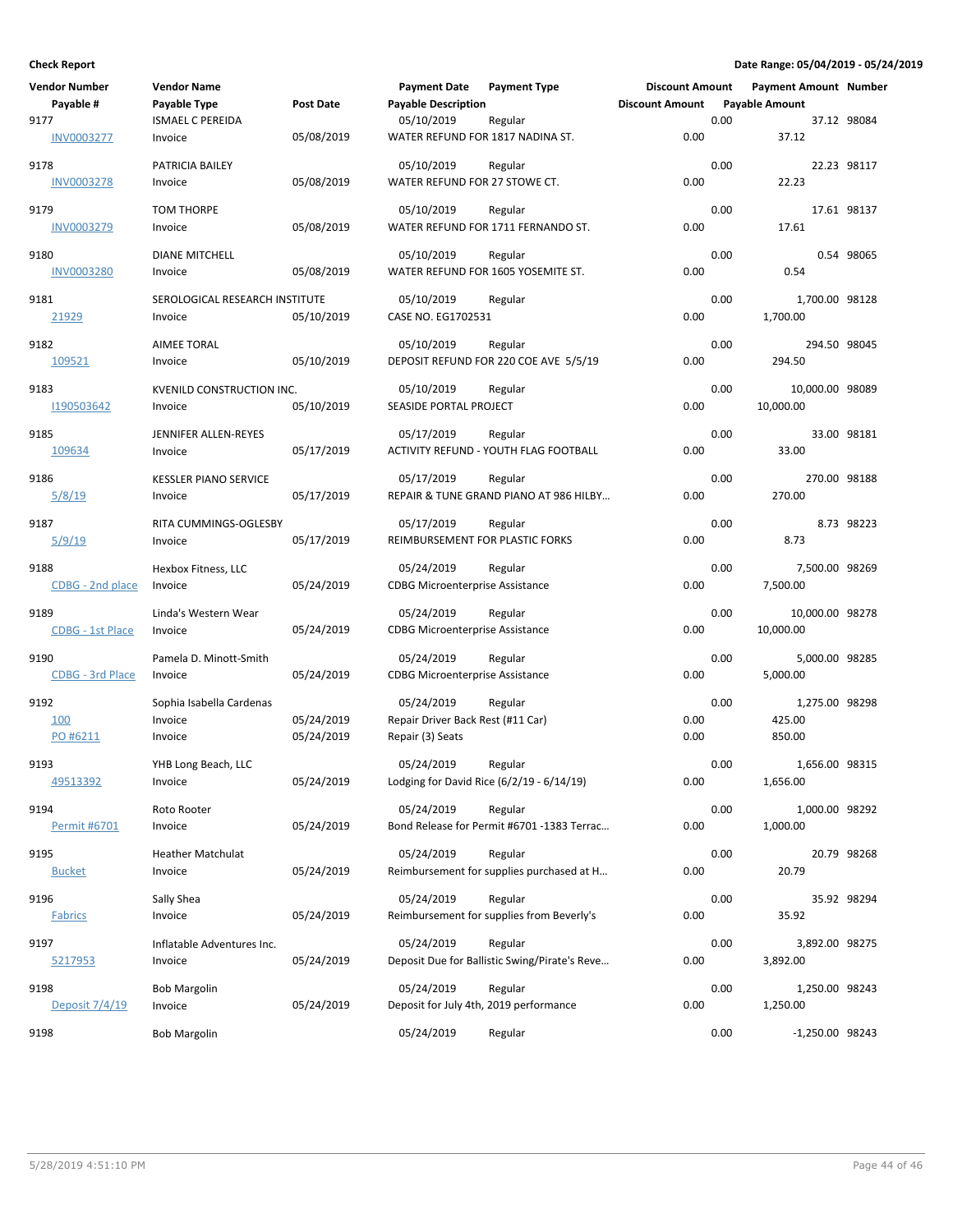| Vendor Number | Vendor Name         |                                           | <b>Payment Date</b>        | <b>Payment Type</b> | <b>Discount Amount</b> | <b>Payment Amount Number</b> |  |
|---------------|---------------------|-------------------------------------------|----------------------------|---------------------|------------------------|------------------------------|--|
| Pavable #     | <b>Pavable Type</b> | <b>Post Date</b>                          | <b>Payable Description</b> |                     | Discount Amount        | <b>Pavable Amount</b>        |  |
| 9199          |                     | Spay Neuter Imperative Project California | 05/24/2019                 | Regular             |                        | 1,500.00 98299<br>0.00       |  |
| 1001          | Invoice             | 05/24/2019                                | Clinics May 13, 2019       |                     | 0.00                   | 1.500.00                     |  |

|                       | Payable  | Payment  |                 |             |
|-----------------------|----------|----------|-----------------|-------------|
| <b>Payment Type</b>   | Count    | Count    | <b>Discount</b> | Payment     |
| <b>Regular Checks</b> | 72       | 61       | 0.00            | 304,972.77  |
| <b>Manual Checks</b>  | 0        | 0        | 0.00            | 0.00        |
| <b>Voided Checks</b>  | 0        | 1        | 0.00            | $-1,250.00$ |
| <b>Bank Drafts</b>    | 0        | $\Omega$ | 0.00            | 0.00        |
| EFT's                 | $\Omega$ | $\Omega$ | 0.00            | 0.00        |
|                       | 72       | 62       | 0.00            | 303.722.77  |